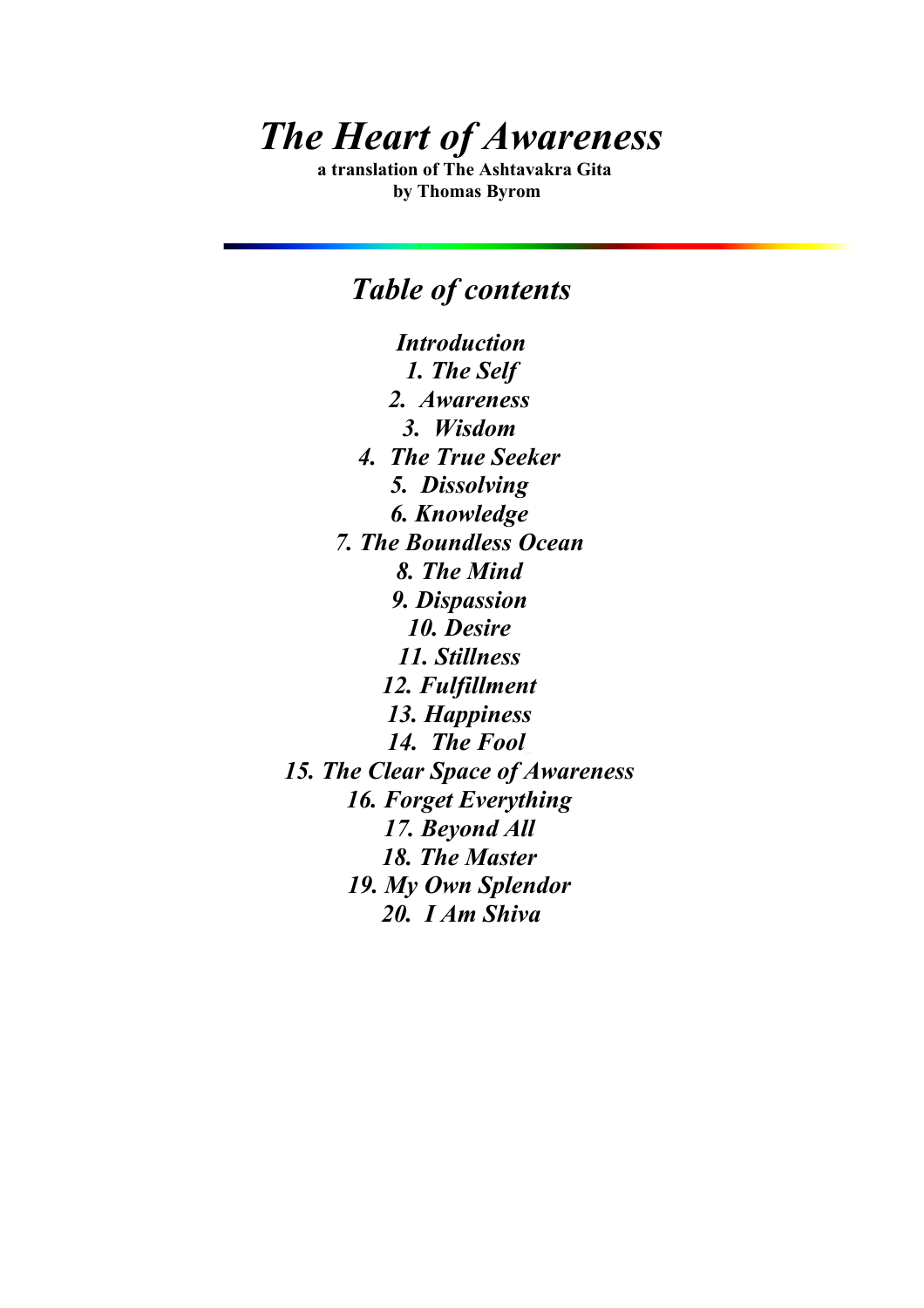# **Translator's Introduction:**

#### *The Mystery of Awareness*

I remember the moment clearly.

I had escaped from my sisters, over the rocks and around the point. I was barely seven. Above me, a rough escarpment of boulders singing in the midday heat, at my feet a rock pool of perfect, inviolable stillness, and beyond, the blue vastness of the South Pacific.

There was no other living creature. I was by myself, barefooted, between the cliff and the ocean.

As I squatted there, watching the reflection of the wind in the unrippled pool, hearing its exhilaration high above me in the bright emptiness of the sky, I became aware for the first time of awareness itself.

I had no name for it, but I could almost feel it, as if it had substance, like the water in the rock pool, or breath, like the shouting wind.

I saw that I was entirely by myself in a boundless ocean of awareness.

In the same instant I understood that awareness is the single mystery of life, that it enfolds all other mysteries, even the secret of the separate self.

From that moment I was indelibly astonished, and I knew that all my life I would be pinching myself and asking, What is awareness? Nothing else would ever command my attention so completely. How could it? For nothing else mattered next to the constant pressure, the single compulsion of this mystery.

A quarter of a century went by, and one day my teacher placed in my hands a copy of Mukerjee's edition of the Ashtavakra Gita. I had by then, in the ordinary course of my seeking, read a great deal of scripture, enough to know the truth of Ashtavakra's admonition, halfway through his own Song:

My child, you can talk about holy books all you like. But until you forget everything, you will never find yourself.

Understanding the vanity of scripture, I hardly expected Ashtavakra to solve in a single epiphany the mystery of awareness.

And yet, as I read his spare and simple verses, I felt that here at last were words which in some measure consumed my astonishment. They spoke so directly, and so modestly. They seemed so austere, and yet so generous. I found myself once more a child of seven, tipped between the sea and the sky, but hearing now in the wind's exuberance a clearer music, touching the heart of the mystery.

What is the rising or the vanishing of thought? What is the visible world, or the invisible? What is the little soul, or God Himself?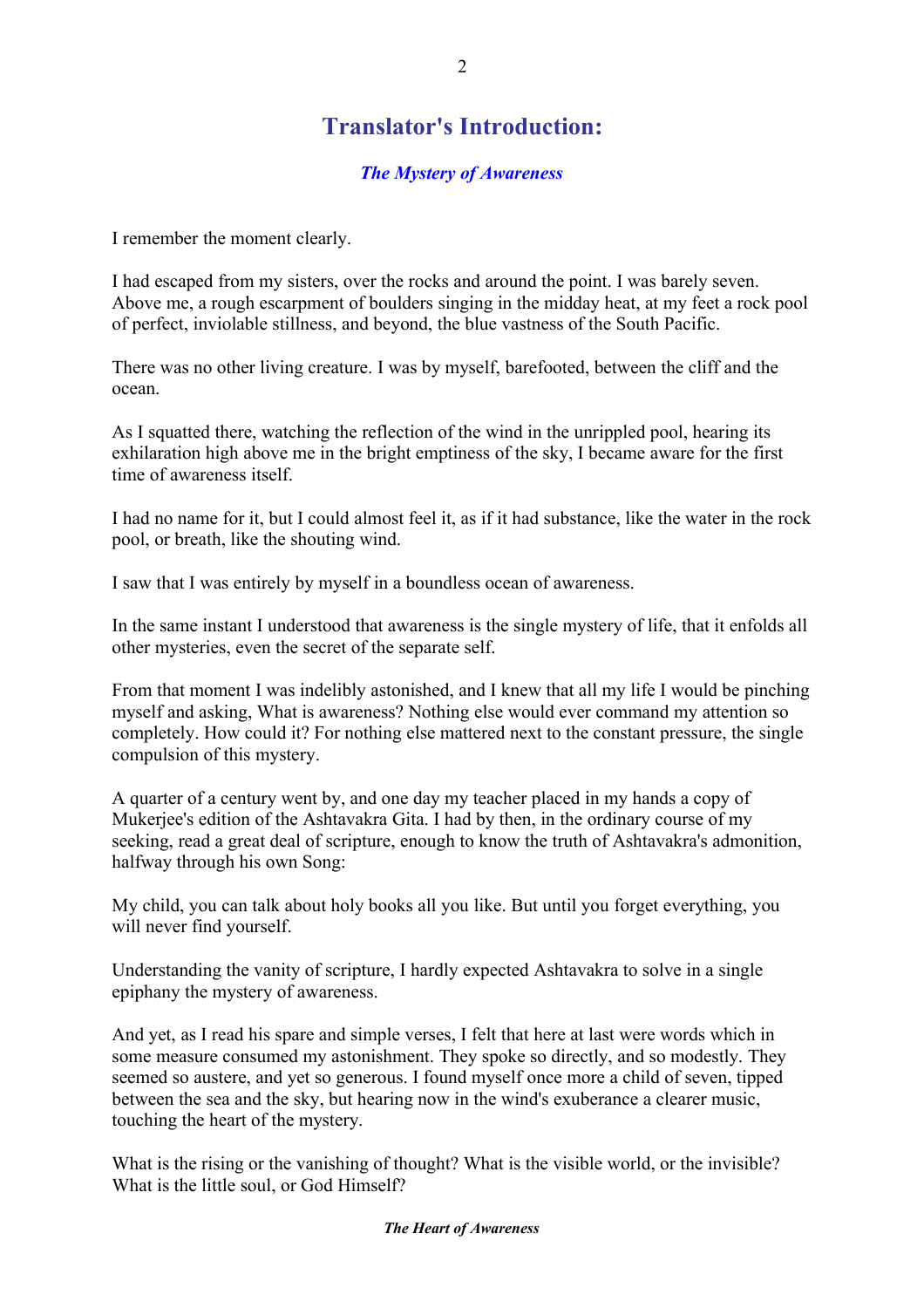Awareness. Pure awareness. The clear space, the sky, the heart of awareness.

Ashtavakra's words begin after almost everything else has been said. They barely touch the page. They are often on the point of vanishing. They are the first melting of the snow, high in the mountains, a clear stream flowing over smooth and shining pebbles. Theirs is the radiance of the winter sky above Trishul, Kailash, Annapurna. My satguru, Neem Karoli Baba, called the Ashtavakra Gita 'the purest of scriptures'. All its beauty is in the transparency, its enraptured and flawless purity.

It is written as a dialogue between King Janaka, the father of Sita, and his guru, Ashtavakra. But this is just a literary device, unsupported by any internal drama, and I have done away with it in my version. The Gita has only one voice, Ashtavakra's, a voice of singular compassion and uncompromised clarity.

He is not concerned to argue. This is not speculative philosophy. It is a kind of knowledge. Ashtavakra speaks as a man who has already found his way and now wishes to share it. His song is a direct and practical transcript of experience, a radical account of ineffable truths.

He speaks, moreover, in a language that is for all its modesty physical and direct. He is not abstract, though some translations, laboring to render his special terms faithfully, make him sound difficult, even abstruse.

On the contrary, Ashtavakra is very simple.

We are all one Self. The Self is pure awareness. This Self, this flawless awareness is God. There is only God.

Everything else is an illusion: the little self, the world, the universe. All these things arise with the thought 'I', that is, with the idea of separate identity. The little 'I' invents the material world, which in our ignorance we strive hard to sustain. Forgetting our original oneness, bound tightly in our imaginary separateness, we spend our lives mastered by a specious sense of purpose and value. Endlessly constrained by our habit of individuation, the creature of preference and desire, we continually set one thing against another, until the mischief and misery of choice consume us.

But our true nature is pure and choiceless awareness. We are already and always fulfilled.

It is easy, says Ashtavakra. You are the clear space of awareness (cidakasa), pure and still, in whom there is no birth, no striving, no  $T$ .

Then how do we recover our original awareness? How do we dispel the illusion of separation?

Some commentators suppose that Ashtavakra is really not concerned to answer these questions. For them, this Gita is a transcendent confession too pure to be useful. Others see it as earnestly didactic, a manual of conduct. Both are right. Ashtavakra is indeed wild, playful, utterly absorbed in the Self. Since words are of the mind, which arises only to obscure awareness, words are indeed folly. And who would teach folly?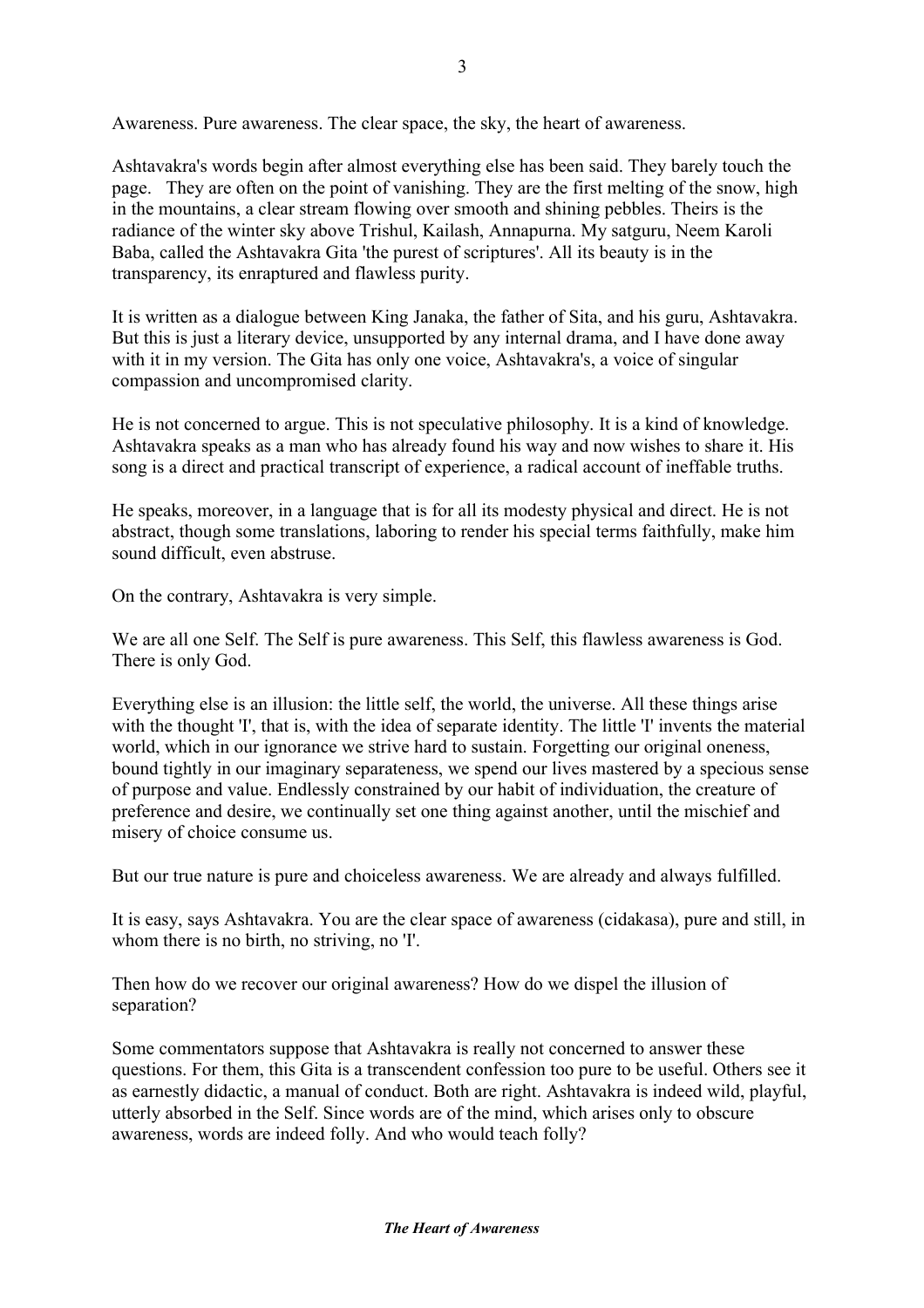Ashtavakra would. His is an eminently compassionate and practical madness. Even while cutting the ground from under our feet, he shows us at every turn what to do. With a crazy solicitude, he tells us how to end our Self-estrangement.

Be happy. Love yourself. Don't judge others. Forgive. Always be simple. Don't make distinctions. Give up the habit of choice. Let the mind dissolve. Give up preferring and desiring. Desire only your own awareness. Give up identifying with the body and the senses. Give up your attachment to meditation and service. Give up your attachment to detachment.

Give up giving up! Reject nothing, accept nothing. Be still. But above all, be happy. In the end, you will find yourself just by knowing how things are.

It would be perverse and humorless to suppose that just because Ashtavakra, with his irreducible nondualism, considers meditation merely a distracting habit, he means us to abandon our practice. Of course, from the perspective of unconditional freedom, where nothing makes any difference, meditation seems a comically self-important waste of time. But Ashtavakra makes it plain.

The moment a fool gives up his spiritual practices, he falls prey to fancies and desires.

God help the seeker who presumes that since he is already and always fulfilled, he can give up trying.

It is all a matter of knowing. We are all indeed already perfect, but until we know it, we had better deal with our ignorance, and that can't be done just by listening to words. It requires sadhana, trying, doing what we do not wish to do. It means long, hard self-effacing work.

The heart of Ashtavakra's advice is not to give up our practice, but to abandon our strenuous indolence.

Striving is the root of sorrow, he says. But who understands this?

Look at the master, he says. Who is lazier? He has trouble even blinking! He certainly does not run around puffing himself up looking for God or liberation, busily making excuses for not finding himself.

Dealing with our ignorance also means, for almost all of us, finding someone like Ashtavakra to help us. We cannot easily break the spell ourselves. Here again, Ashtavakra is very practical. At least half of the book describes the nature of the master, the man who has found his way.

It is an austere and enchanting portrait. The master is a child, a fool, a man asleep, a leaf tumbling in the wind. Inside, he is utterly free. He does exactly as he pleases. Rules mean nothing to him. He doesn't care who makes fun of him, because he is always playing and having a wonderful time. He lives as if he had no body. He seems to walk on air. He is unsmudged, like the clear sky or the smooth and shining surface of a vast lake.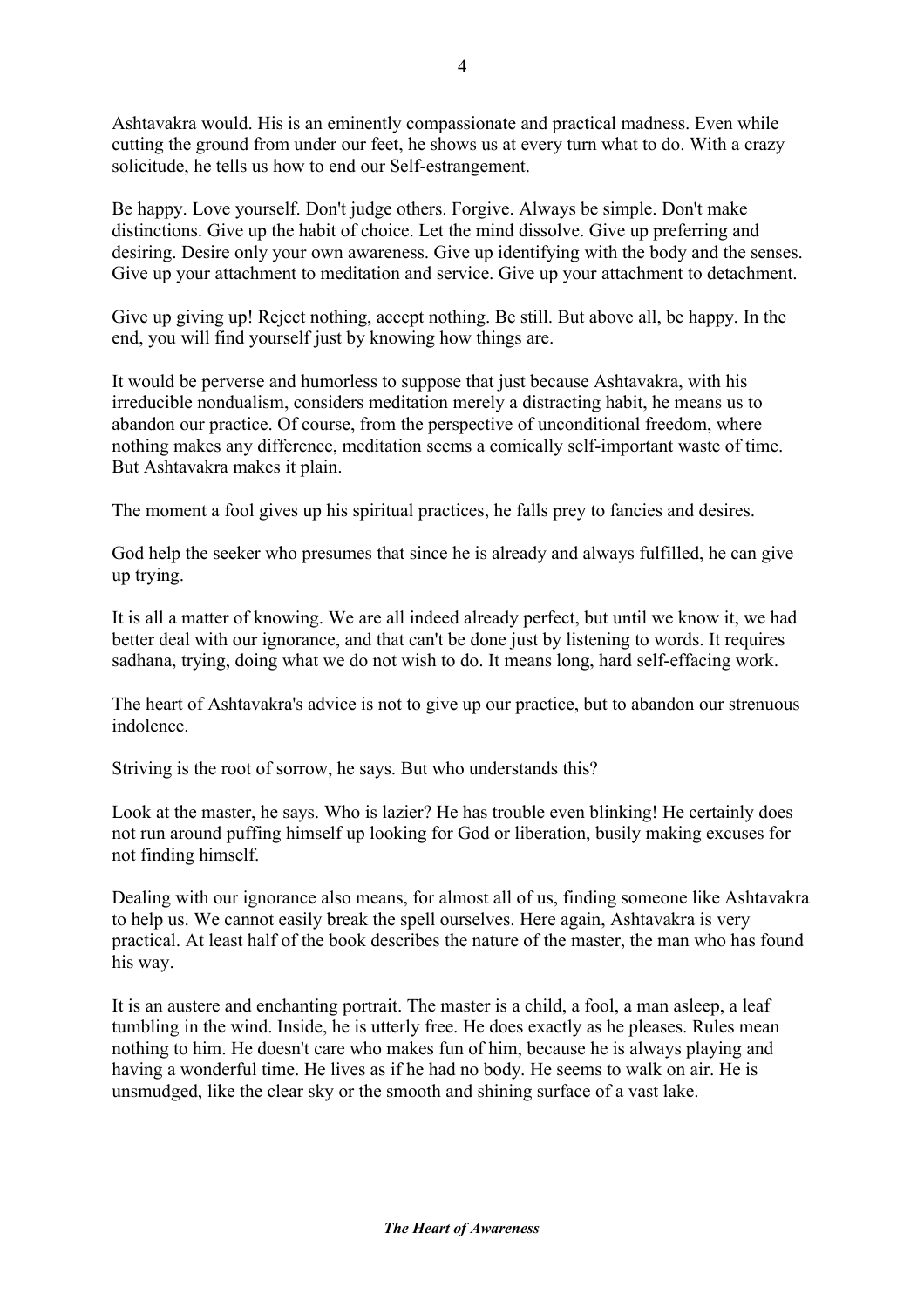Because we are subject to the dualities which he has transcended, we glimpse his nature only through paradox. He sees but he sees nothing. He sees what cannot be seen. He knows but he knows nothing. He sleeps soundly without sleeping. He dreams without dreaming. He is busy, but he does nothing. He is not alive, nor is he dead.

His secret, and the ultimate paradox, is that he stands on his own. He is completely by himself (svasthya). Only by an absolute indepence (svatantrya) has he discovered his absolute oneness with all things.

Who was this Ashtavakra, this uncompromising poet and saint?

Since Ashtavakra's whole point is that individual identity is an illusion, it is perfect irony that the only certain thing we can say about him is that he was not Ashtavakra. He was an anonymous master who adopted Ashtavakra's character as he found it represented in a number of tales in classical Indian literature, and used it as a suitably faceless mask through which to deliver his gospel of self-effacement.

The best known tale, in the Mahabharata, explains how he got his name, which means 'eight twists'. When still in his mother's womb, Ashtavakra overheard his father Kahoda reciting the Vedas. Though still an unborn he already knew the scriptures, and hearing his father's mistakes, he called out to correct him. Kahoda was insulted and cursed him, and in due course he was born with deformed limbs.

Some years later, at the court of Janaka, Kahoda engaged in a debate with the great scholar Bandin, son of King Varuna. He was defeated, and Bandin had him drowned.

When Ashtavakra was twelve he discovered what had happened. He went at once to Janaka's court where he beat Bandin in a debate. Bandin then explained that his father had not been drowned, but had been banished to the bottom of the sea to serve King Varuna. He released Kahoda, who wished at once to lift the curse from his son. He told Ashtavakra to bathe in the river Samanga. When he came out of the water, his body was straight.

There is another story about him in the Vishnu Purana. As Ashtavakra was performing penances under water, celestial nymphs gathered and sang for him. He was so delighted, he gave them a boon: they would all marry Krishna. But when he came out of the water, the nymphs saw his deformities and made fun of him. Ashtavakra added a curse to the boon: after their marriage they would all fall into the hands of robbers. And so it happened. They all married Krishna, but after his death, despite the efforts of Arjuna, they were all carried off by robbers.

The moral of both stories is, of course, that even the ugliest form is filled with God's radiance. The body is nothing, the Self is everything. There may be, as well, some notion of the sacrificial value of deformity, of the kind we find in Saint Augustine when he remarks of the breaking of Christ's body on the cross 'his deformity forms you.'

So the Ashtavakra Gita was written by an unknown master who took his inspiration from the contest between Ashtavakra and Bandin, which Ashtavakra wins by demonstrating the absolute oneness of God (brahmadavaitam).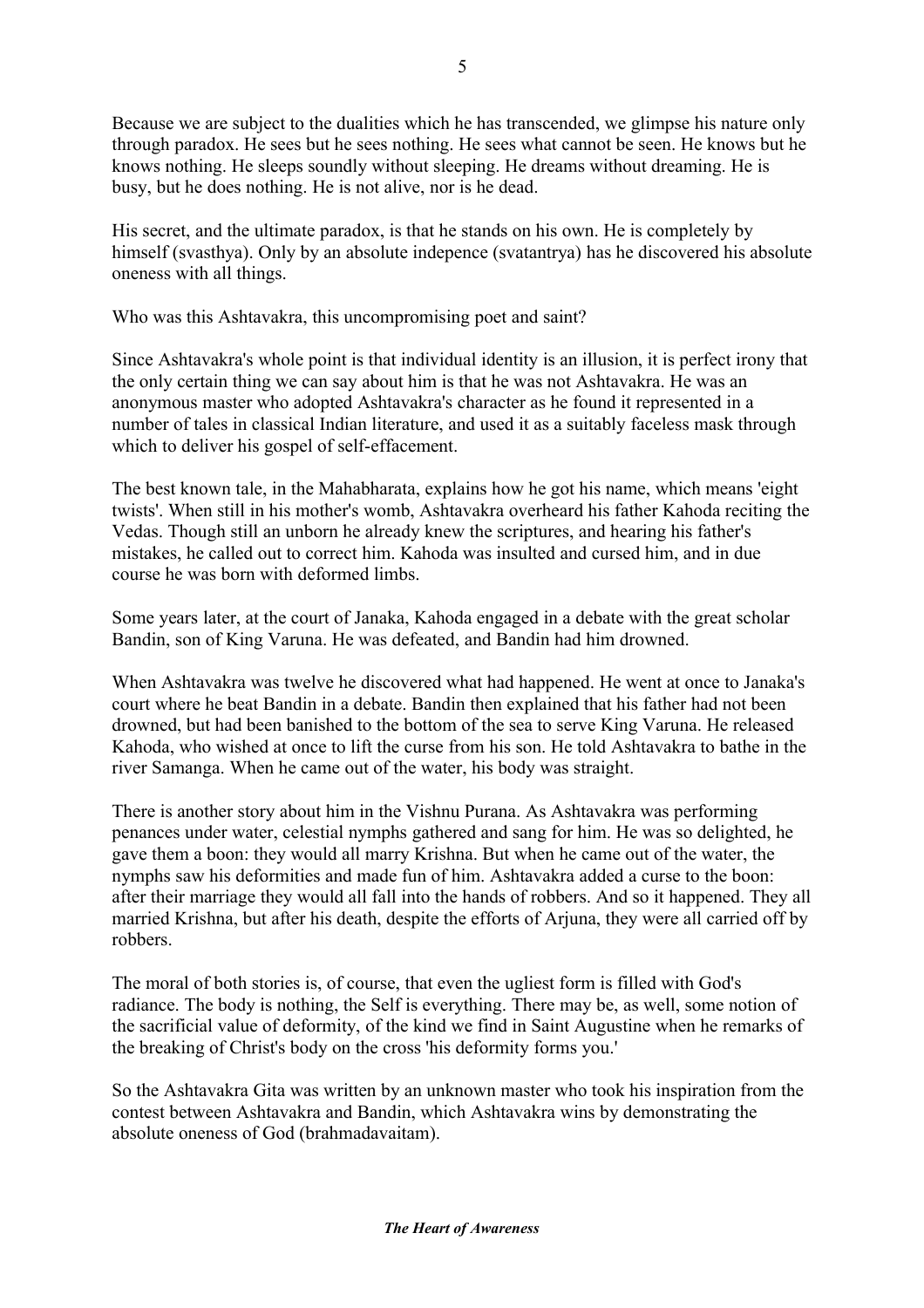Though he casts his verses as a debate, there is, as I have said, no real dialogue. Only one voice is heard, speaking through the assumed character and with the borrowed yet potent authority and special facelessness of Ashtavakra. And it is entirely appropriate that the real master of the Gita remain forever unknown since, as he has Ashtavakra say of himself, for what he has become there is no name.

We not only know next to nothing about him, we cannot even be sure when he lived. Sanskrit was so static, especially after Panini's account of it became prescriptive, a little before Christ, that its literature is hard to date on linguistic evidence alone. Since we have only the slimmest

literary, historical, or philosophical evidence besides, it is very hard to date the Ashtavakra Gita with any accuracy.

Indian editors usually argue, with some sentimentality, that it was written in the same age as or just before the Bhagavad Gita, which they date to the fifth of fourth century B.C.E., but they generally agree that the Ashtavakra Gita comes a good deal later still. Without rehearsing the arguments, we may safely guess that it was written either in the eighth century by a follower of Shankara, or in the fourteenth century during a resurgence of Shankara's teaching. As a distillation of monastic Vedanta, it certainly has all the marks of Shankara's purification of ancient Shaivism.

Ashtavakra ends his Gita with a litany of self-dismissive questions, all of them utterly rhetorical.

What is good or evil? Life or death? Freedom or bondage? Illusion or the world? Creation or dissolution? The Self or the not-Self?

The Sanskrit literally asks 'where?' rather than 'what?'

Where is the little soul, or God Himself?

Within the ever-fulfilled and ubiquitous Self there is no place for these or any distinctions.

There is no place even for spiritual enquiry. Who is the seeker? Ashtavakra asks. What has he

found? What is seeking and the end of seeking? These final questions dissolve even the voice

which asks them. Who is the disciple, and who the master? With this last gesture of selferasure, the nameless master is finally free to declare his real identity, which he shares unconditionally with all beings.

For I have no bounds.

I am Shiva.

Nothing arises in me, In whom nothing is single, Nothing is double.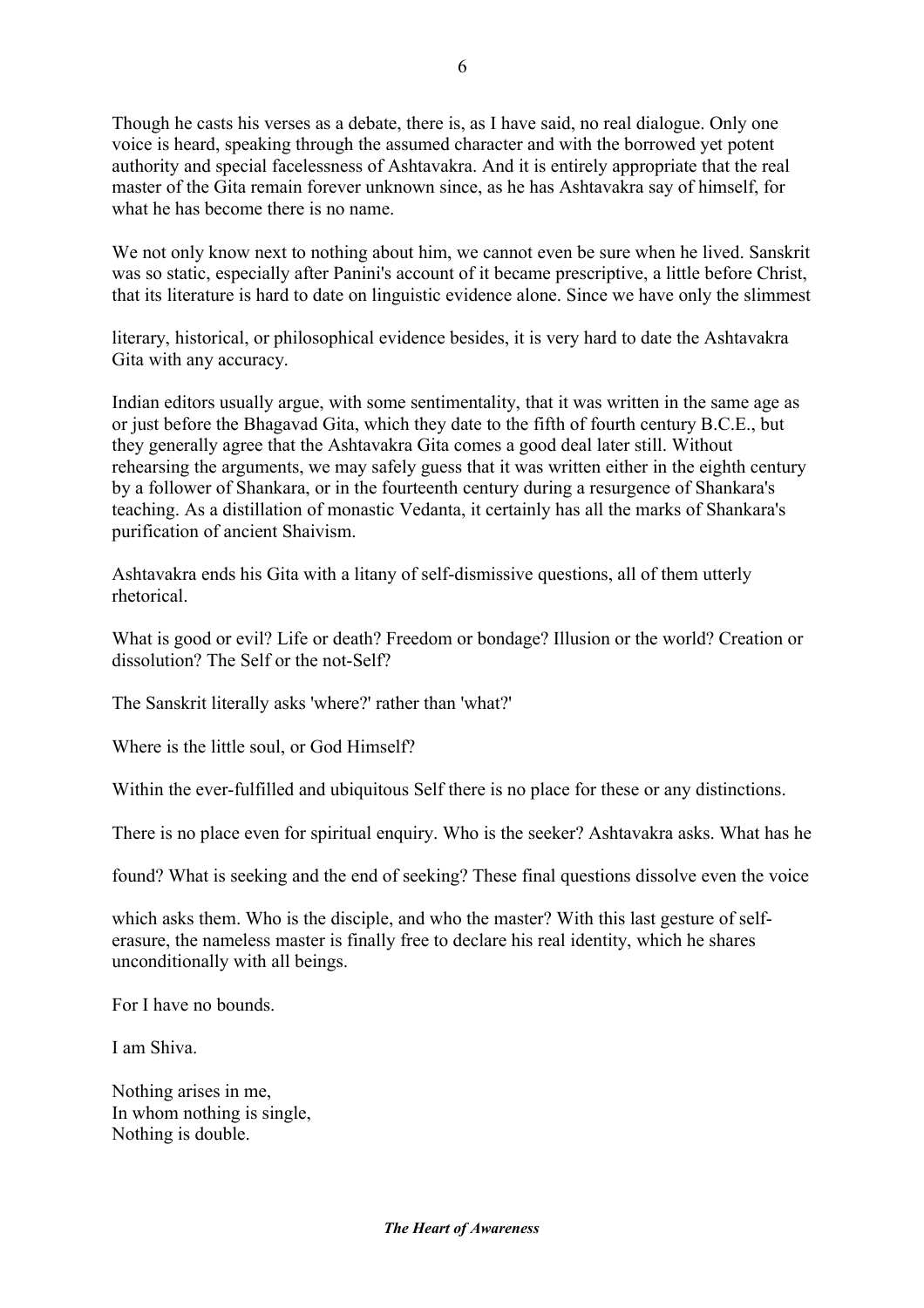Nothing is, Nothing is not.

What more is there to say?

Some years ago, when we first settled in our ashram in Florida, we used to go out riding in the very early morning. My teacher always insisted that we take with us a much-thumbed, broken-backed but well-loved copy of the Ashtavakra Gita. We would saddle our horses before dawn and ride out along the banks of the Sebastian River. I remember the frost glazing the water, the ghostly breath of the horses, and on the western horizon the thin crescent of a Shiva moon. Once, looking back when the horses shied, I saw a panther standing in our tracks, silent and unafraid, smelling our voices.

Just before the sun came up we would dismount and, gathering frosted palm fans and handfuls of oak duff, make a fire. And as the sun rose above the bright water we read aloud from the Gita.

It is easy.

God made all things. There is only God.

When you know this Desire melts away.

Clinging to nothing, You become still. . . .

 **Thomas Byrom Kashi Foundation July 1989**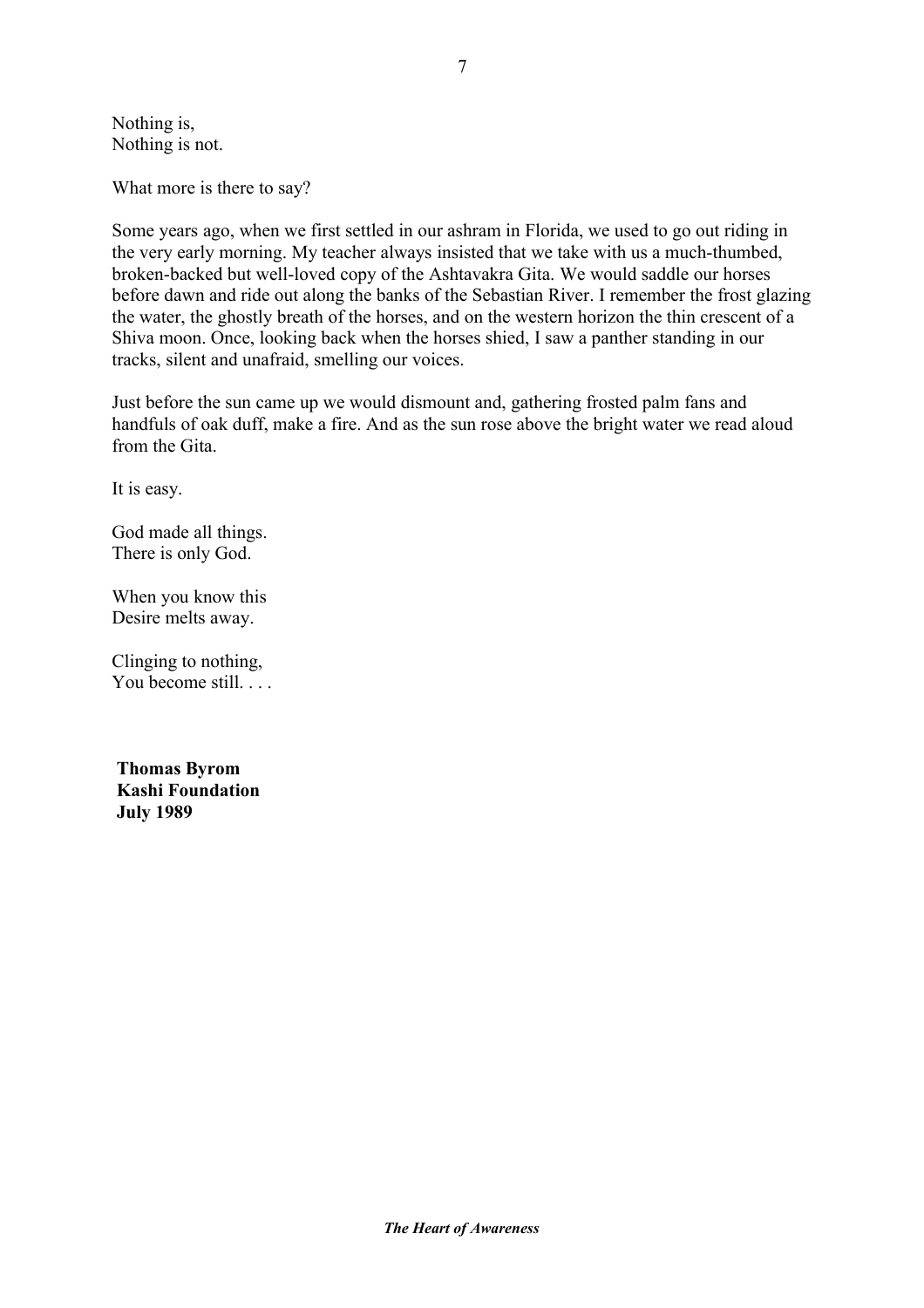### *1 The Self*

| O Master,<br>Tell me how to find<br>Detachment, wisdom, and freedom!                                      | 1 |
|-----------------------------------------------------------------------------------------------------------|---|
| Child,<br>If you wish to be free,<br>Shun the poison of the senses.                                       | 2 |
| Seek the nectar of truth,<br>Of love and forgiveness,<br>Simplicity and happiness.                        |   |
| Earth, fire and water,<br>The wind and the sky -<br>You are none of these.                                | 3 |
| If you wish to be free,<br>Know you are the Self,<br>The witness of all these,<br>The heart of awareness. |   |
| Set your body aside.<br>Sit in your own awareness.                                                        | 4 |
| You will at once be happy,<br>Forever still,<br>Forever free.                                             |   |
| You have no caste.<br>No duties bind you.                                                                 | 5 |
| Formless and free,<br>Beyond the reach of the senses,<br>The witness of all things.                       |   |
| So be happy!                                                                                              |   |
| Right or wrong,<br>Joy and sorrow,<br>These are of the mind only.<br>They are not yours.                  | 6 |
| It is not really you                                                                                      |   |
|                                                                                                           |   |

Who acts or enjoys.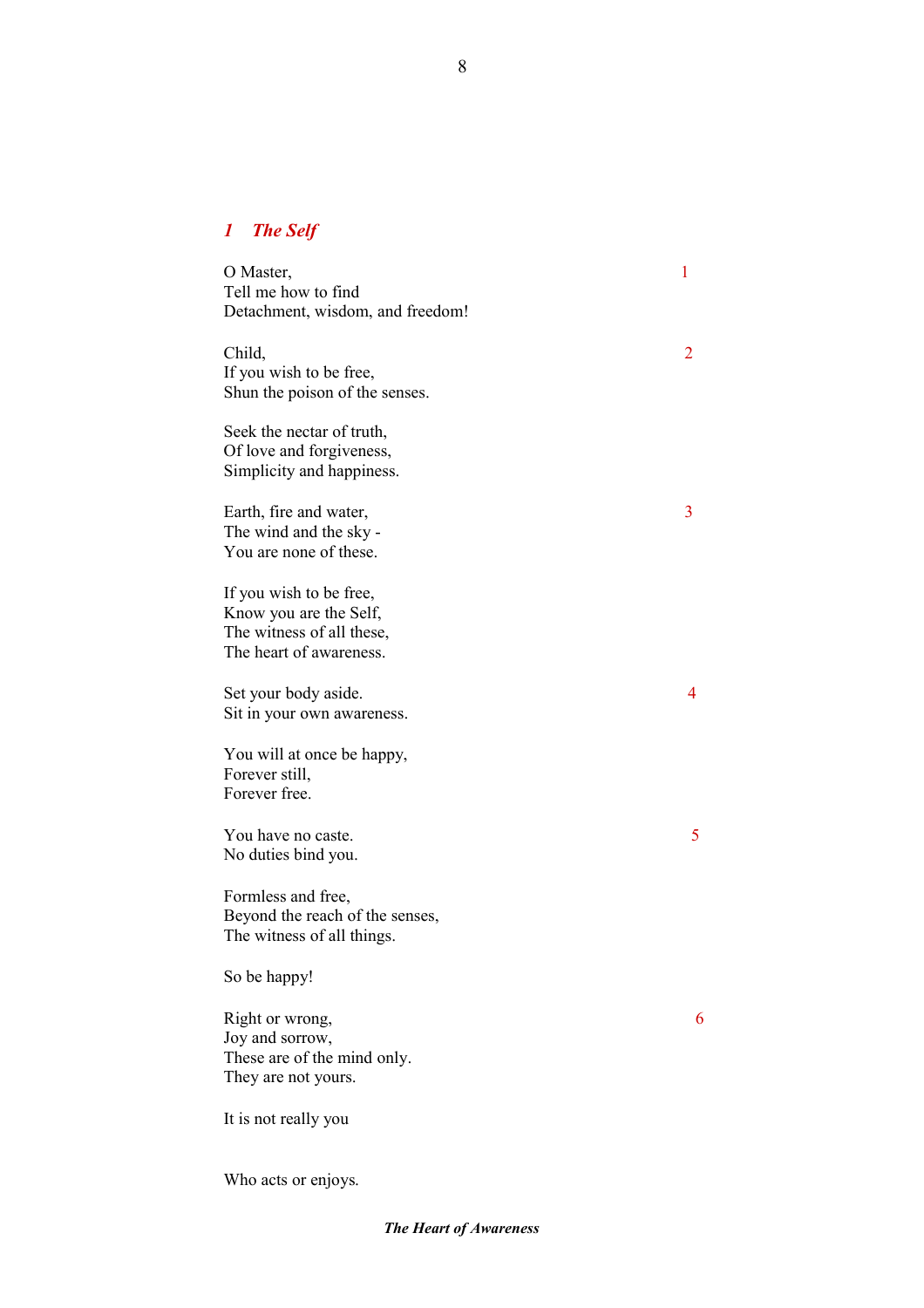You are everywhere, Forever free. Forever and truly free, 7 The single witness of all things. But if you see yourself as separate, Then you are bound. "I do this. I do that." 8 The big black snake of selfishness Has bitten you! "I do nothing." This is the nectar of faith, So drink and be happy! Know you are one, 9 Pure awareness. With the fire of this conviction, Burn down the forest of ignorance. Free yourself from sorrow, And be happy. Be happy! For you are joy, unbounded joy. You are awareness itself. Just as a coil of rope Is mistaken for a snake, So you are mistaken for the world. If you think you are free, 11 You are free. If you think you are bound, You are bound. For the saying is true: You are what you think. The Self looks like the world. 12 But this is just an illusion. The Self is everywhere. One.

Still.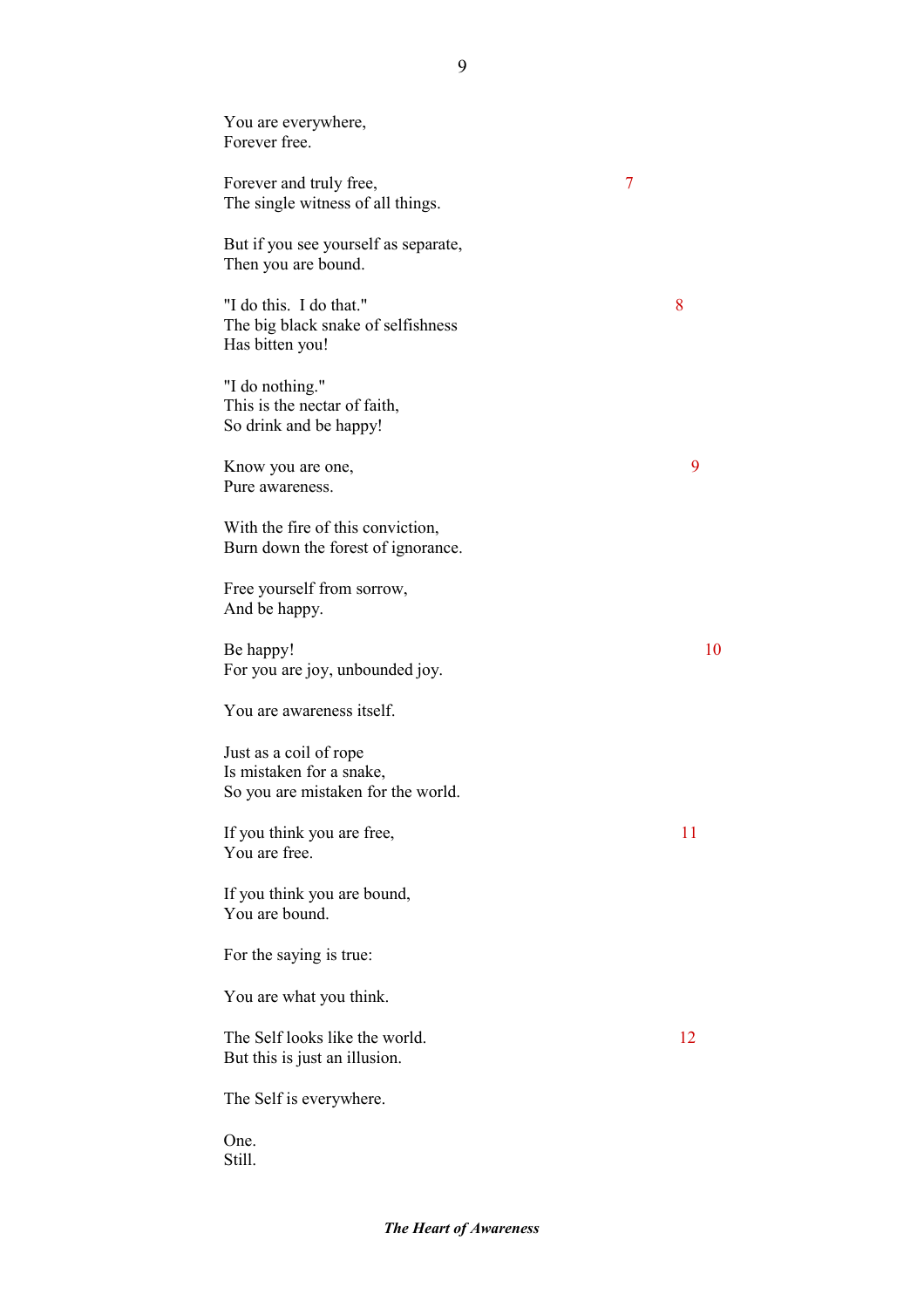Free. Perfect.

The witness of all things, Awareness Without action, clinging or desire.

Meditate on the Self. 13 One without two, Exalted awareness.

Give up the illusion Of the separate self.

Give up the feeling, Within or without, That you are this or that.

My child, 14 Because you think you are the body, For a long time you have been bound.

Know you are pure awareness.

With this knowledge as your sword Cut through your chains.

And be happy!

For you are already free, 15 Without action or flaw, Luminous and bright.

You are bound

Only by the habit of meditation.

Your nature is pure awareness. 16

You are flowing in all things, And all things are flowing in you.

But beware The narrowness of the mind!

You are always the same, 17 Unfathomable awareness, Limitless and free, Serene and unperturbed.

Desire only your own awareness.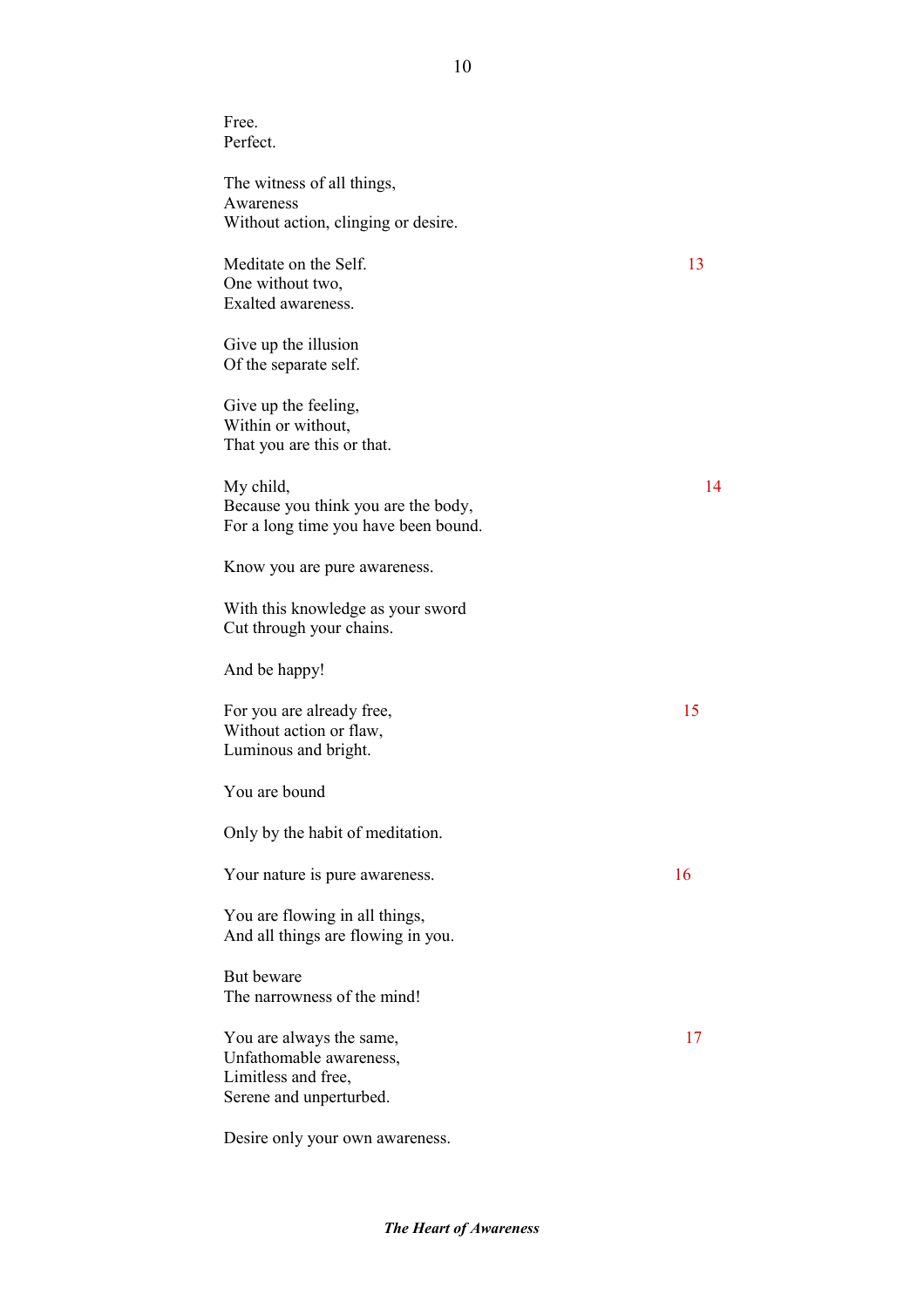| Whatever takes form is false.<br>Only the formless endures.                                                                                              | 18 |
|----------------------------------------------------------------------------------------------------------------------------------------------------------|----|
| When you understand<br>The truth of this teaching,<br>You will not be born again.                                                                        |    |
| For God is infinite,<br>Within the body and without,<br>Like a mirror,<br>And the image in a mirror.                                                     | 19 |
| As the air is everywhere,<br>Flowing around a pot<br>And filling it,<br>So God is everywhere,<br>Filling all things<br>And flowing through them forever. | 20 |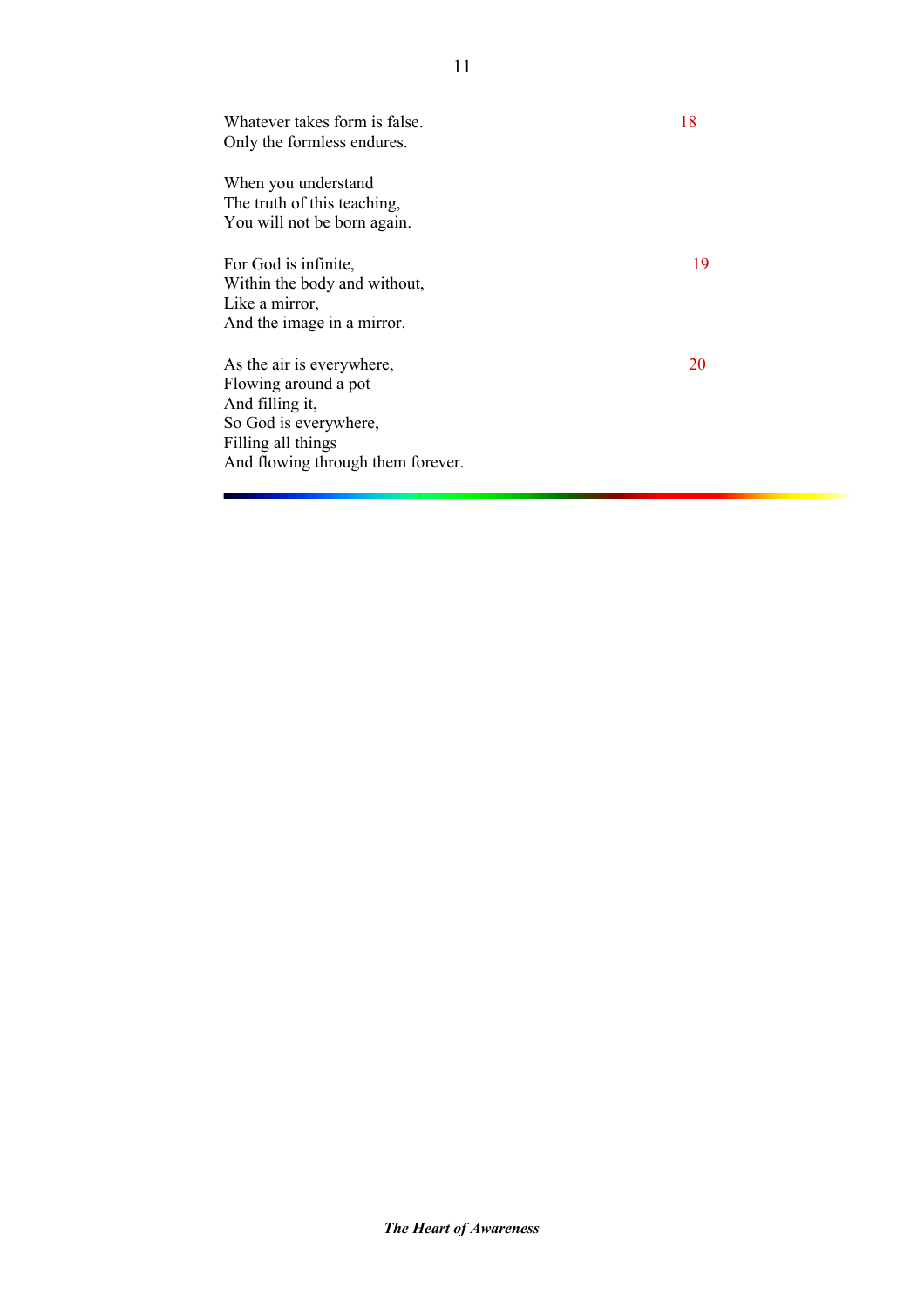#### *2 Awareness*

| Yesterday<br>I lived bewildered,<br>In illusion.                                                     | $\mathbf{1}$ |
|------------------------------------------------------------------------------------------------------|--------------|
| But now I am awake,<br>Flawless and serene,<br>Beyond the world.                                     |              |
| From my light<br>The body and the world arise.                                                       | 2            |
| So all things are mine,<br>Or nothing is.                                                            |              |
| Now I have given up<br>The body and the world,<br>I have a special gift.                             | 3            |
| I see the infinite Self.                                                                             |              |
| As a wave,<br>Seething and foaming,<br>Is only water                                                 | 4            |
| So all creation,<br>Streaming out of the Self,<br>Is only the Self.                                  |              |
| Consider a piece of cloth.<br>It is only threads!                                                    | 5            |
| So all creation,<br>When you look closely,<br>Is only the Self.                                      |              |
| Like the sugar<br>In the juice of the sugarcane,<br>I am the sweetness<br>In everything I have made. | 6            |
| When the Self is unknown<br>The world arises,<br>Not when it is known.                               | 7            |
| But you mistake                                                                                      |              |
| The rope for the snake.                                                                              |              |
| When you see the rope,<br>The snake vanishes.                                                        |              |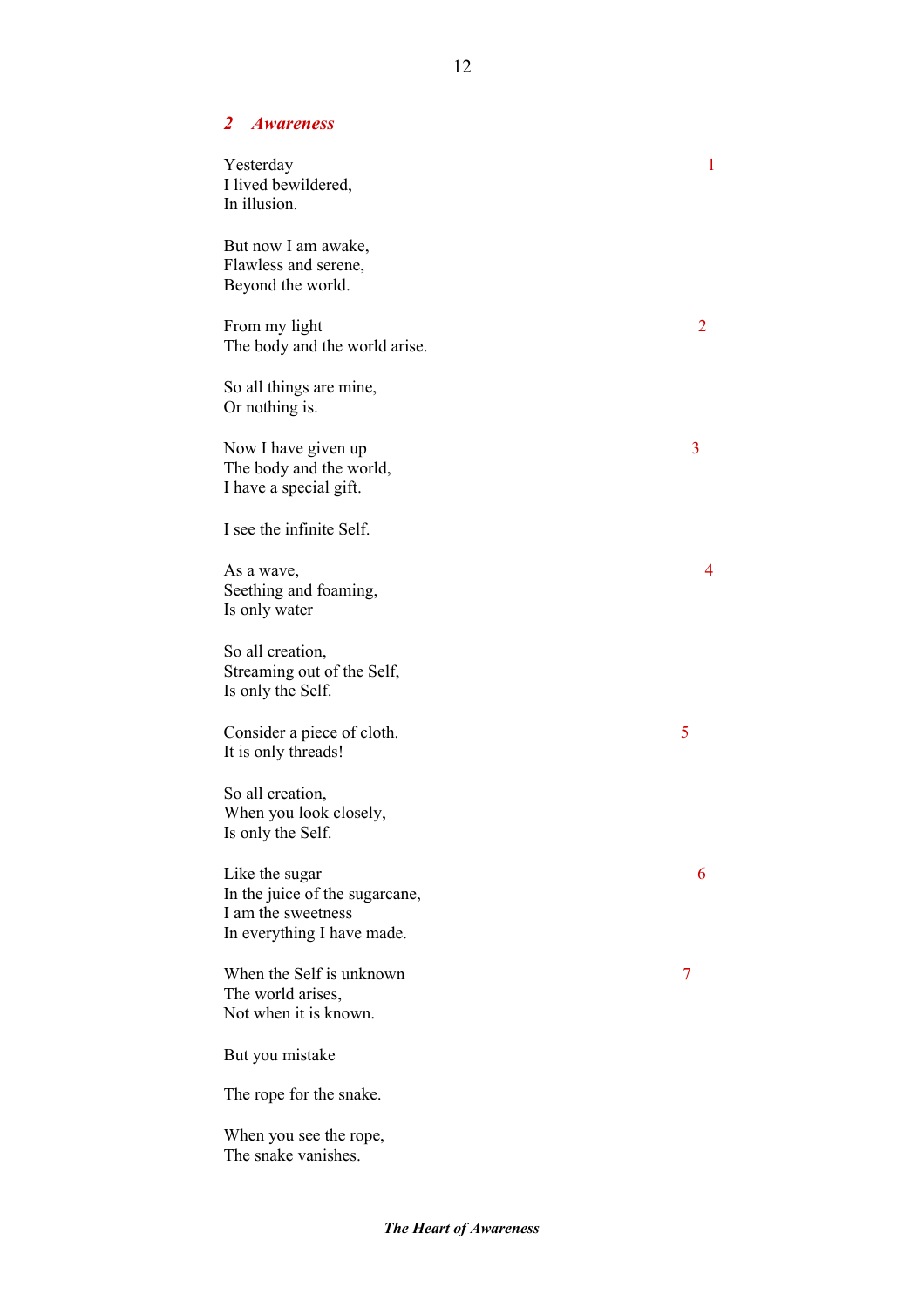| My nature is light,<br>Nothing but light.                                                                                                                         | 8  |
|-------------------------------------------------------------------------------------------------------------------------------------------------------------------|----|
| When the world arises<br>I alone am shining.                                                                                                                      |    |
| When the world arises in me,<br>It is just an illusion:<br>Water shimmering in the sun,<br>A vein of silver in mother-of-pearl,<br>A serpent in a strand of rope. | 9  |
| From me the world streams out<br>And in me it dissolves,<br>As a bracelet melts into gold,<br>A pot crumbles into clay,<br>A wave subsides into water.            | 10 |
| I adore myself.<br>How wonderful I am!                                                                                                                            | 11 |
| I can never die.                                                                                                                                                  |    |
| The whole world may perish,<br>From Brahma to a blade of grass,<br>But I am still here.                                                                           |    |
| Indeed how wonderful!<br>I adore myself.                                                                                                                          | 12 |
| For I have taken form<br>But I am still one.                                                                                                                      |    |
| Neither coming or going,<br>Yet I am still everywhere.                                                                                                            |    |
| How wonderful,<br>And how great my powers!                                                                                                                        | 13 |
| For I am without form,<br>Yet till the end of time<br>I uphold the universe.                                                                                      |    |
| Wonderful!                                                                                                                                                        | 14 |
| For nothing is mine,<br>Yet it is all mine,<br>Whatever is thought or spoken.                                                                                     |    |
| I am not the knower,<br>Nor the known,<br>Nor the knowing.                                                                                                        | 15 |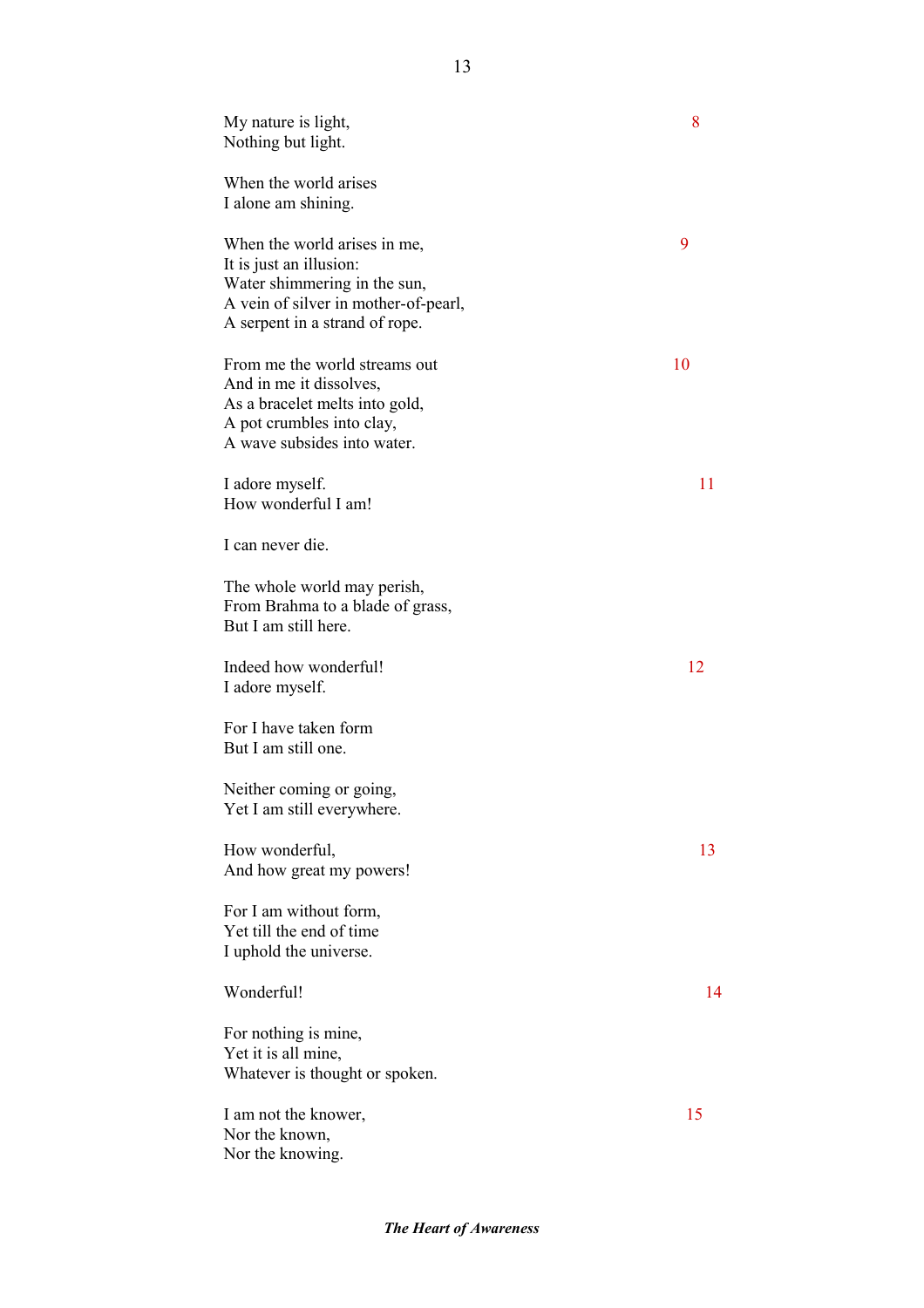These three are not real. They only seem to be When I am not known. For I am flawless. Two from one! 16 This is the root of suffering. Only perceive That I am one without two, Pure awareness, pure joy, And all the world is false. There is no other remedy! Through ignorance 17 I once imagined I was bound. But I am pure awareness. I live beyond all distinctions, In unbroken meditation. Indeed, 18 I am neither bound nor free. An end to illusion! It is all groundless. For the whole of creation, Though it rests in me, Is without foundation. The body is nothing. 19 The world is nothing. When you understand this fully, How can they be invented? For the Self is pure awareness, Nothing less. The body is false, 20 And so are its fears, Heaven and hell, freedom and bondage. It is all invention. What can they matter to me? I am awareness itself.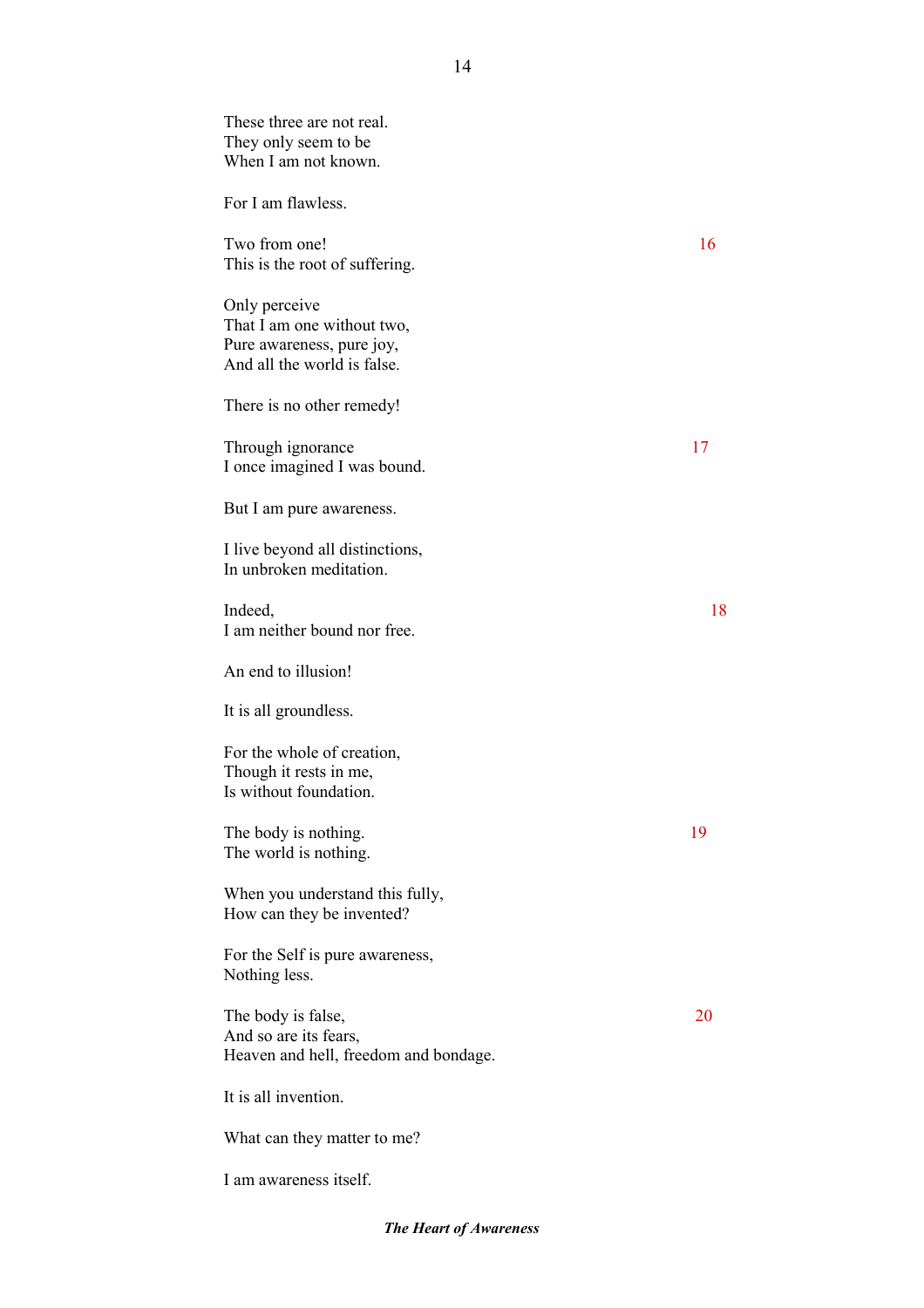| I see only one.                                                                                                                     | 21 |
|-------------------------------------------------------------------------------------------------------------------------------------|----|
| Many men,<br>One wilderness.                                                                                                        |    |
| Then to what may I cling?                                                                                                           |    |
| I am not the body.<br>Nor is the body mine.                                                                                         | 22 |
| I am not separate.                                                                                                                  |    |
| I am awareness itself,<br>Bound only by my thirst for life.                                                                         |    |
| I am the infinite ocean.                                                                                                            | 23 |
| When thoughts spring up,                                                                                                            |    |
| The wind freshens, and like waves<br>A thousand worlds arise.                                                                       |    |
| But when the wind falls,<br>The trader sinks with his ship.                                                                         | 24 |
| On the boundless ocean of my being<br>He founders,<br>And all the worlds with him.                                                  |    |
| But O how wonderful!                                                                                                                | 25 |
| I am the unbounded deep<br>In whom all living things<br>Naturally arise,<br>Rush against each other playfully,<br>And then subside. |    |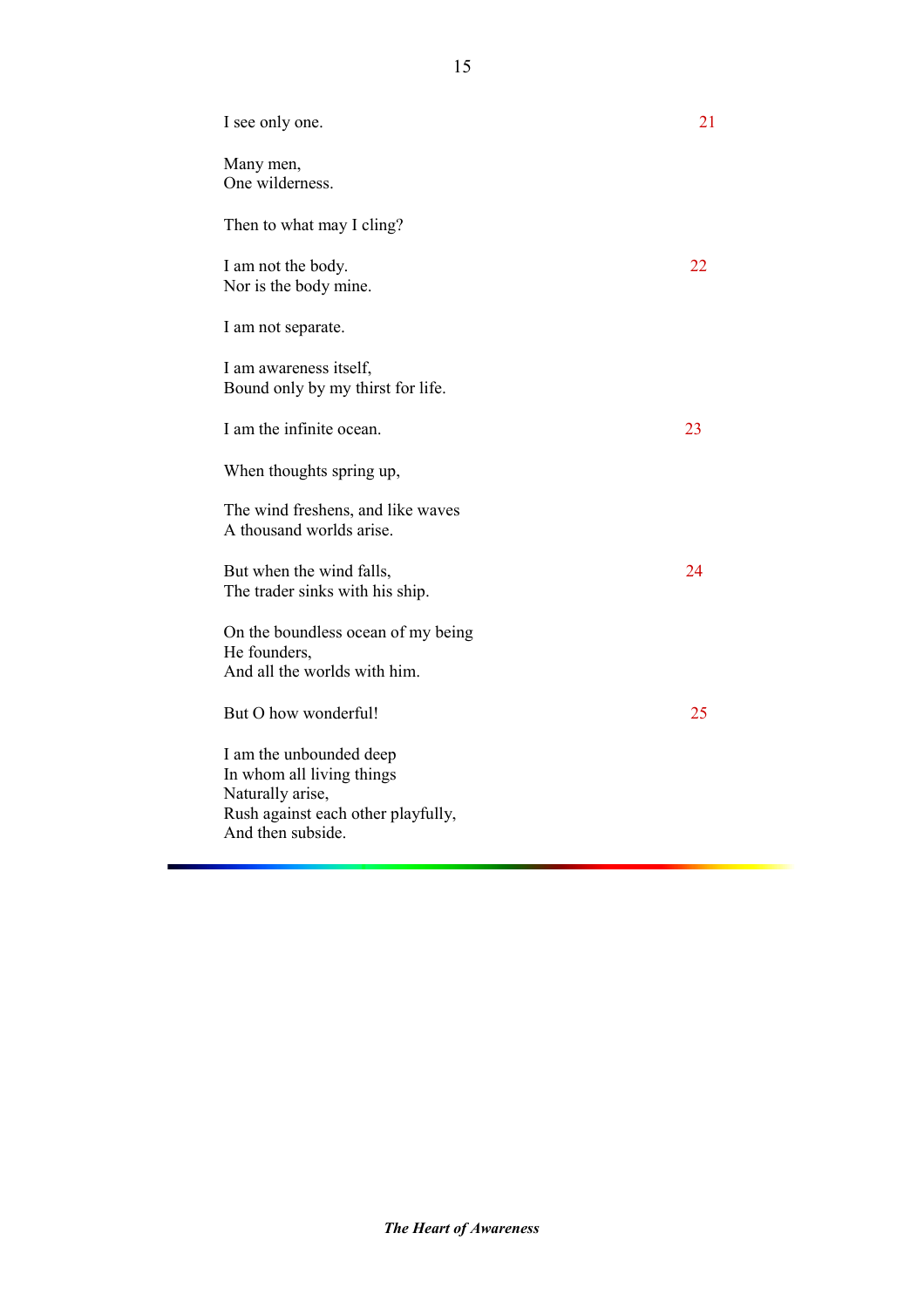#### *3 Wisdom*

| You know the Self,<br>By nature one<br>Without end.                                                                              | 1 |
|----------------------------------------------------------------------------------------------------------------------------------|---|
| You know the Self,<br>And you are serene.                                                                                        |   |
| How can you still desire riches?                                                                                                 |   |
| When from ignorance<br>You see silver in mother-of-pearl,<br>Greed arises.                                                       | 2 |
| From ignorance of the Self<br>Desire arises<br>For the world where the senses whirl.                                             |   |
| Knowing yourself as That<br>In which the worlds rise and fall<br>Like waves in the ocean,<br>Why do you run about so wretchedly? | 3 |
| For have you not heard?                                                                                                          | 4 |
| You are pure awareness,<br>And your beauty is infinite!                                                                          |   |
| So why let lust mislead you?                                                                                                     |   |
| The man who is wise<br>Knows himself in all things<br>And all things in himself.                                                 | 5 |
| Yet how strange!<br>He still says, "This is mine."                                                                               |   |
| Determined to be free,<br>He abides in the oneness<br>Beyond all things.                                                         | 6 |
| Yet how strange!<br>Indulging in passion, he weakens,<br>And lust overwhelms him.                                                |   |
| Feeble with age,<br>Still he is filled with desire,<br>When without doubt he knows<br>That lust is the enemy of awareness.       | 7 |
| Indeed how strange!                                                                                                              |   |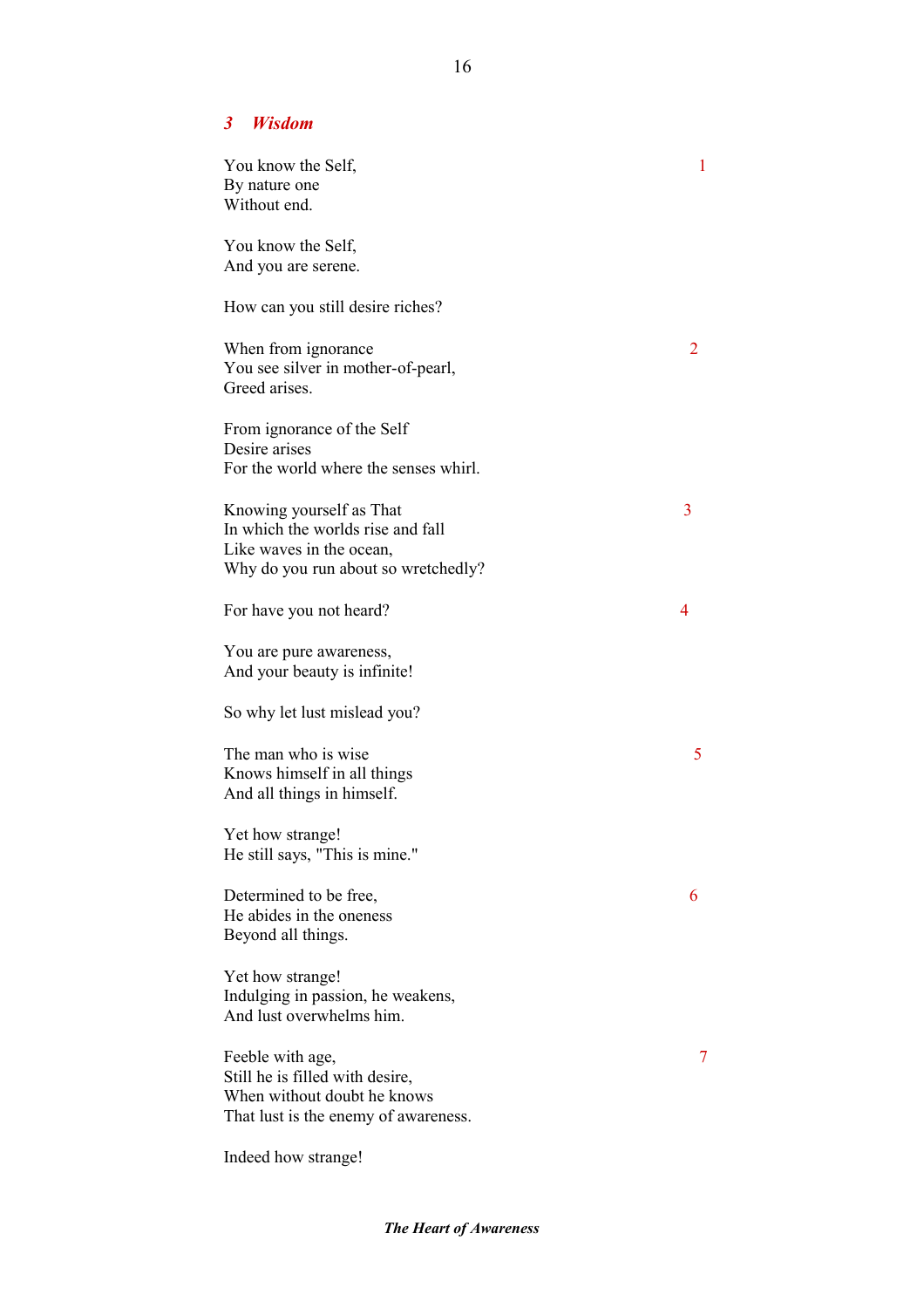| He longs to be free                                                                                    | 8  |
|--------------------------------------------------------------------------------------------------------|----|
| He has no care for this world<br>Or the next,<br>And he knows what is passing<br>Or forever.           |    |
| And yet how strange!<br>He is still afraid of freedom.                                                 |    |
| But he who is truly wise<br>Always sees the absolute Self.                                             | 9  |
| Celebrated, he is not delighted.<br>Spurned, he is not angry.                                          |    |
| Pure of heart,<br>He watches his own actions<br>As if they were another's.                             | 10 |
| How can praise or blame disturb him?                                                                   |    |
| With clear and steady insight<br>He sees this world is a mirage,<br>And he no longer wonders about it. | 11 |
| How can he fear the approach of death?                                                                 |    |
| Pure of heart,<br>He desires nothing,<br>Even in despair.                                              | 12 |
| He is content<br>In the knowledge of the Self.                                                         |    |
| With whom may I compare him?                                                                           |    |
| With clear and steady insight<br>He knows that whatever he sees<br>Is by its very nature nothing.      | 13 |
| How can he prefer one thing to another?                                                                |    |
| He is beyond all duality.                                                                              | 14 |
| Free from desire,<br>He has driven from his mind<br>All longing for the world.                         |    |
| Come what may,<br>Joy or sorrow,<br>Nothing moves him.                                                 |    |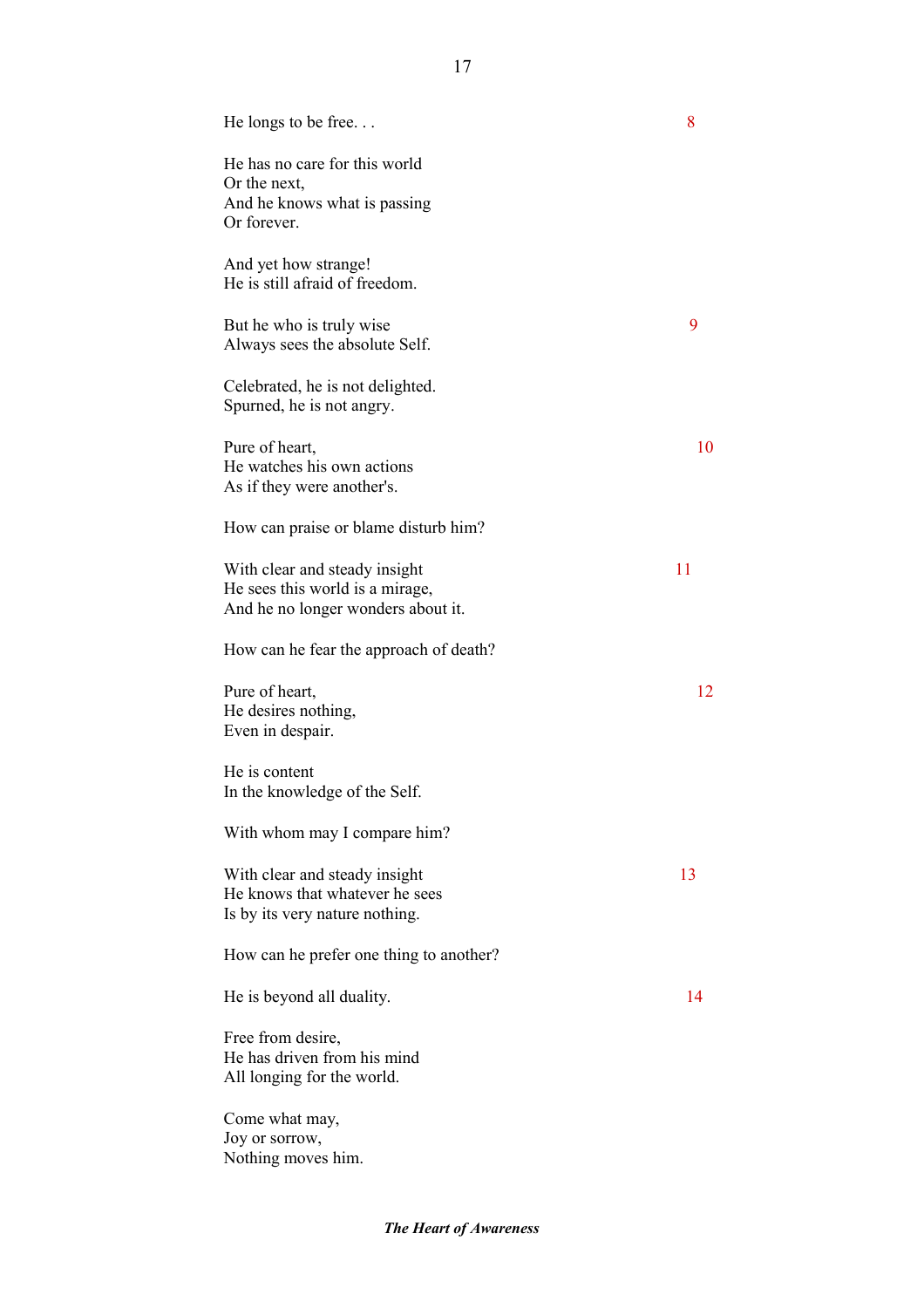### *4 The True Seeker*

| The wise man knows the Self,<br>And he plays the game of life.                                                                           | $\mathbf{1}$   |
|------------------------------------------------------------------------------------------------------------------------------------------|----------------|
| But the fool lives in the world<br>Like a beast of burden.                                                                               |                |
| The true seeker feels no elation<br>Even in that exalted state<br>Which Indra and all the gods<br>Unhappily long for.                    | $\overline{2}$ |
| He understands the nature of things.                                                                                                     | 3              |
| His heart is not smudged<br>By right or wrong,<br>As the sky is not smudged by smoke.                                                    |                |
| He is pure of heart,<br>He knows the whole world is only the Self.                                                                       | 4              |
| So who can stop him<br>From doing as he wishes?                                                                                          |                |
| Of the four kinds of being,<br>From Brahma to a blade of grass,<br>Only the wise man is strong enough<br>To give up desire and aversion. | 5              |
| How rare he is!                                                                                                                          | 6              |
| Knowing he is the Self,<br>He acts accordingly<br>And is never fearful.                                                                  |                |
| For he knows he is the Self,<br>One without two,<br>The Lord of all creation.                                                            |                |

# *5 Dissolving*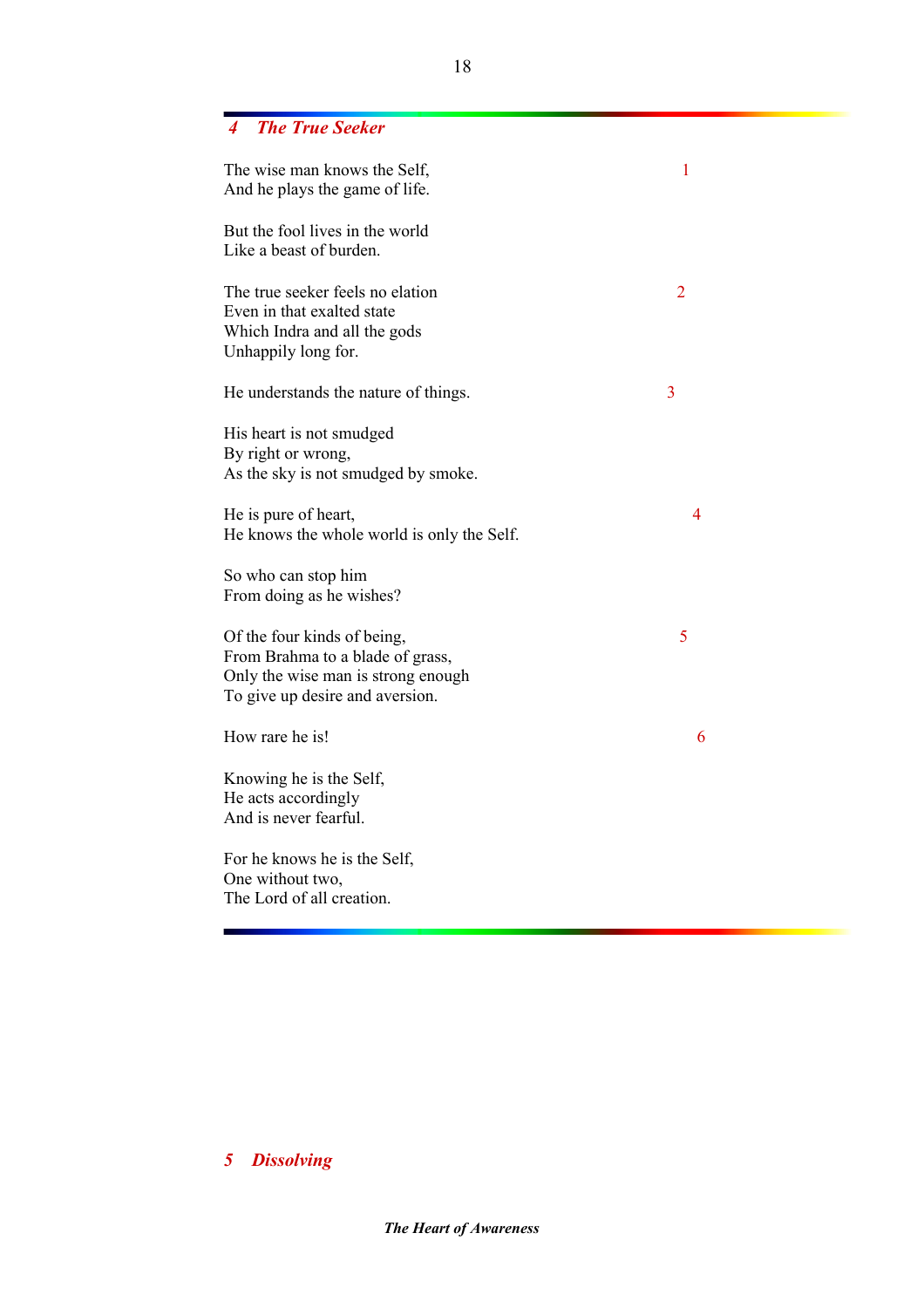| You are pure.                                                                          | 1              |
|----------------------------------------------------------------------------------------|----------------|
| Nothing touches you.<br>What is there to renounce?                                     |                |
| Let it all go,<br>The body and the mind.                                               |                |
| Let yourself dissolve.                                                                 |                |
| Like bubbles in the sea,<br>All the worlds arise in you.                               | $\overline{2}$ |
| Know you are the Self.<br>Know you are one.                                            |                |
| Let yourself dissolve.                                                                 |                |
| You see the world.<br>But like the snake in the rope,<br>It is not really there.       | 3              |
| You are pure.                                                                          |                |
| Let yourself dissolve.                                                                 |                |
| You are one and the same<br>In joy and sorrow,<br>Hope and despair,<br>Life and death. | 4              |
| You are already fulfilled.                                                             |                |
| Let yourself dissolve.                                                                 |                |

*6 Knowledge*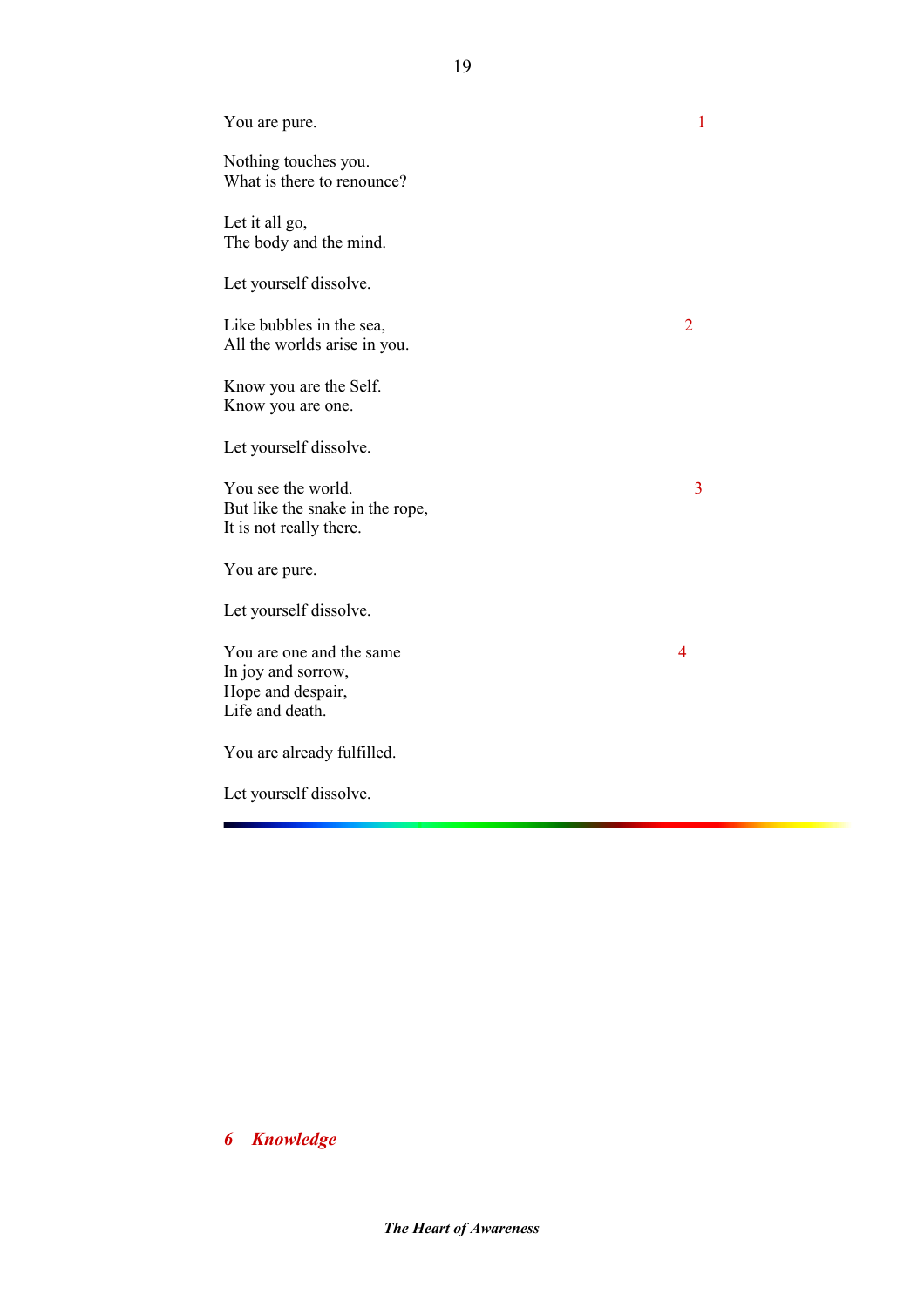I am boundless space. 1 The world is a clay pot. This is the truth. There is nothing to accept, Nothing to reject, Nothing to dissolve. I am the ocean. All the worlds are like waves. This is the truth. Nothing to hold on to, Nothing to let go of, Nothing to dissolve. I am the mother-of-pearl. 3 The world is a vein of silver, An illusion! This is the truth. Nothing to grasp, Nothing to spurn, Nothing to dissolve. I am in all beings. 4 All beings are in me. This is the whole truth. Nothing to embrace, Nothing to relinquish, Nothing to dissolve.

20

### *7 The Boundless Ocean*

I am the boundless ocean. 1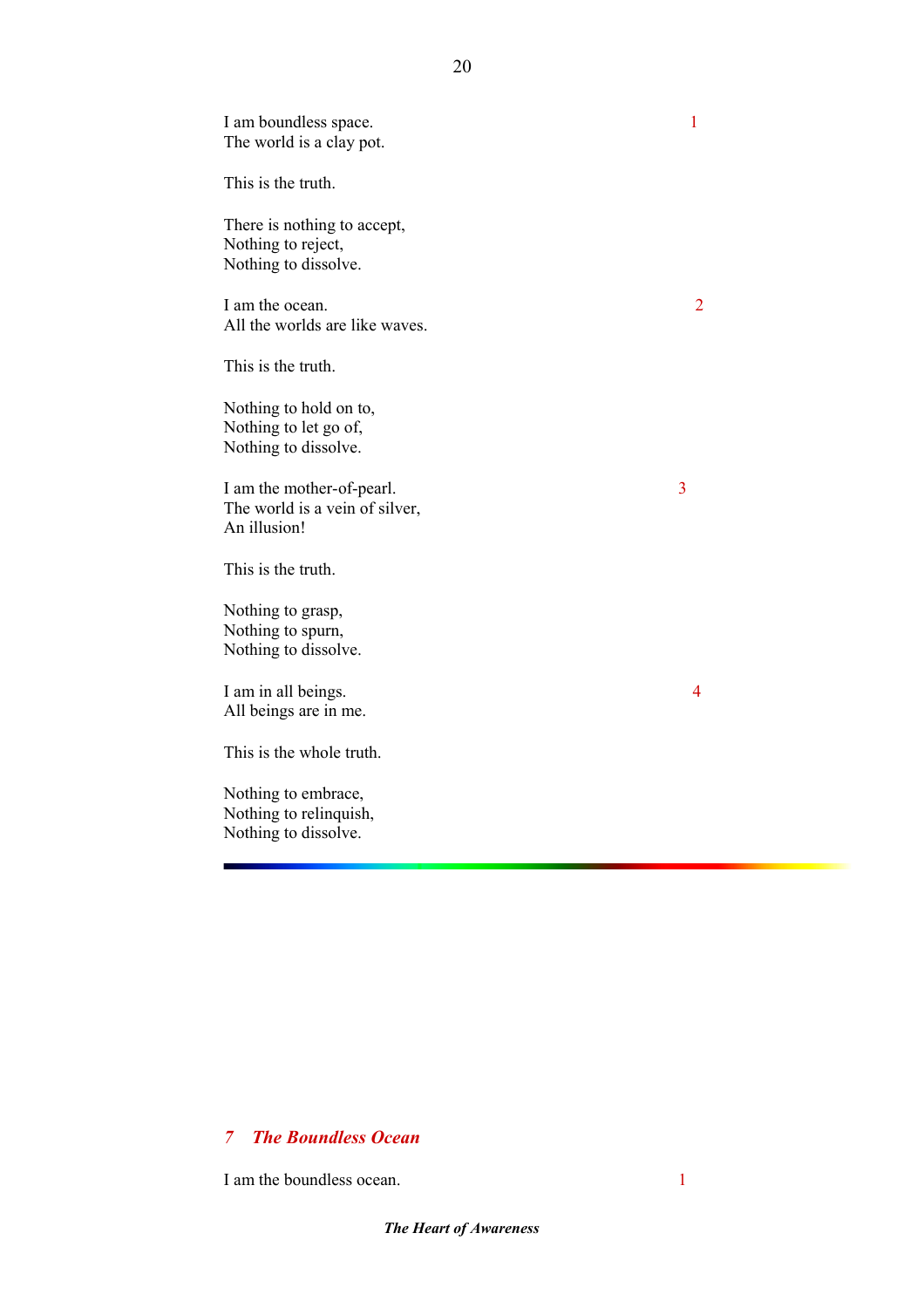This way and that, The wind, blowing where it will, Drives the ship of the world. But I am not shaken. I am the unbounded deep 2 In whom the waves of all the worlds Naturally rise and fall. But I do not rise or fall. I am the infinite deep 3 In whom all the worlds Appear to rise. Beyond all form, Forever still. Even so am I. I am not in the world. 4 The world is not in me. I am pure. I am unbounded. Free from attachment, Free from desire, Still. Even so am I. O how wonderful! I am awareness itself, No less. The world is a magic show! But in me There is nothing to embrace, And nothing to turn away.

### *8 The Mind*

The mind desires this, 1 And grieves for that.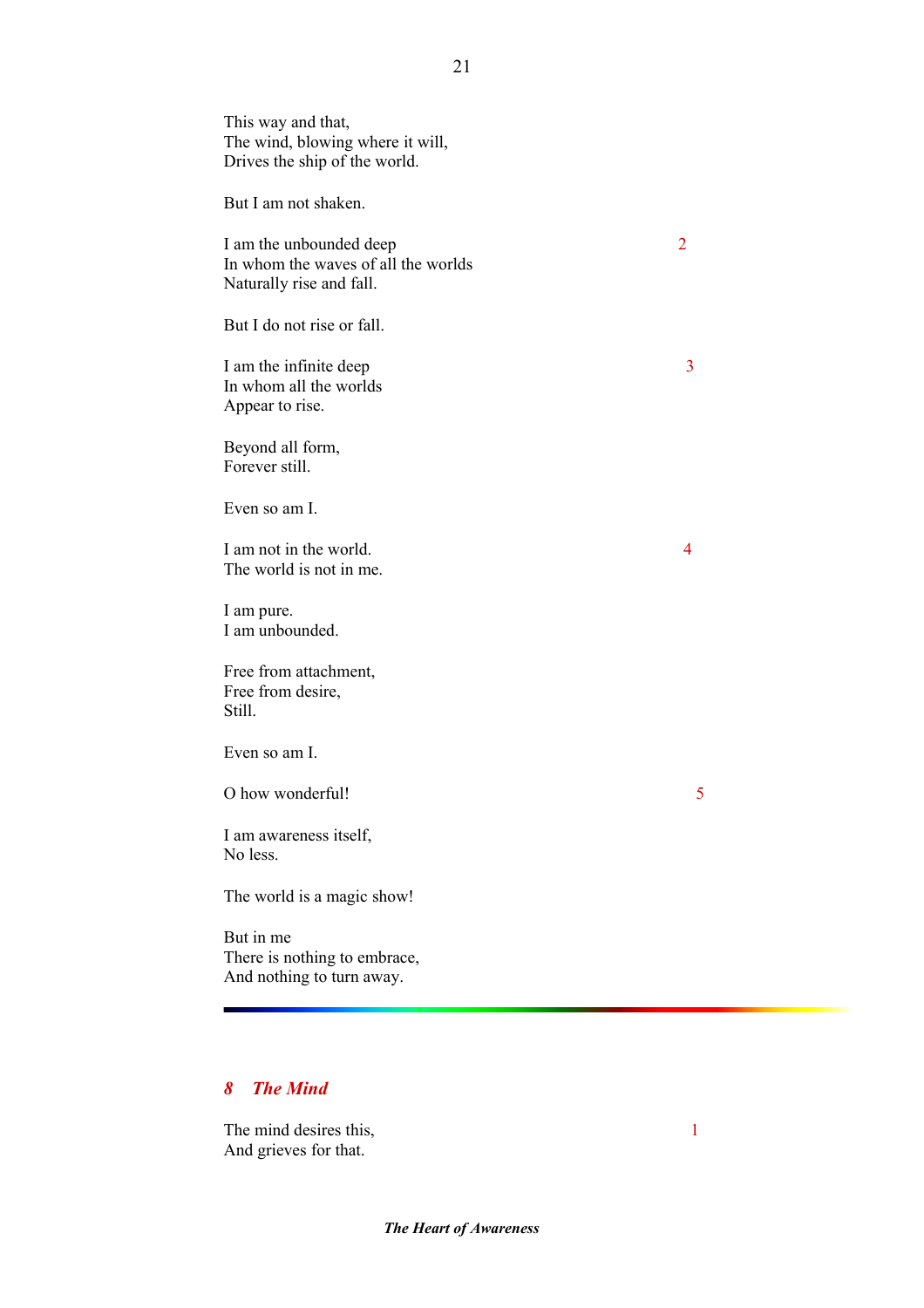It embraces one thing, And spurns another. Now it feels anger, Now happiness. In this way you are bound. But when the mind desires nothing 2 And grieves for nothing, When it is without joy or anger And, grasping nothing, Turns nothing away. . . Then you are free. When the mind is attracted 3 To anything it senses, You are bound. When there is no attraction, You are free. Where there is no I, You are free. Where there is I, 4 You are bound. Consider this. It is easy. Embrace nothing,

#### *9 Dispassion*

Turn nothing away.

Seeing to this, 1 Neglecting that, Setting one thing against another. . .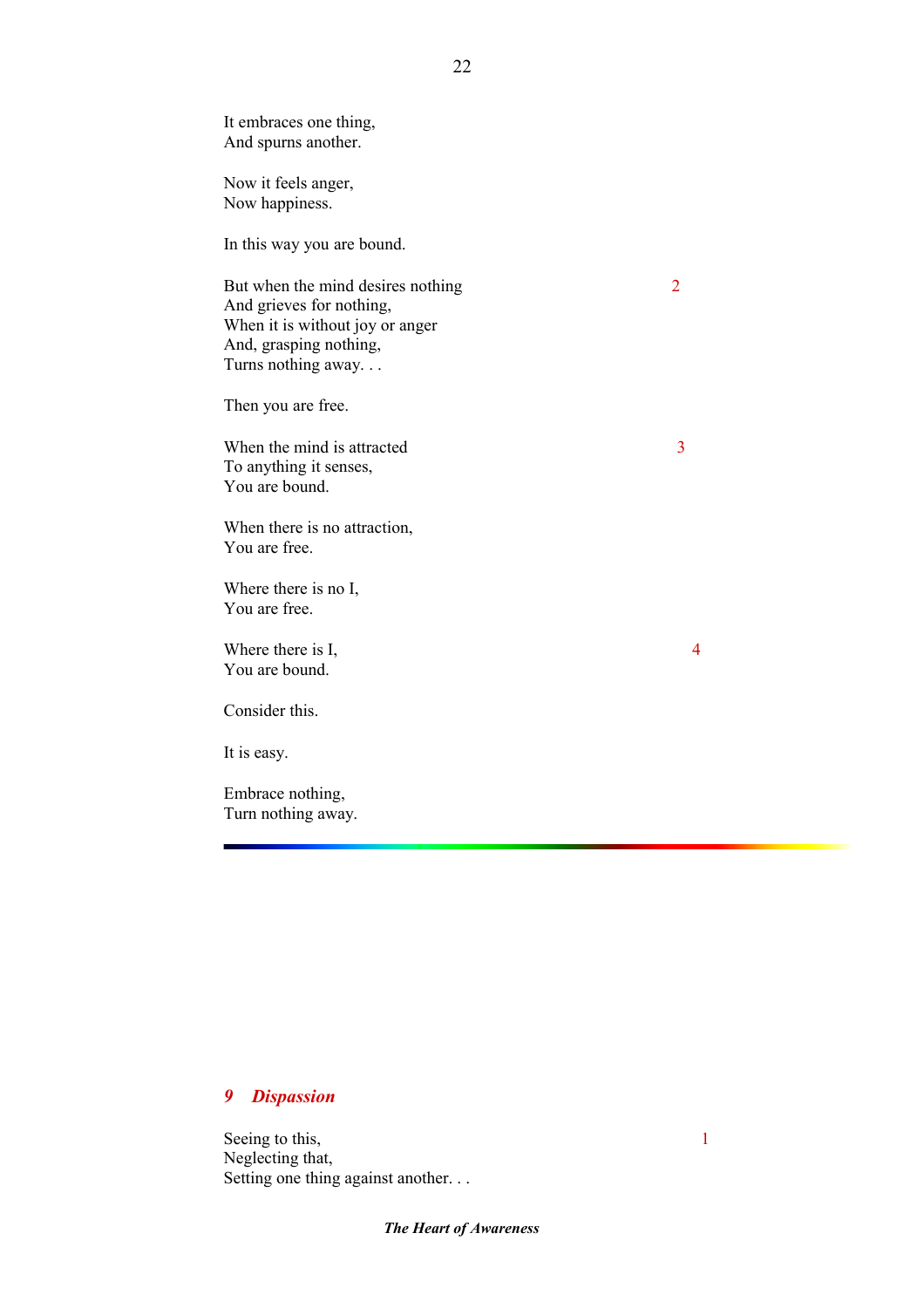Who is free of such cares? When will they ever end?

Consider.

Without passion, With dispassion, Let go.

My child, 2 Rare is he, and blessed, Who observes the ways of men And gives up the desire For pleasure and knowledge, For life itself.

Nothing lasts. 3 Nothing is real.

It is all suffering, Threefold affliction! It is all beneath contempt.

Know this. Give it up. Be still.

When will men ever stop 4 Setting one thing against another?

Let go of all contraries. Whatever comes, be happy And so fulfill yourself.

Masters, saints, seekers: 5 They all say different things.

Whoever knows this, With dispassion becomes quiet.

The true master considers well. 6 With dispassion He sees all things are the same.

He comes to understand The nature of things, The essence of awareness.

He will not be born again.

In the shifting elements 7 See only their pure form.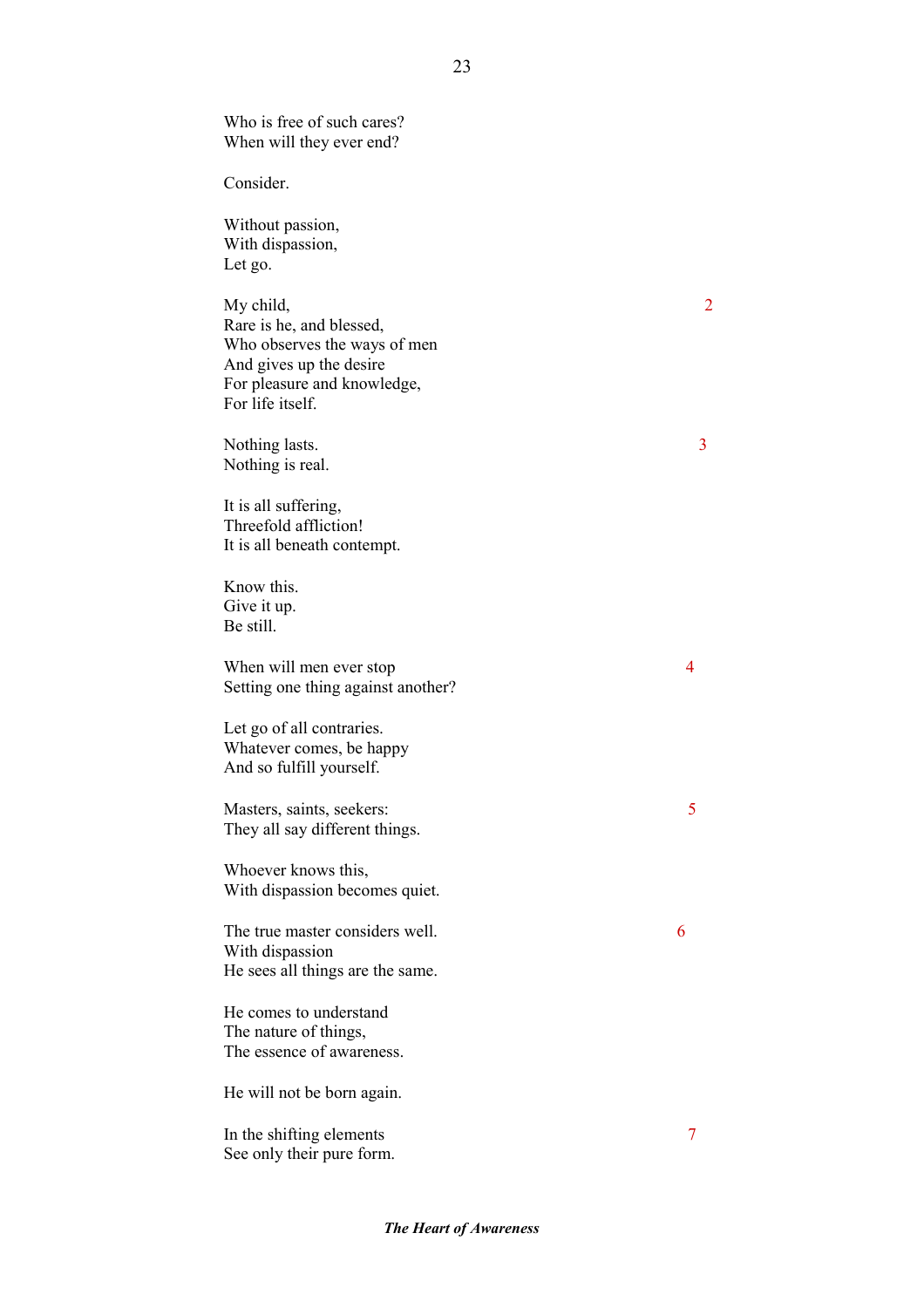Rest in your own nature. Set yourself free.

The world is just a set of false impressions. 8 Give them up.

Give up the illusion. Give up the world.

And live freely.

### *10 Desire*

Striving and craving, 1 For pleasure or prosperity, These are your enemies,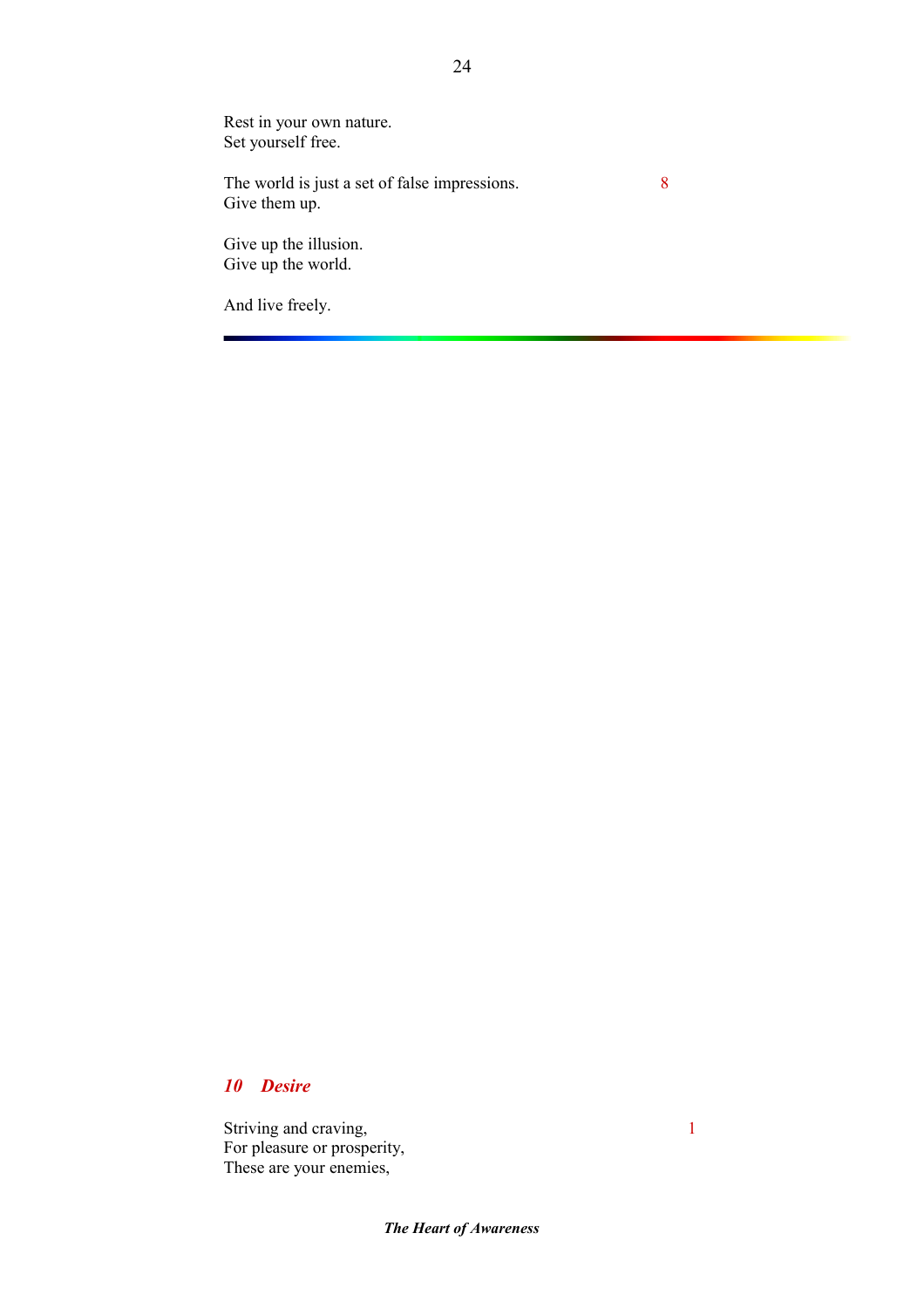Springing up to destroy you From the presumptions of virtue.

Let them all go. Hold on to nothing.

Every good fortune, 2 Wives, friends, houses, lands, All these gifts and riches. . .

They are a dream, A juggling act, A traveling show!

A few days, and they are gone.

Consider. 3

Wherever there is desire, There is the world.

With resolute dispassion Free yourself from desire, And find happiness.

Desire binds you, 4 Nothing else. Destroy it, and you are free.

Turn from the world. Fulfill yourself, And find lasting happiness.

You are one. 5 You are pure awareness.

The world is not real. It is cold and lifeless.

Nor is ignorance real. So what can you wish to know?

Life after life you indulged 6 In different forms, Different pleasures, Sons and kingdoms and wives.

Only to lose them all. . .

Enough of the pursuit of pleasure, 7 Enough of wealth and righteous deeds!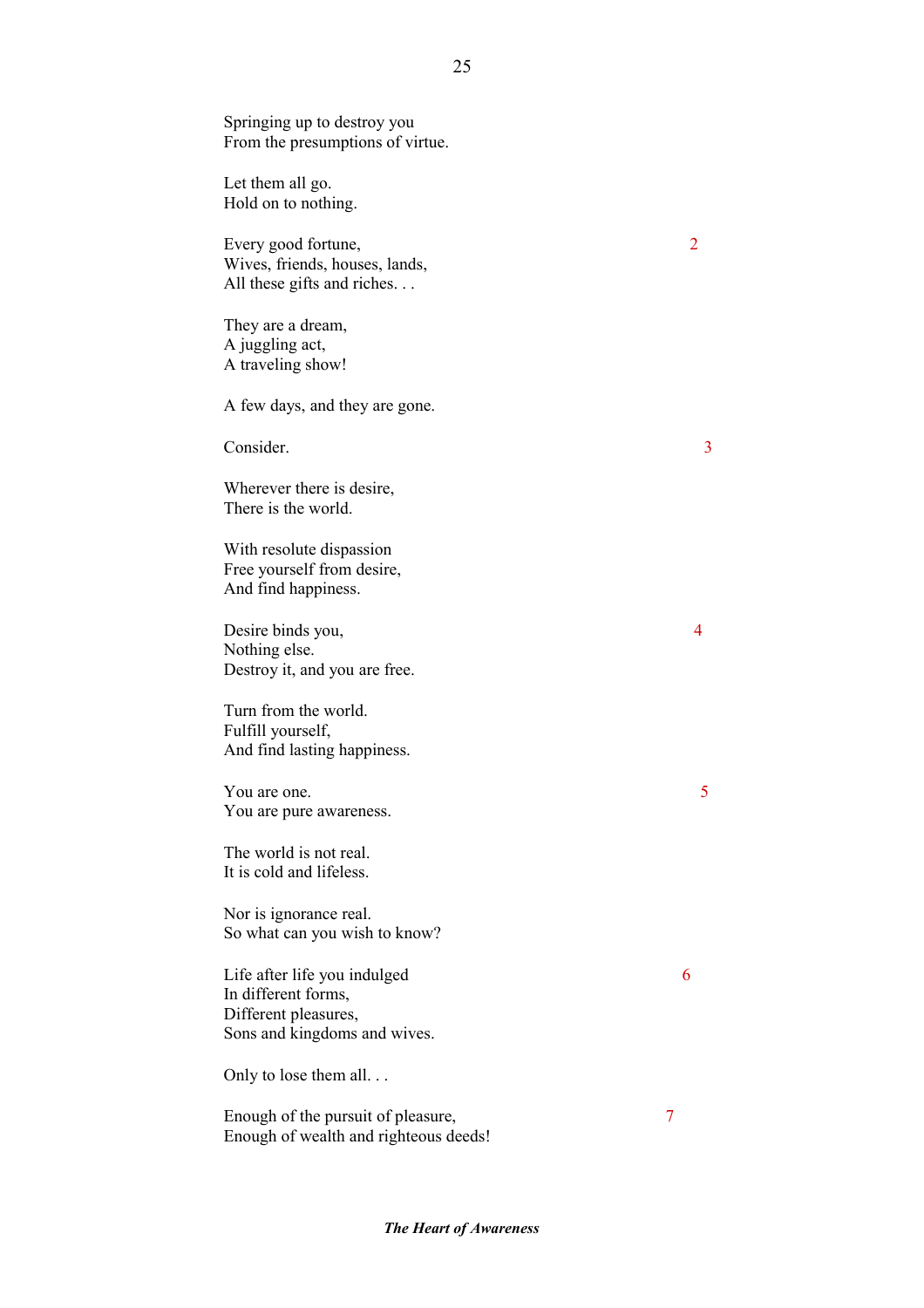In the dark forest of the world What peace of mind can they bring you?

How you have toiled, 8 Life after life, Pressing into painful labor Your body and your mind and your words.

It is time to stop.

Now!

*11 Stillness*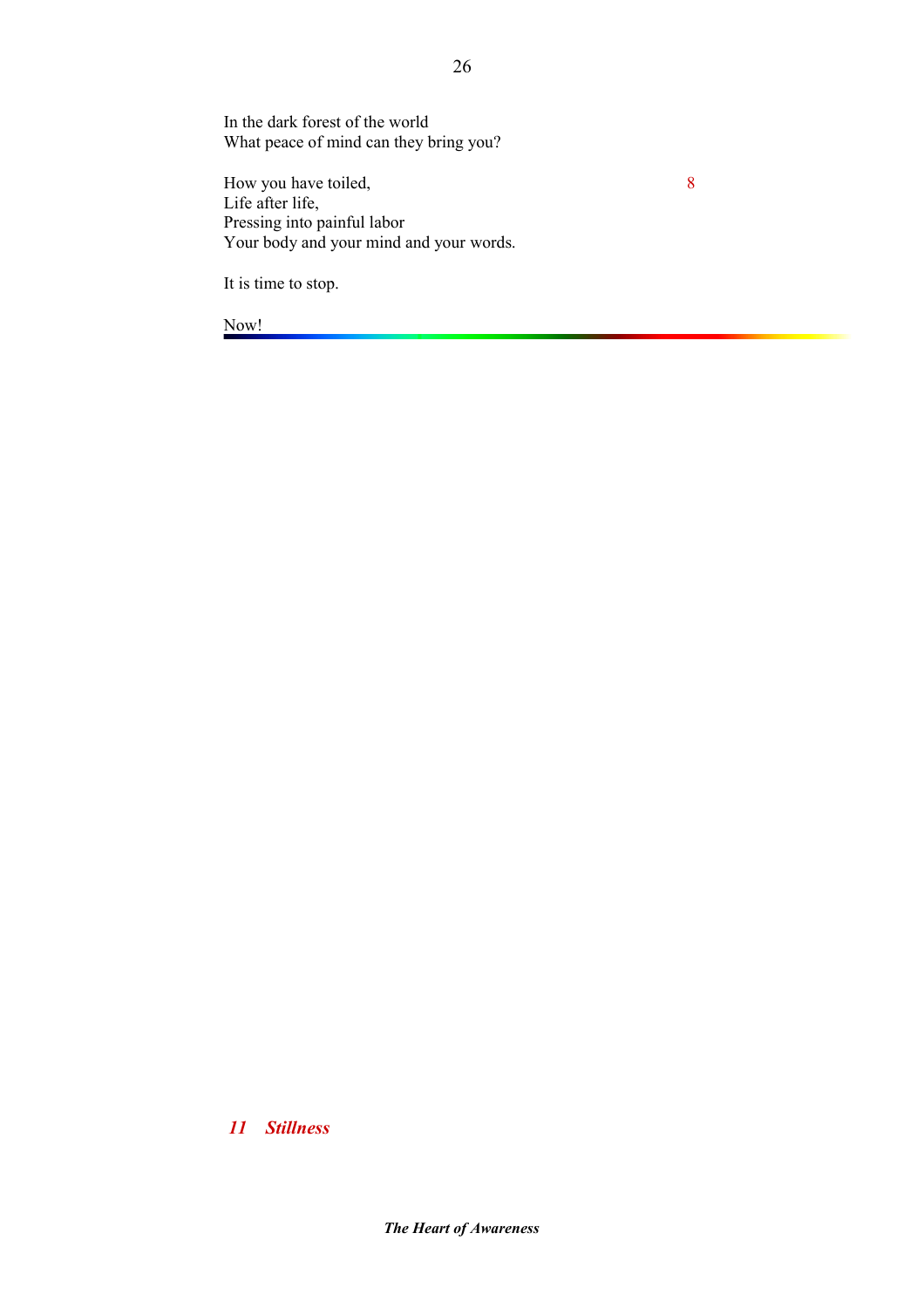All things arise, 1 Suffer change, And pass away. This is their nature. When you know this, Nothing perturbs you, Nothing hurts you. You become still. It is easy. God made all things. There is only God. When you know this, Desire melts away. Clinging to nothing, You become still. Sooner or later, 3 Fortune or misfortune May befall you. When you know this, You desire nothing, You grieve for nothing. Subduing the senses, You are happy. Whatever you do 4 Brings joy or sorrow, Life or death. When you know this, You may act freely, Without attachment. For what is there to accomplish? All sorrow comes from fear. 5 From nothing else. When you know this, You become free of it, And desire melts away. You become happy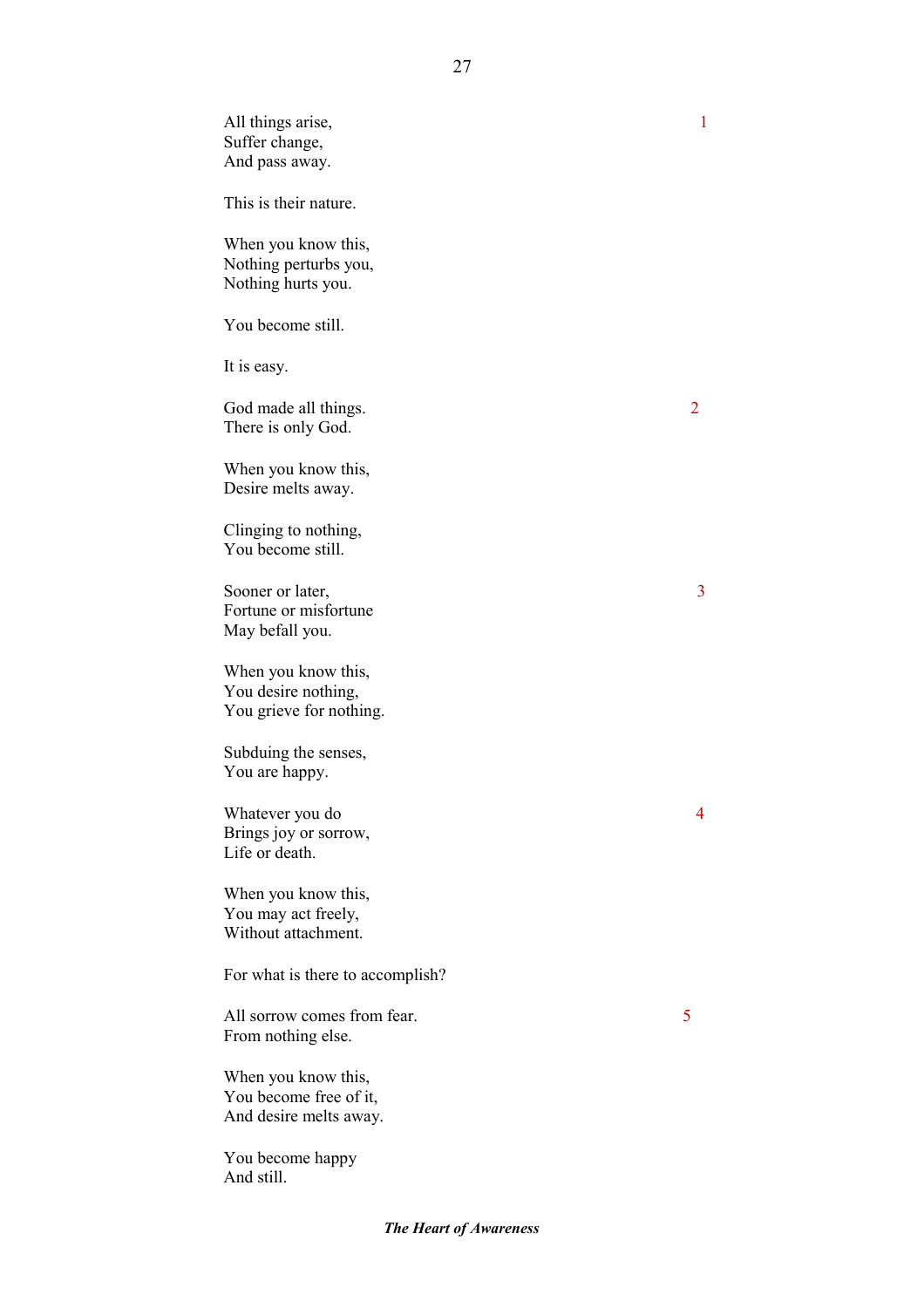"I am not the body, 6 Nor is the body mine. I am awareness itself"

When you know this, You have no thought For what you have done Or left undone.

You become one, Perfect and indivisible.

"I am in all things, 7 From Brahma to a blade of grass."

When you know this, You have no thought For success or failure Or the mind's inconstancy.

You are pure. You are still.

The world with all its wonders 8 Is nothing.

When you know this, Desire melts away.

For you are awareness itself.

When you know in your heart That there is nothing, You are still.

*12 Fulfillment*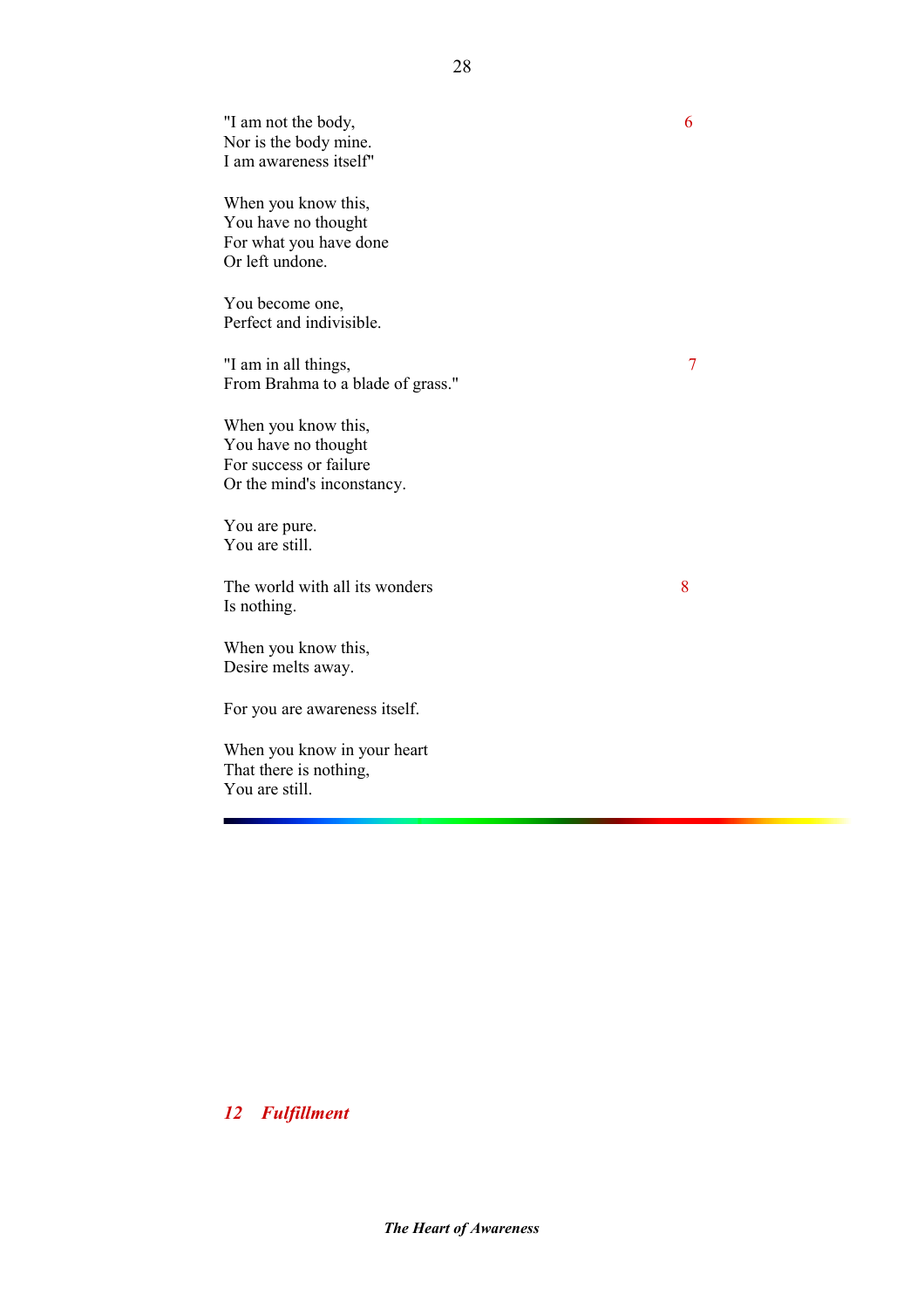| First I gave up action,<br>Then idle words,<br>And lastly thought itself.                                    | $\mathbf{1}$   |
|--------------------------------------------------------------------------------------------------------------|----------------|
| Now I am here.                                                                                               |                |
| Ridding my mind of distraction,<br>single-pointed,<br>I shut out sound and all the senses,<br>And I am here. | $\overline{2}$ |
| Meditation is needed<br>Only when the mind is distracted<br>By false imagining.                              | 3              |
| Knowing this,<br>I am here.                                                                                  |                |
| Without joy or sorrow,<br>Grasping nothing, spurning nothing,<br>O Master, I am here.                        | 4              |
| What do I care<br>If I observe or neglect<br>The four stages of life?                                        | 5              |
| Meditation,<br>Controlling the mind,<br>These are mere distractions!                                         |                |
| Now I am here.                                                                                               |                |
| Doing, or not doing,<br>Both come from not knowing.                                                          | 6              |
| Knowing this fully,<br>I am here.                                                                            |                |
| Thinking<br>Of what is beyond thinking<br>Is still thinking.                                                 | 7              |
| I gave up thinking,<br>And I am here.                                                                        |                |
| Whoever fulfills this<br>Fulfills his own nature<br>And is indeed fulfilled.                                 | 8              |

# *13 Happiness*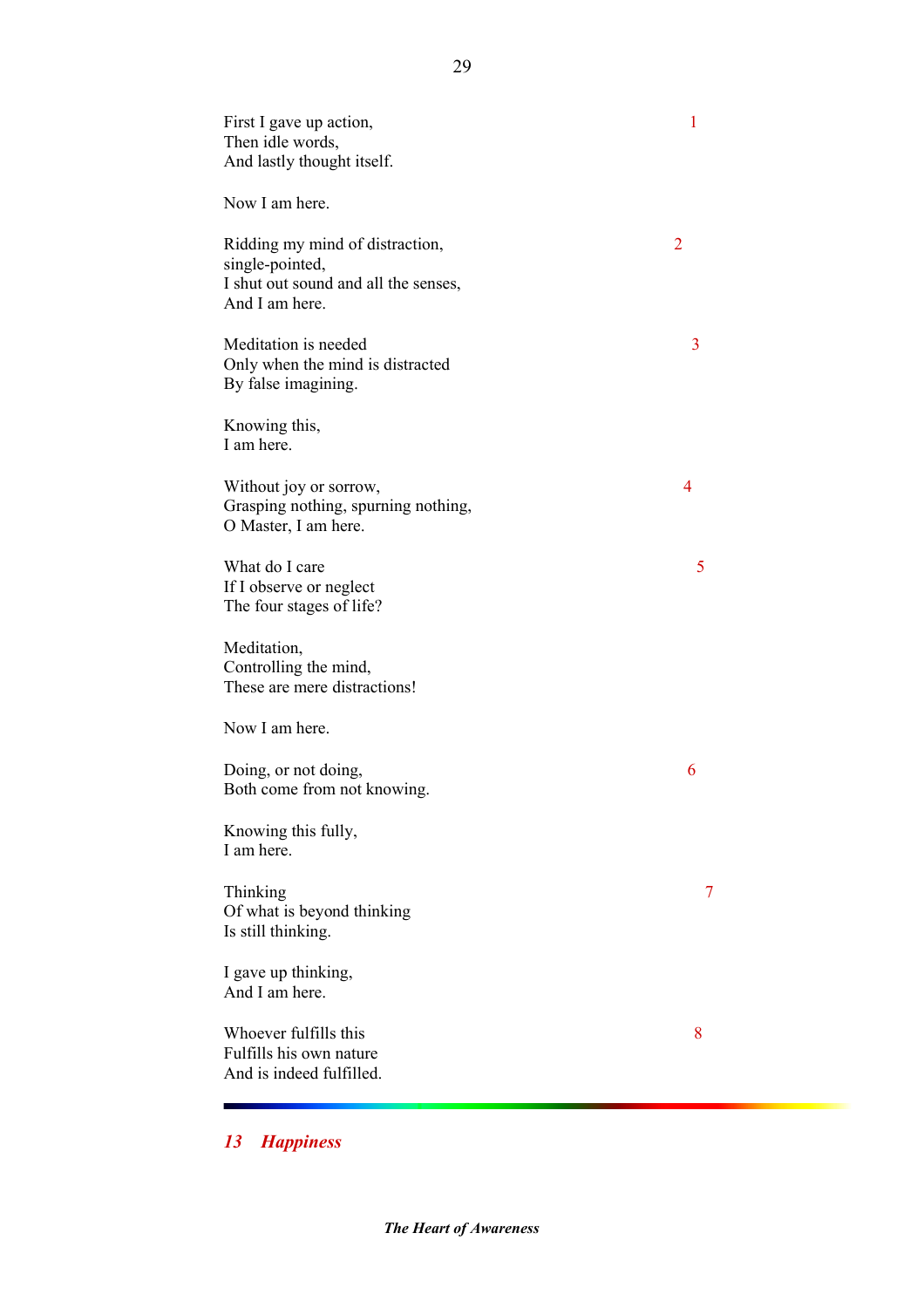Even if you have nothing, 1 It is hard to find that contentment Which comes from renunciation. I accept nothing. I reject nothing. And I am happy. The body trembles, 2 The tongue falters, The mind is weary. Forsaking them all, I pursue my purpose happily. Knowing I do nothing, 3 I do whatever comes my way, And I am happy. Bound to his body, 4 The seeker insists on striving Or on sitting still. But I no longer suppose The body is mine, Or is not mine. And I am happy. Sleeping, sitting, walking, 5 Nothing good or bad befalls me. I sleep, I sit, I walk, And I am happy. Struggling or at rest, 6 Nothing is won or lost. I have forsaken the joy of winning And the sorrow of losing. And I am happy. For pleasures come and go. 7 How often I have watched their inconstancy! But I have forsaken good and bad, And now I am happy.

### *14 The Fool*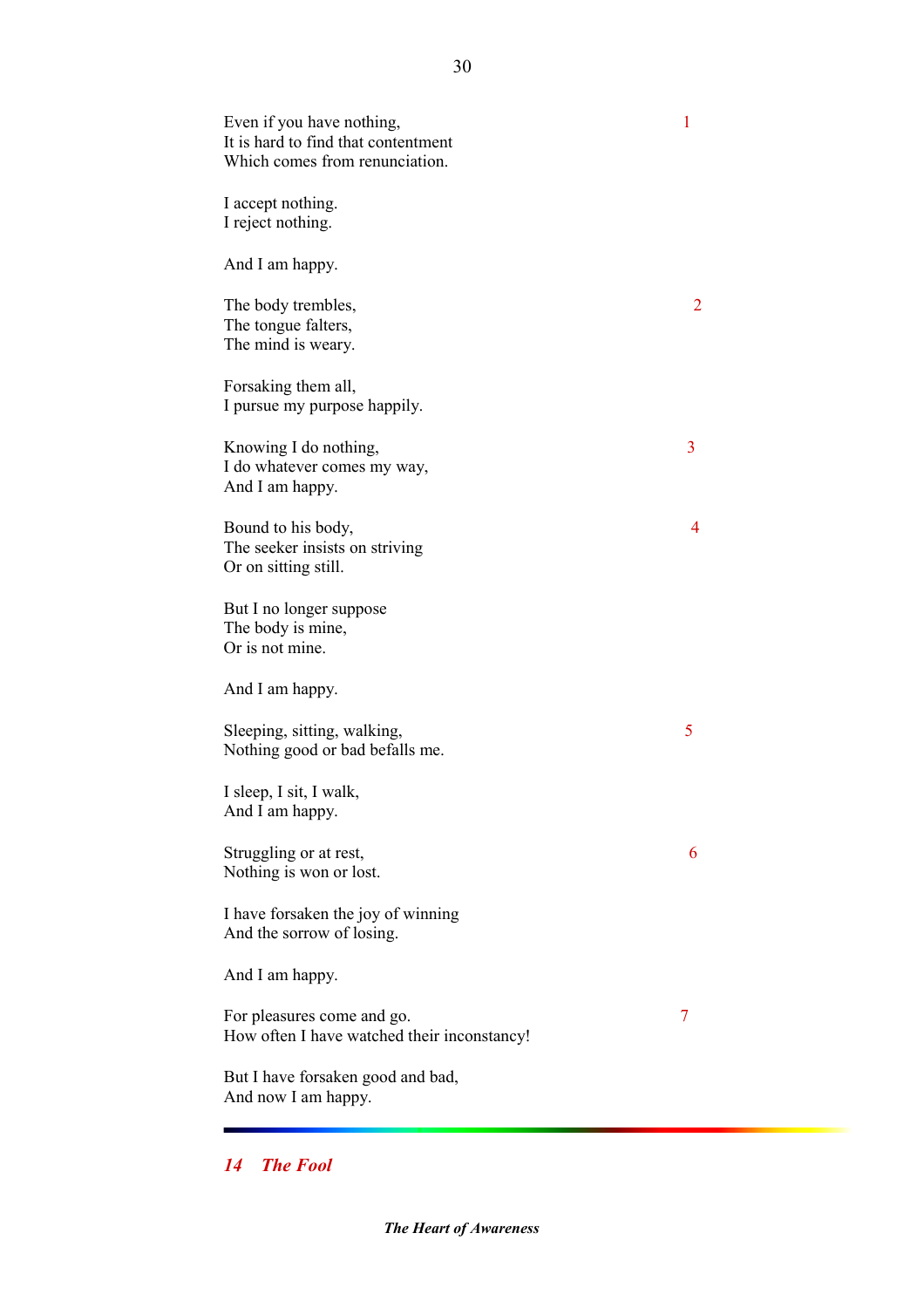| By nature my mind is empty.<br>Even in sleep, I am awake.<br>I think of things without thinking.  | 1 |
|---------------------------------------------------------------------------------------------------|---|
| All my impressions of the world<br>Have dissolved.                                                |   |
| My desires have melted away.                                                                      | 2 |
| So what do I care for money<br>Or the thieving senses,<br>For friends or knowledge or holy books? |   |
| Liberation,<br>Bondage,<br>What are they to me?                                                   | 3 |
| What do I care for freedom?                                                                       |   |
| For I have known God,<br>The infinite Self,<br>The witness of all things.                         |   |
| Without, a fool.<br>Within, free of thought.                                                      | 4 |
| I do as I please,<br>And only those like me<br>Understand my ways.                                |   |

*15 The Clear Space of Awareness*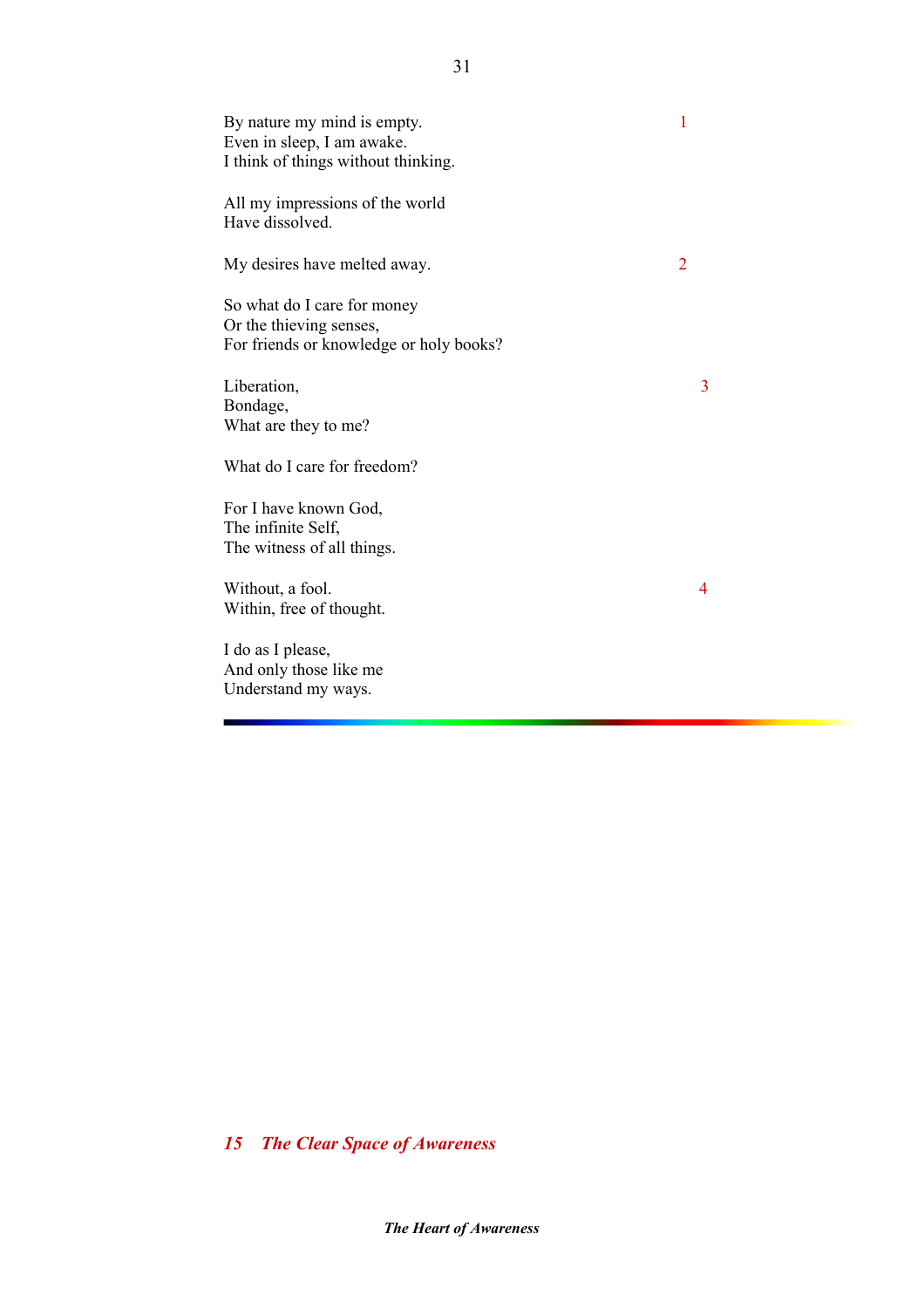| The man who is pure of heart<br>Is bound to fulfill himself<br>In whatever way he is taught.          | 1 |
|-------------------------------------------------------------------------------------------------------|---|
| A worldly man seeks all his life,<br>But is still bewildered.                                         |   |
| Detached from the senses,<br>You are free.                                                            | 2 |
| Attached, you are bound.                                                                              |   |
| When this is understood,<br>You may live as you please.                                               |   |
| When this is understood,<br>The man who is bright and busy<br>And full of fine words<br>Falls silent. | 3 |
| He does nothing.<br>He is still.                                                                      |   |
| No wonder<br>Those who wish to enjoy the world<br>Shun this understanding!                            |   |
| You are not your body.<br>Your body is not you.                                                       | 4 |
| You are not the doer.<br>You are not the enjoyer.                                                     |   |
| You are pure awareness,<br>The witness of all things.                                                 |   |
| You are without expectation,<br>Free.                                                                 |   |
| Wherever you go,<br>Be happy!                                                                         |   |
| Desire and aversion are of the mind.<br>The mind is never yours.<br>You are free of its turmoil.      | 5 |
| You are awareness itself,<br>Never changing.                                                          |   |
| Wherever you go,<br>Be happy.                                                                         |   |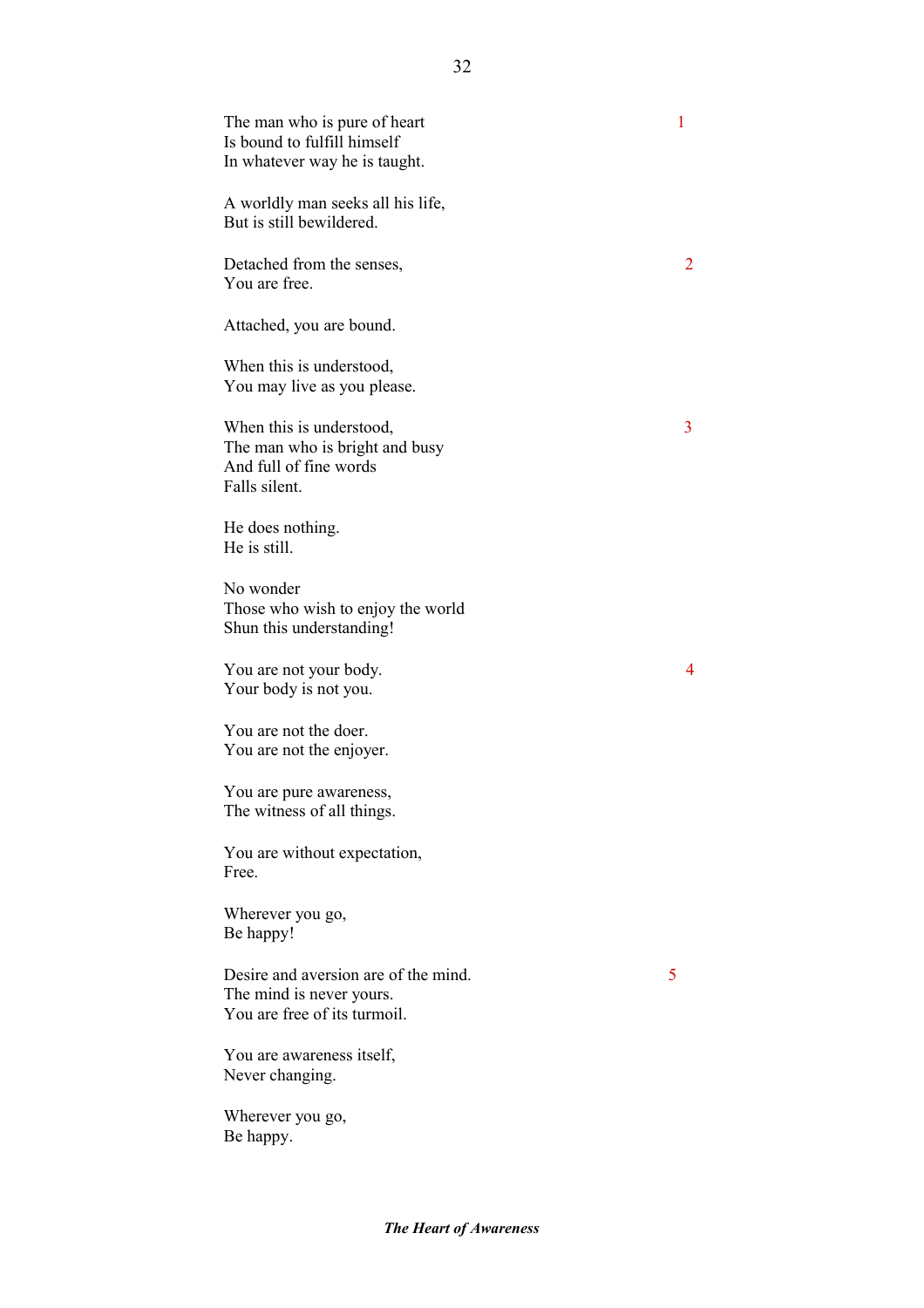| For see!<br>The Self is in all beings,<br>And all beings are in the Self.                     | 6  |
|-----------------------------------------------------------------------------------------------|----|
| Know you are free,<br>Free of "I,"<br>Free of "mine."                                         |    |
| Be happy.                                                                                     |    |
| In you the worlds arise<br>Like waves in the sea.                                             | 7  |
| It is true!<br>You are awareness itself.                                                      |    |
| So free yourself<br>From the fever of the world.                                              |    |
| Have faith, my Child, have faith.                                                             | 8  |
| Do not be bewildered.                                                                         |    |
| For you are beyond all things,<br>The heart of all knowing.                                   |    |
| You are the Self.<br>You are God.                                                             |    |
| The body is confined<br>By its natural properties.                                            | 9  |
| It comes,<br>It lingers awhile,<br>It goes.                                                   |    |
| But the Self neither comes nor goes.<br>So why grieve for the body?                           |    |
| If the body lasted till the end of time,<br>Or vanished today,<br>What would you win or lose? | 10 |
| You are pure awareness.                                                                       |    |
| You are the endless sea<br>In whom all the worlds like waves<br>Naturally rise and fall.      | 11 |
| You have nothing to win,<br>Nothing to lose.                                                  |    |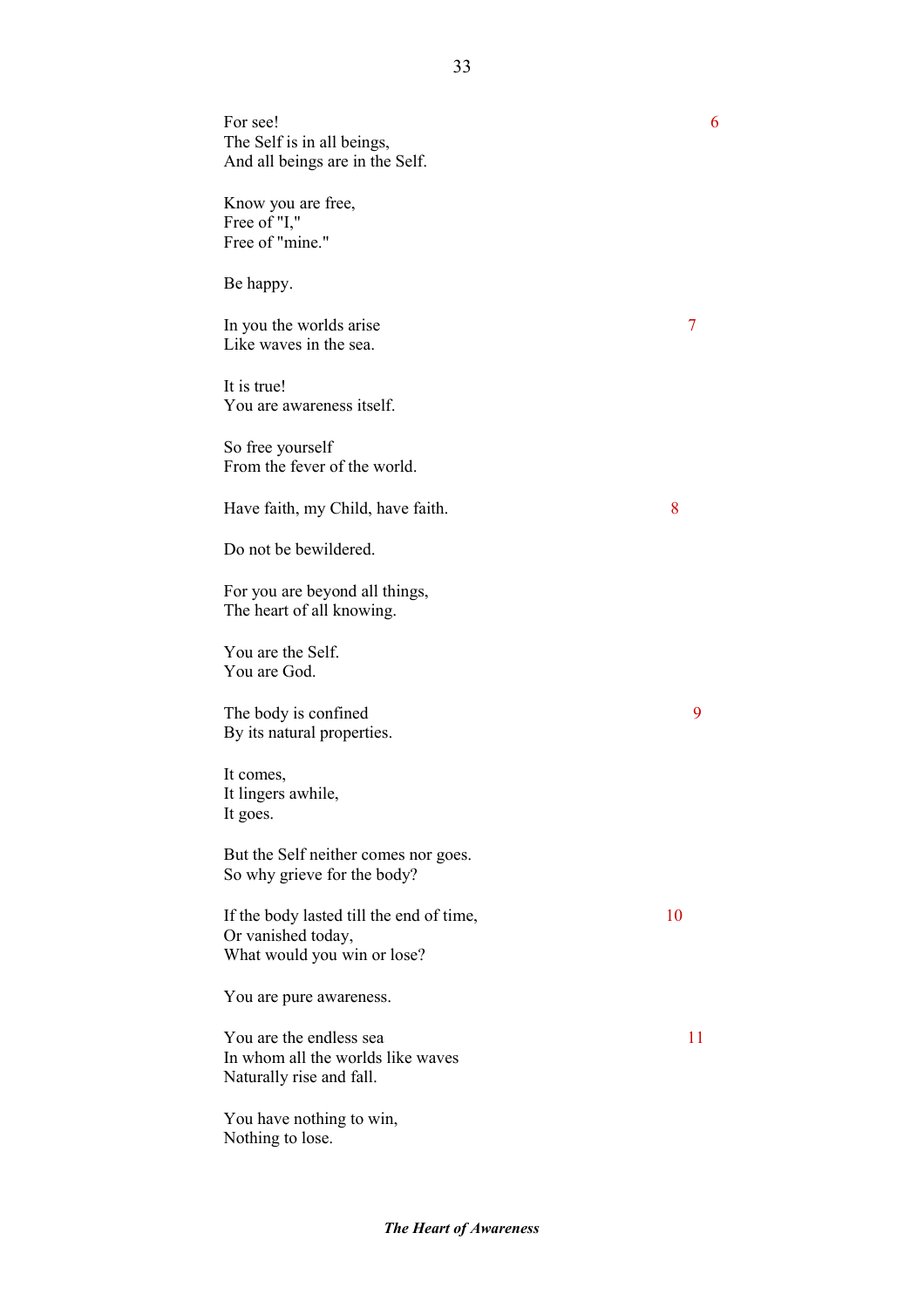| Child,<br>You are pure awareness,<br>Nothing less.                                                                | 12 |
|-------------------------------------------------------------------------------------------------------------------|----|
| You and the world are one.                                                                                        |    |
| So who are you to think<br>You can hold on to it,<br>Or let it go?                                                |    |
| How could you!                                                                                                    |    |
| You are the clear space of awareness,<br>Pure and still,<br>In whom there is no birth,<br>No activity,<br>No "I." | 13 |
| You are one and the same.<br>You cannot change or die.                                                            |    |
| You are in whatever you see.<br>You alone.                                                                        | 14 |
| Just as bracelets and bangles<br>And dancing anklets<br>Are all of the same gold.                                 |    |
| "I am not this."<br>"I am He."<br>Give up such distinctions.                                                      | 15 |
| Know that everything is the Self.<br>Rid yourself of all purpose.                                                 |    |
| And be happy.                                                                                                     |    |
| The world only arises from ignorance.<br>You alone are real.                                                      | 16 |
| There is no one,<br>Not even God,<br>Separate from yourself.                                                      |    |
| You are pure awareness.                                                                                           | 17 |
| The world is an illusion,<br>Nothing more.                                                                        |    |
| When you understand this fully,<br>Desire falls away.                                                             |    |
| You find peace.                                                                                                   |    |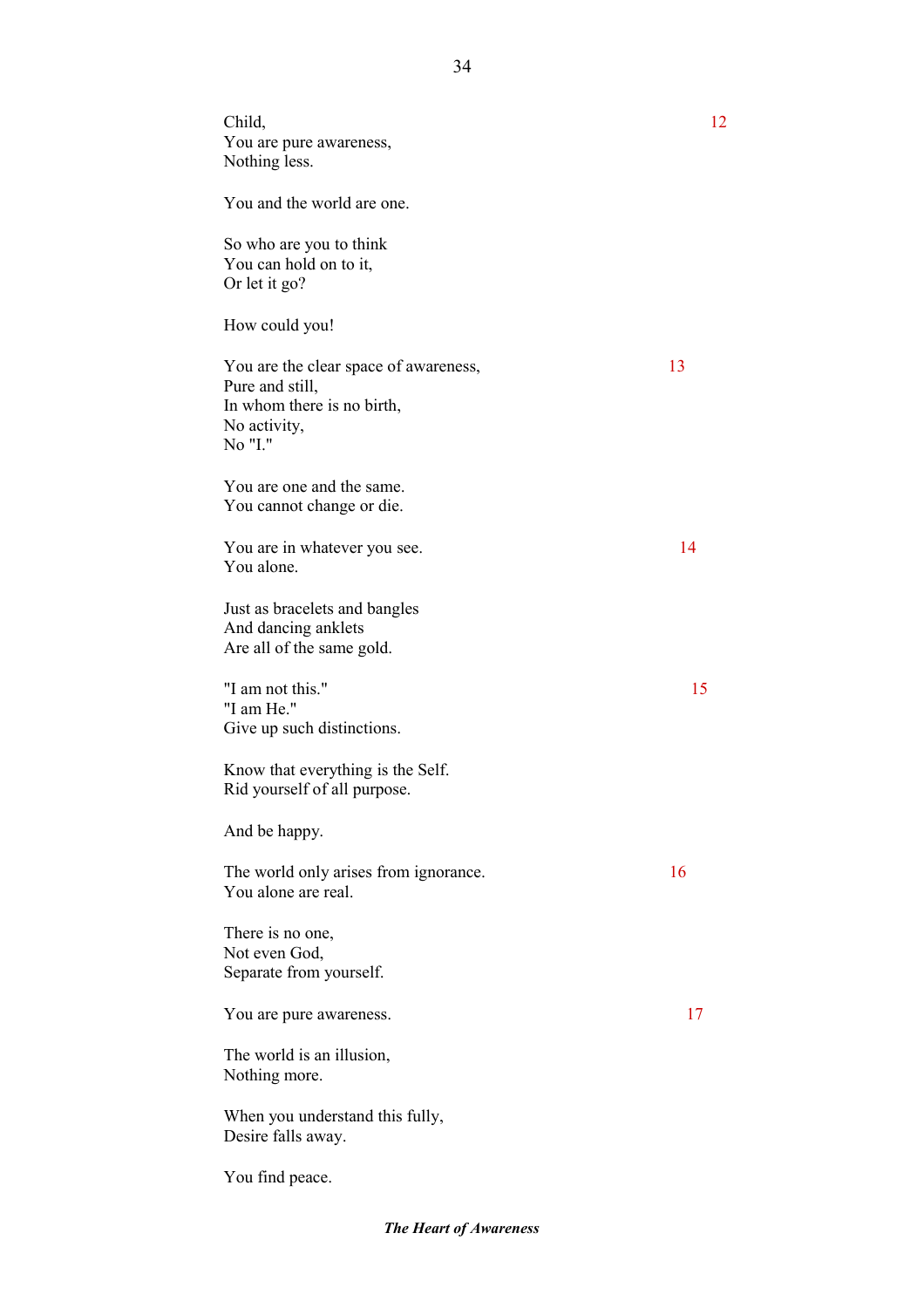For indeed! There is nothing. In the ocean of being 18 There is only one. There was and there will be Only one. You are already fulfilled. How can you be bound or free? Wherever you go, Be happy. Never upset your mind 19 With yes and no. Be quiet. You are awareness itself. Live in the happiness Of your own nature, Which is happiness itself. What is the use of thinking? 20 Once and for all, Give up meditation. Hold nothing in your mind. You are the Self, And you are free.

#### 35

### *16 Forget Everything*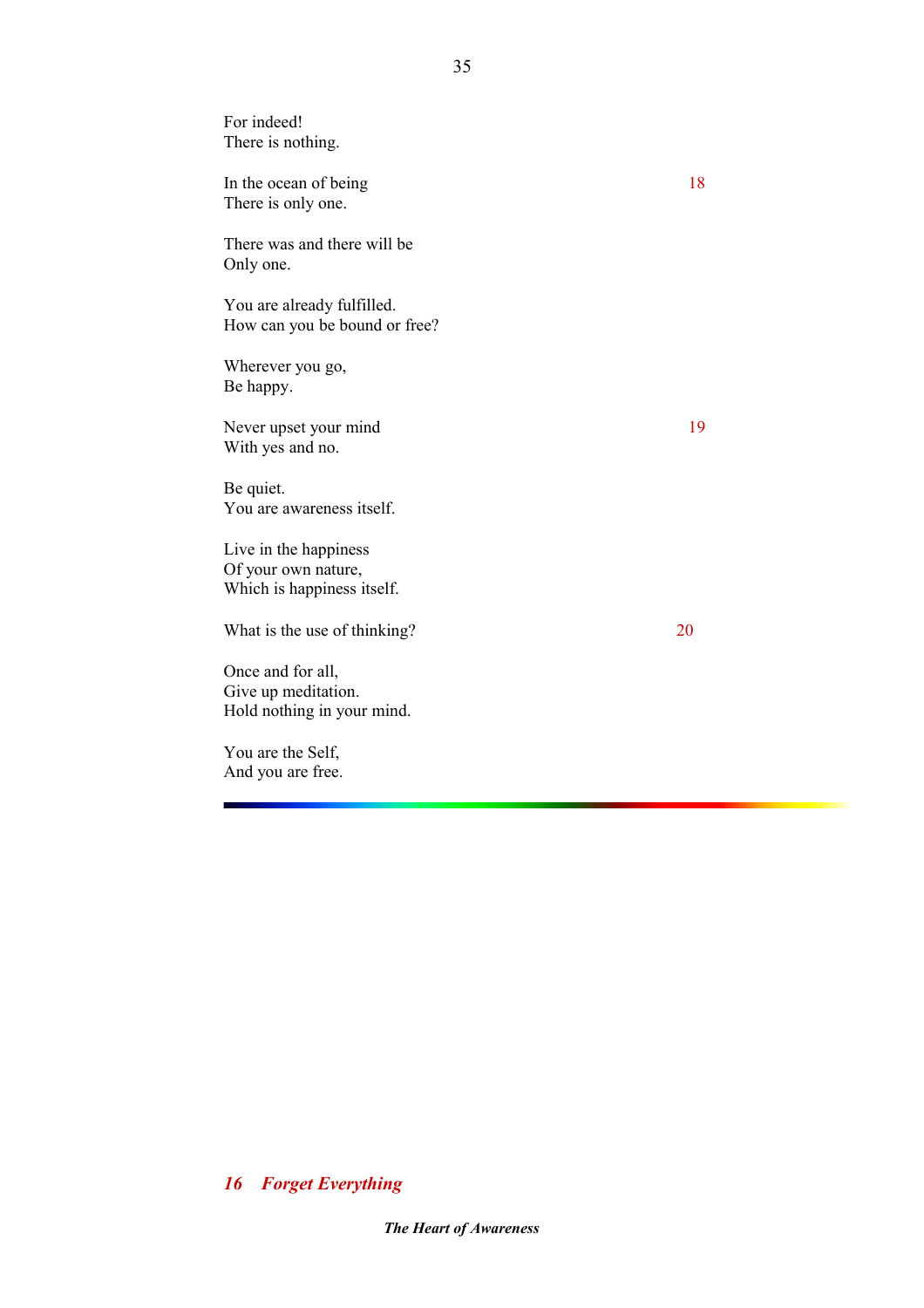| My child,<br>You may read or discuss scripture<br>As much as you like.                            |   | 1 |
|---------------------------------------------------------------------------------------------------|---|---|
| But until you forget everything,<br>You will never live in your heart.                            |   |   |
| You are wise.<br>You play and work and meditate.                                                  |   | 2 |
| But still your mind desires<br>That which is beyond everything,<br>Where all desires vanish.      |   |   |
| Striving is the root of sorrow.                                                                   | 3 |   |
| But who understands this?                                                                         |   |   |
| Only when you are blessed<br>With the understanding of this teaching<br>Will you find freedom.    |   |   |
| Who is lazier than the master?<br>He has trouble even blinking!                                   | 4 |   |
| But only he is happy.<br>No one else!                                                             |   |   |
| Seeing to this,<br>Neglecting that                                                                |   | 5 |
| But when the mind stops setting<br>One thing against another,<br>It no longer craves pleasure.    |   |   |
| It no longer cares for wealth<br>Or religious duties or salvation.                                |   |   |
| Craving the pleasures of the senses,<br>You suffer attachment.                                    | 6 |   |
| Disdaining them,<br>You learn detachment.                                                         |   |   |
| But if you desire nothing,<br>And disdain nothing,<br>Neither attachment nor detachment bind you. |   |   |
| When you live without discrimination,<br>Desire arises.                                           | 7 |   |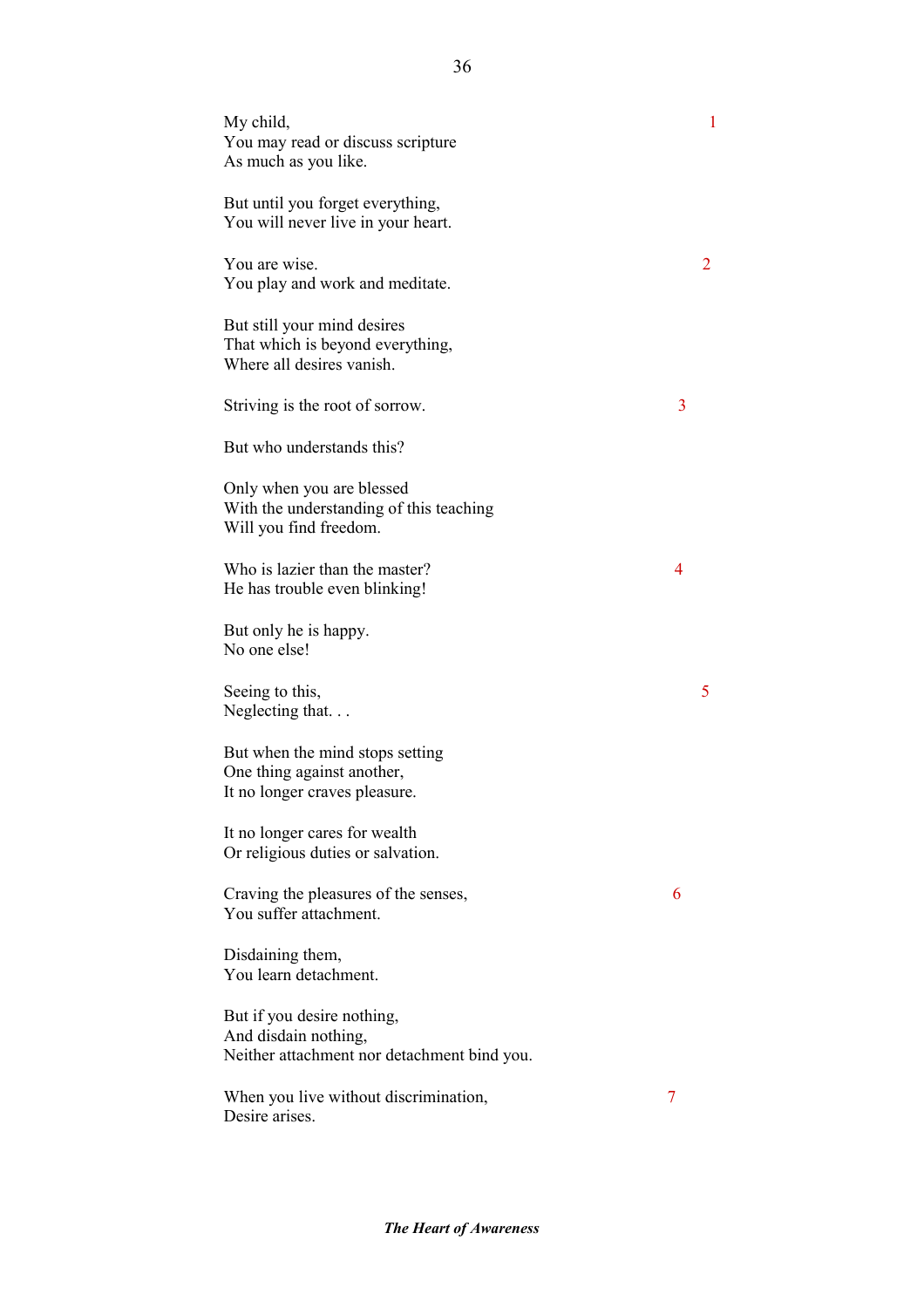| When desire persists,<br>Feelings of preference arise,<br>Of liking and disliking.                                           |    |
|------------------------------------------------------------------------------------------------------------------------------|----|
| They are the root and branches of the world.                                                                                 |    |
| From activity, desire.<br>From renunciation, aversion.                                                                       | 8  |
| But the man of wisdom is a child.<br>He never sets one thing against another.                                                |    |
| It is true!<br>He is a child.                                                                                                |    |
| If you desire the world,<br>You may try to renounce it<br>In order to escape sorrow.                                         | 9  |
| Instead, renounce desire!<br>Then you will be free of sorrow,<br>And the world will not trouble you.                         |    |
| If you desire liberation,<br>But you still say "mine,"<br>If you feel you are the body,<br>You are not a wise man or seeker. | 10 |
| You are simply a man who suffers.                                                                                            |    |
| Let Hari teach you<br>Or Brahma, born of the lotus,<br>Or Shiva himself!                                                     | 11 |
| Unless you forget everything,<br>You will never live in your heart.                                                          |    |

37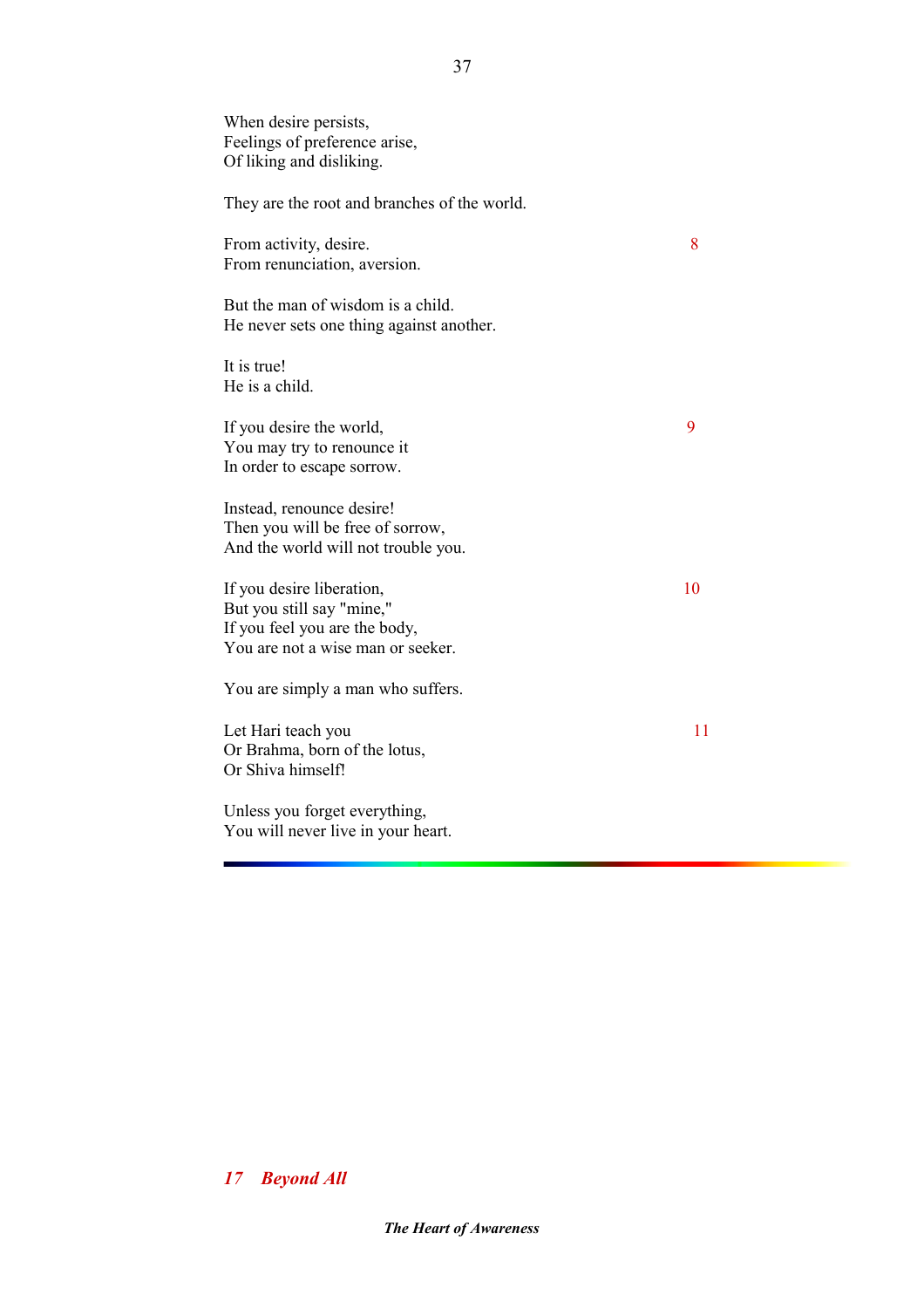| The man who is happy and pure<br>And likes his own company<br>Gathers the fruit of his practice<br>And the fruit of wisdom.                          | 1 |
|------------------------------------------------------------------------------------------------------------------------------------------------------|---|
| The man who knows the truth<br>Is never unhappy in the world.                                                                                        | 2 |
| For he alone fills the universe.                                                                                                                     |   |
| Just as the elephant loves<br>The leaves of the sallaki tree,<br>But not the neem tree,<br>So the man who loves himself<br>Always spurns the senses. | 3 |
| It is hard to find<br>A man who has no desire<br>For what he has not tasted,<br>Or who tastes the world<br>And is untouched.                         | 4 |
| Here in the world<br>Some crave pleasure,<br>Some seek freedom.                                                                                      | 5 |
| But it is hard to find<br>A man who wants neither.                                                                                                   |   |
| He is a great soul.                                                                                                                                  |   |
| It is hard to find<br>A man who has an open mind,<br>Who neither seeks nor shuns<br>Wealth or pleasure,<br>Duty or liberation,<br>Life or death      | 6 |
| He does not want the world to end.<br>He does not mind if it lasts.                                                                                  | 7 |
| Whatever befalls him,<br>He lives in happiness.                                                                                                      |   |
| For he is truly blessed.                                                                                                                             |   |
| Now that he understands,<br>He is fulfilled.<br>His mind is drawn within,<br>And he is fulfilled.                                                    | 8 |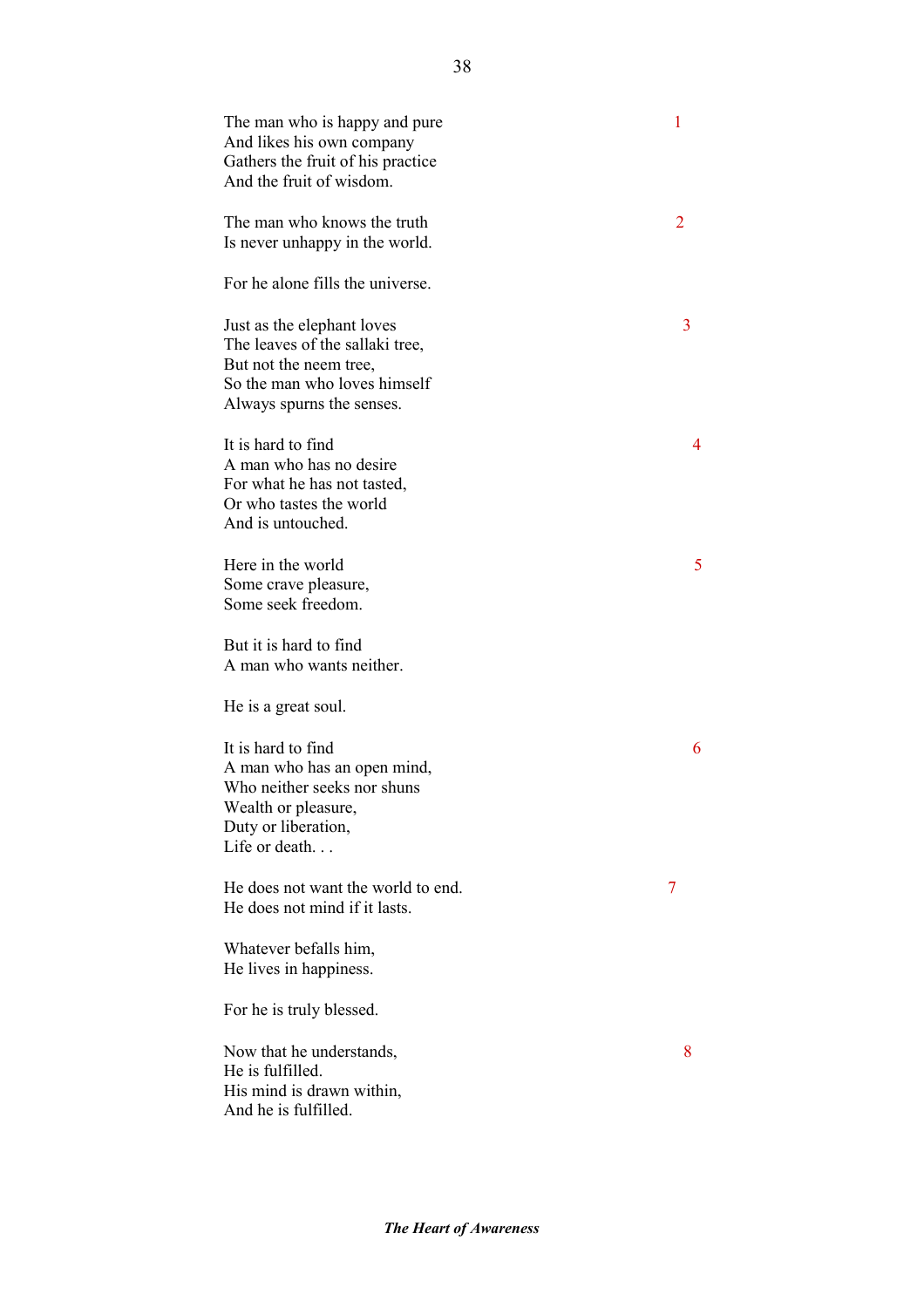He sees and he hears, He touches and smells and tastes, And he is happy. Whatever he does is without purpose. 9 His senses have been stilled. His eyes are empty. He is without desire or aversion. For him the waters of the world Have all dried up! He is not asleep. 10 He is not awake. He never closes his eyes Or opens them. Wherever he is, He is beyond everything. He is free. And the man who is free 11 Always lives in his heart. His heart is always pure. Whatever happens, He is free of all desires. Whatever he sees or hears or touches, 12 Whatever he smells or tastes, Whatever he acquires, He is free. Free from striving, And from stillness. For indeed he is a great soul. Without blame or praise, 13 Anger or rejoicing. He gives nothing. He takes nothing. He wants nothing, Nothing at all. And whoever draws near him, 14 A woman full of passion Or Death Himself, He is not shaken.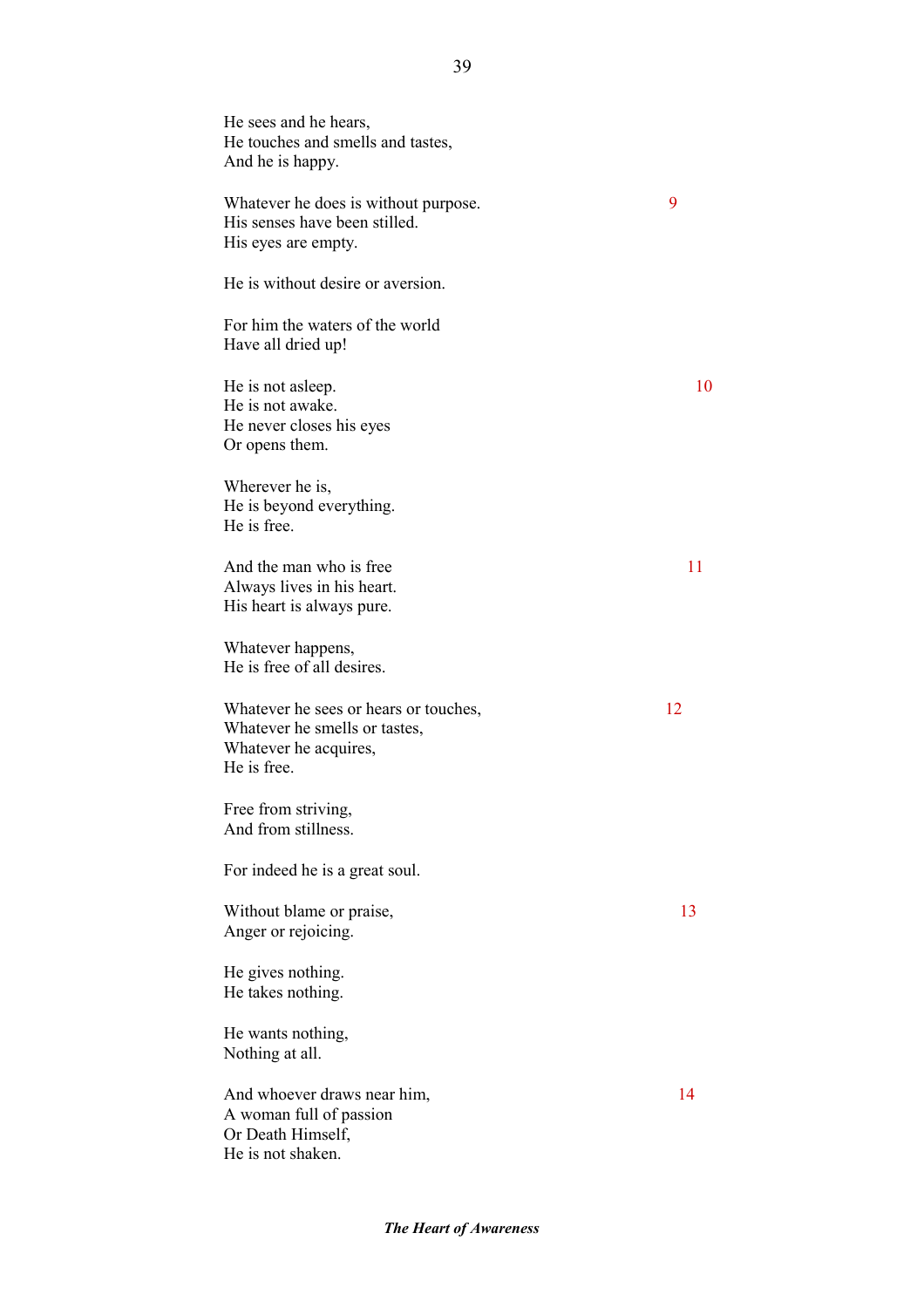He stays in his heart. He is free indeed! It is all the same to him. Man or woman, Good fortune or bad, Happiness or sorrow. It makes no difference. He is serene. The world no longer holds him. 16 He has gone beyond The bounds of human nature. Without compassion Or the wish to harm, Without pride or humility. Nothing disturbs him. Nothing surprises him. Because he is free, 17 He neither craves nor disdains The things of the world. He takes them as they come. His mind is always detached. His mind is empty. 18 He is not concerned with meditation, Or the absence of it, Or the struggle between good and evil. He is beyond all, Alone. No "I," 19 No "mine." He knows there is nothing. All his inner desires have melted away. Whatever he does, He does nothing. His mind has stopped working! 20 It has simply melted away. . .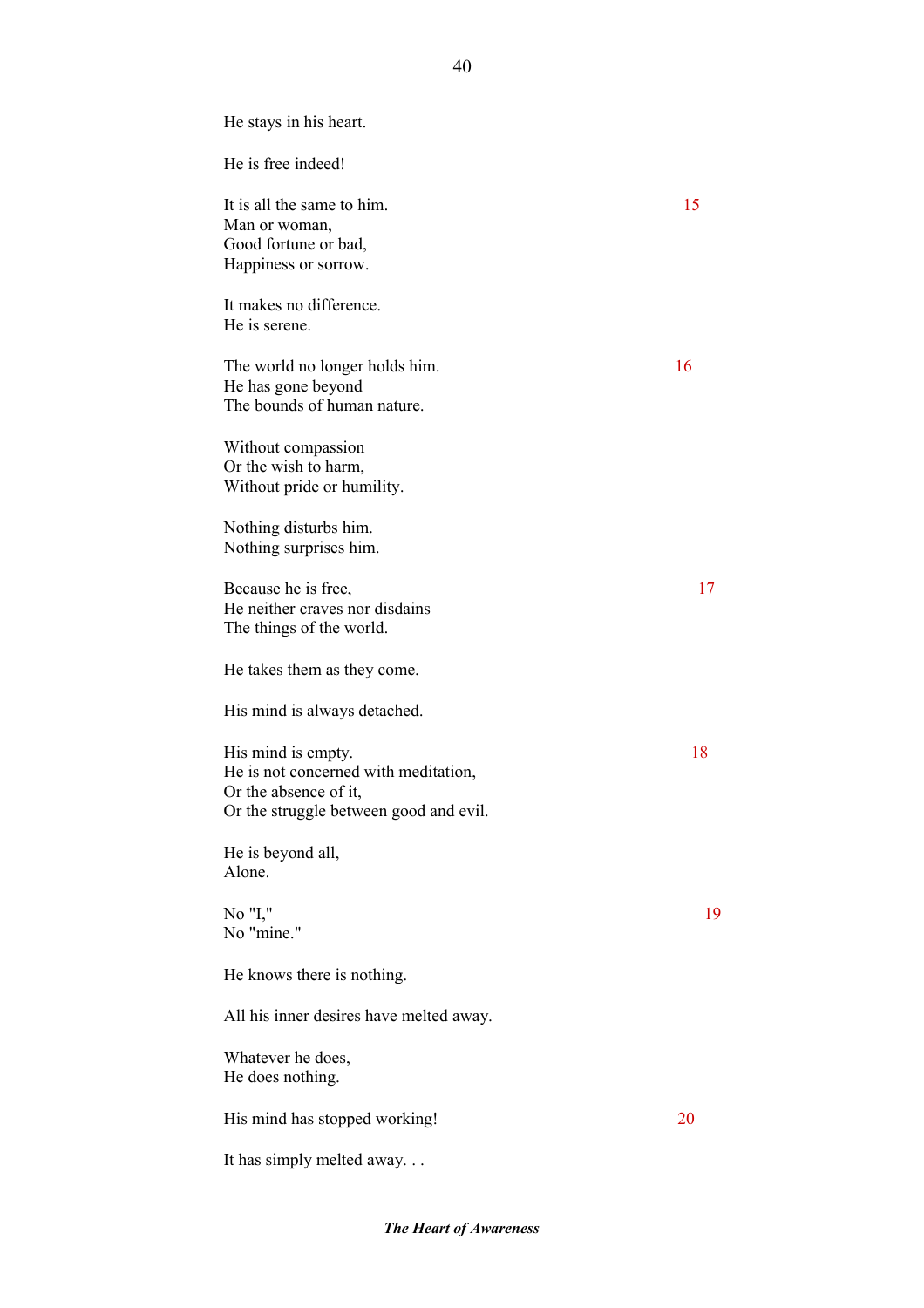And with it, Dreams and delusions and dullness.

And for what he has become, There is no name.

*18 The Master*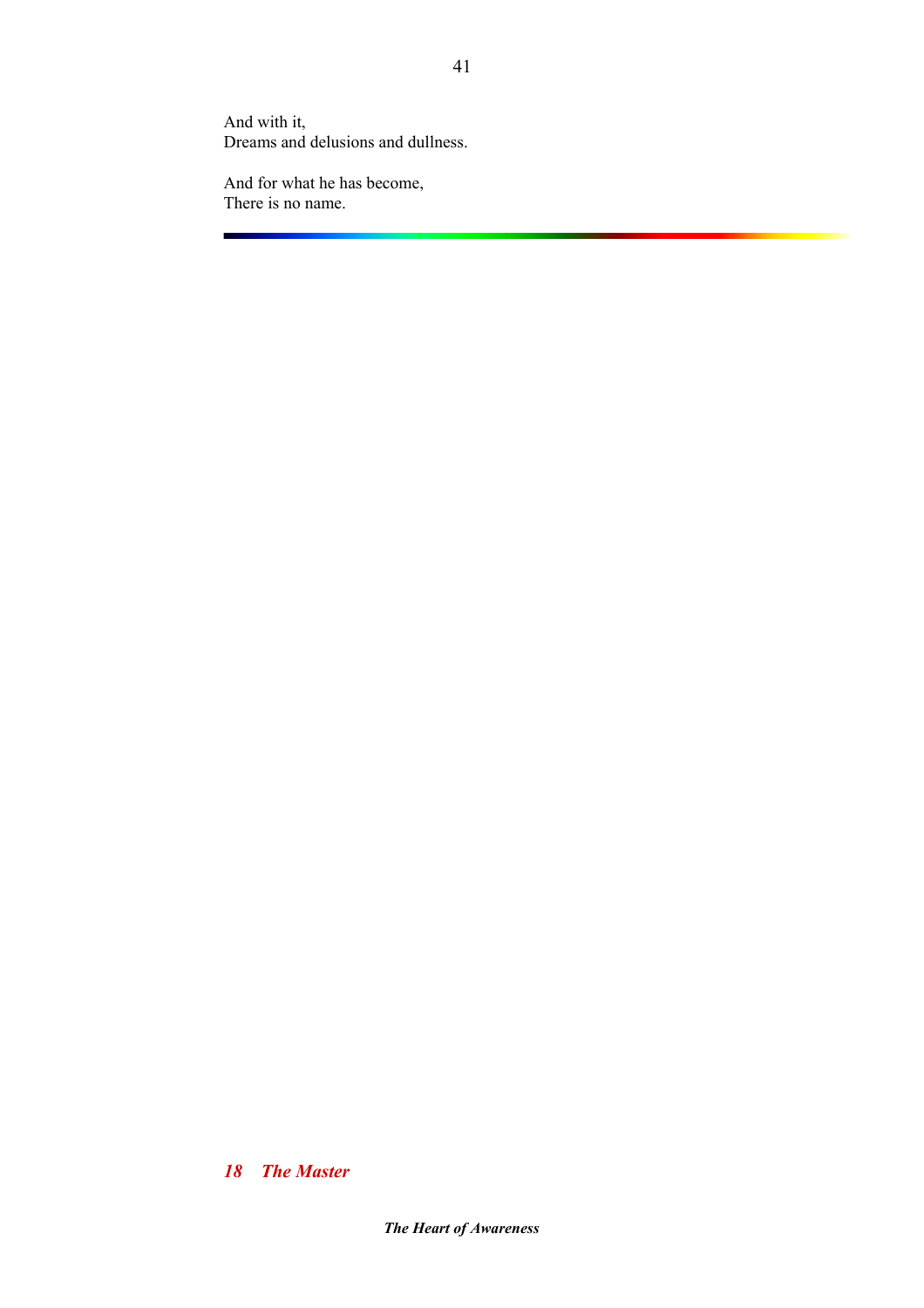| Love your true Self,<br>Which is naturally happy<br>And peaceful and bright!                         | 1 |
|------------------------------------------------------------------------------------------------------|---|
| Awaken to your own nature,<br>And all delusion melts like a dream.                                   |   |
| How much pleasure you take<br>In acquiring worldly goods!                                            | 2 |
| But to find happiness<br>You must give them all up.                                                  |   |
| The sorrows of duty,<br>Like the heat of the sun,<br>Have scorched your heart.                       | 3 |
| But let stillness fall on you<br>With its sweet and cooling showers,<br>And you will find happiness. |   |
| For the world is nothing.<br>It is only an idea.                                                     | 4 |
| But the essence of what is<br>And of what is not<br>Can never fail.                                  |   |
| The Self is always the same,<br>Already fulfilled,<br>Without flaw or choice or striving.            | 5 |
| Close at hand,<br>But boundless.                                                                     |   |
| When the Self is known,<br>All illusions vanish.                                                     | 6 |
| The veil falls,<br>And you see clearly.                                                              |   |
| Your sorrows are dispelled.                                                                          |   |
| For the Self is free<br>And lives forever.                                                           | 7 |
| Everything else is imagination,<br>Nothing more!                                                     |   |
| Because he understands this,<br>The master acts like a child.                                        |   |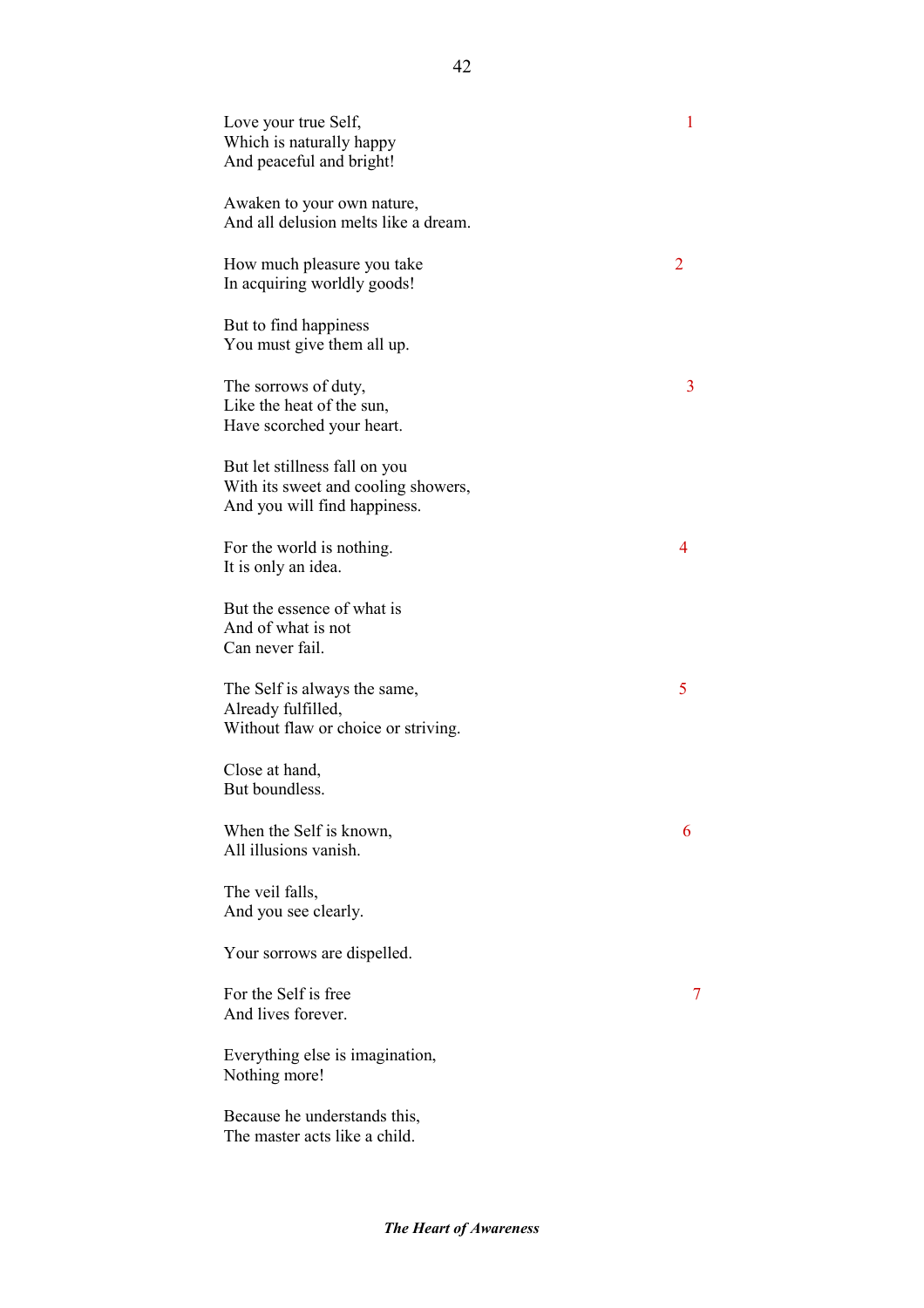| When you know you are God<br>And that what is and what is not<br>Are both imaginary,<br>And you are at last free of desire,<br>Then what is there left<br>To know or to say or to do? | 8  |
|---------------------------------------------------------------------------------------------------------------------------------------------------------------------------------------|----|
| For the Self is everything.                                                                                                                                                           | 9  |
| When the seeker knows this,<br>He falls silent.                                                                                                                                       |    |
| He no longer thinks,<br>"I am this, I am not that."                                                                                                                                   |    |
| Such thoughts melt away.                                                                                                                                                              |    |
| He is still.                                                                                                                                                                          | 10 |
| Without pleasure or pain,<br>Distraction or concentration,<br>Learning or ignorance.                                                                                                  |    |
| His nature is free of conditions.                                                                                                                                                     | 11 |
| Win or lose,<br>It makes no difference to him.                                                                                                                                        |    |
| Alone in the forest or out in the world,<br>A god in heaven or a simple beggar,<br>It makes no difference!                                                                            |    |
| He is free of duality.                                                                                                                                                                | 12 |
| Wealth or pleasure,<br>Duty or discrimination<br>Mean nothing to him.                                                                                                                 |    |
| What does he care<br>What is accomplished or neglected?                                                                                                                               |    |
| Finding freedom in this life,<br>The seeker takes nothing to heart,<br>Neither duty nor desire.                                                                                       | 13 |
| He has nothing to do<br>But to live out his life.                                                                                                                                     |    |
| The master lives beyond the boundaries of desire.                                                                                                                                     | 14 |
| Delusion or the world,<br>Meditation on the truth,                                                                                                                                    |    |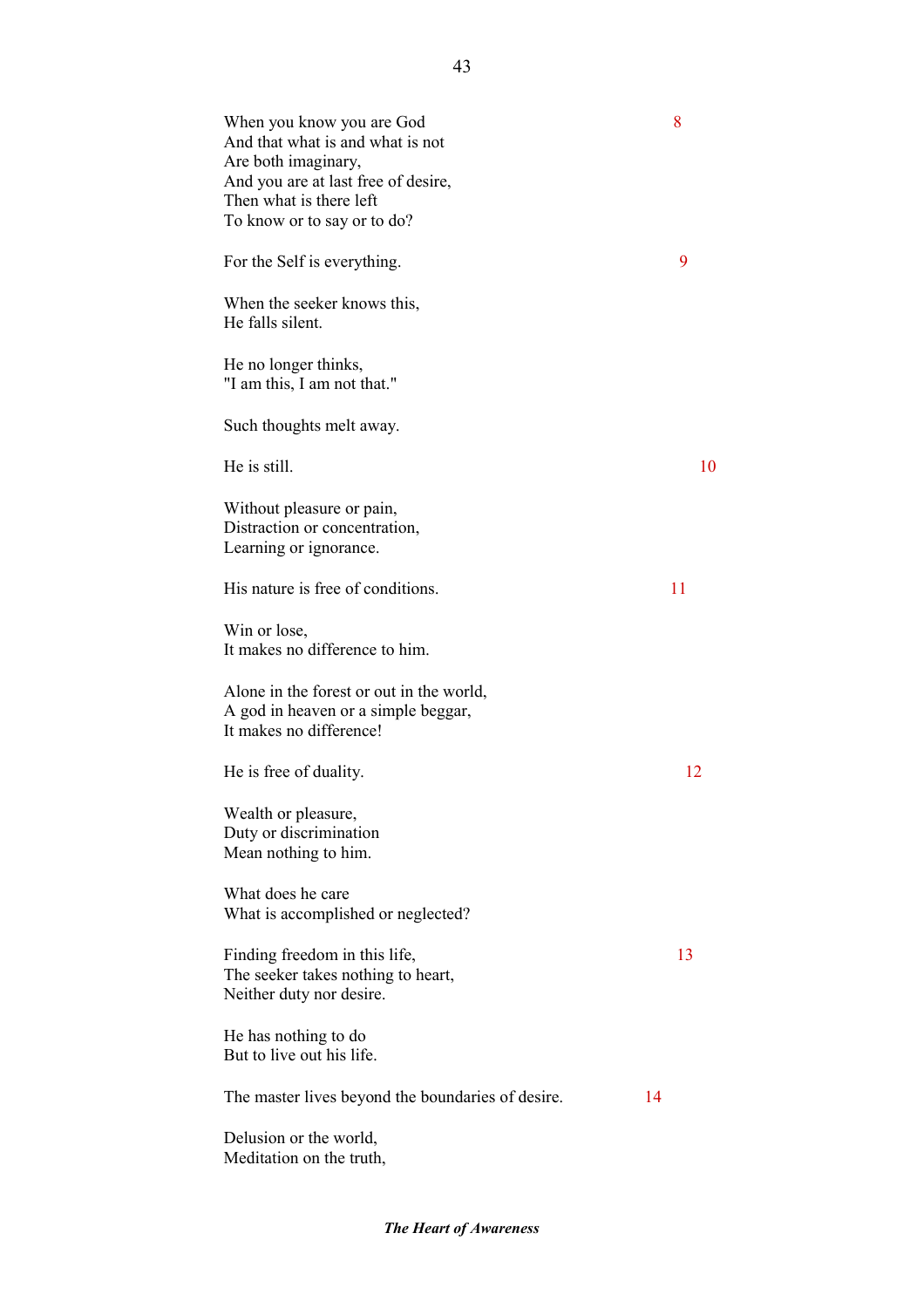| Liberation itself--<br>What are they to him?                                                                                |    |
|-----------------------------------------------------------------------------------------------------------------------------|----|
| You see the world<br>And you try to dissolve it.                                                                            | 15 |
| But the master has no need to.<br>He is without desire.                                                                     |    |
| For though he sees,<br>He sees nothing.                                                                                     |    |
| When you have seen God<br>You meditate on Him,<br>Saying to yourself, "I am He."                                            | 16 |
| But when you are without thought<br>And you understand there is only one,<br>Without a second,<br>On whom can you meditate? |    |
| When you are distracted,<br>You practice concentration.                                                                     | 17 |
| But the master is undistracted.                                                                                             |    |
| He has nothing to fulfill.<br>What is there left for him to accomplish?                                                     |    |
| He acts like an ordinary man.<br>But inside he is quite different.                                                          | 18 |
| He sees no imperfection in himself,<br>Nor distraction,<br>Nor any need for meditation.                                     |    |
| He is awake,<br>Fulfilled,<br>Free from desire.                                                                             | 19 |
| He neither is nor is not.                                                                                                   |    |
| He looks busy,<br>But he does nothing.                                                                                      |    |
| Striving or still,<br>He is never troubled.                                                                                 | 20 |
| He does whatever comes his way,                                                                                             |    |

And he is happy.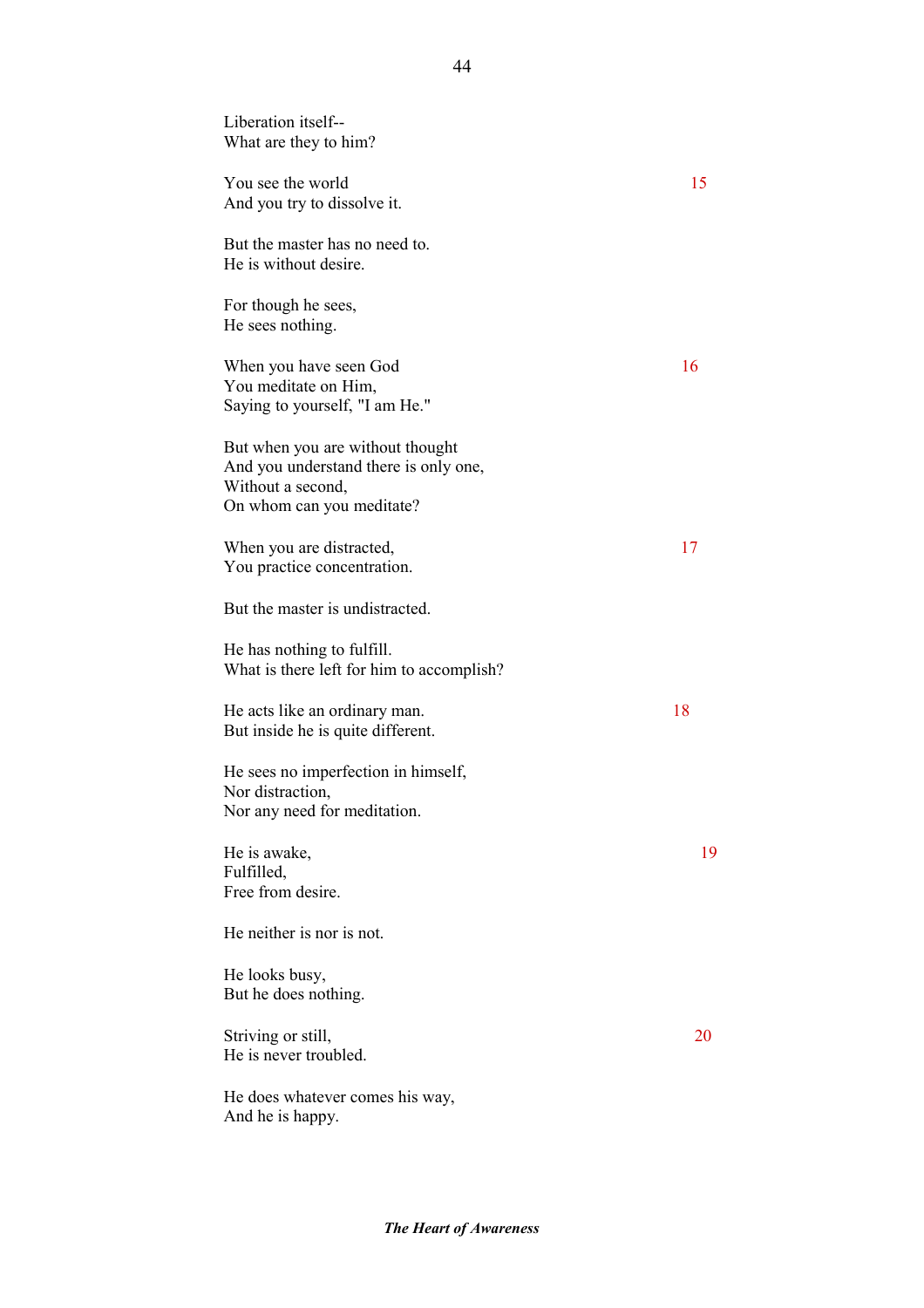| He has no desires.<br>He has cast off his chains.<br>He walks on air.  | 21 |
|------------------------------------------------------------------------|----|
| He is free,<br>Tumbling like a leaf in the wind,<br>From life to life. |    |
| He has gone beyond the world,<br>Beyond joy and sorrow.                | 22 |
| His mind is always cool.<br>He lives as if he had no body.             |    |
| His mind is cool and pure.<br>He delights in the Self.                 | 23 |
| There is nothing he wishes to renounce.<br>He misses nothing.          |    |
| His mind is naturally empty.<br>He does as he pleases.                 | 24 |
| He is not an ordinary man.<br>Honor and dishonor mean nothing to him.  |    |
| "The body does this, not I."<br>"My nature is purity."                 | 25 |
| With these thoughts,<br>Whatever he does,<br>He does nothing.          |    |
| But he pretends not to know.                                           | 26 |
| He finds freedom in this life,<br>But he acts like an ordinary man.    |    |
| Yet he is not a fool.                                                  |    |
| Happy and bright,<br>He thrives in the world.                          |    |
| Weary of the vagaries of the mind,<br>He is at last composed.          | 27 |
| He does not know or think,<br>Or hear or see.                          |    |
| Undistracted,<br>He does not meditate.                                 | 28 |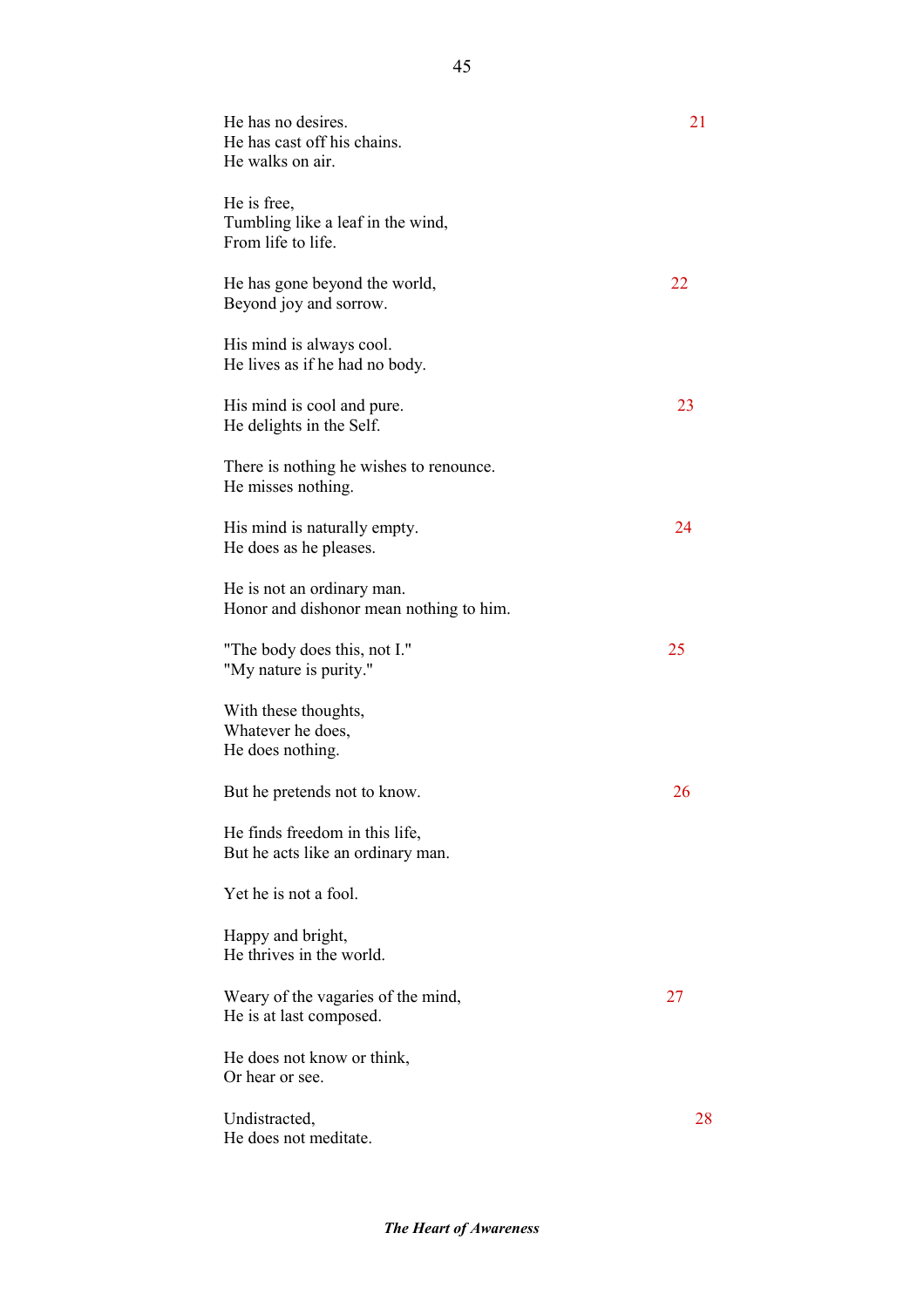| Unbound,<br>He does not seek freedom.                             |    |
|-------------------------------------------------------------------|----|
| He sees the world,<br>But knows it is an illusion.                |    |
| He lives like God.                                                |    |
| Even when he is still,<br>The selfish man is busy.                | 29 |
| Even when he is busy,<br>The selfless man is still.               |    |
| He is free.                                                       | 30 |
| His mind is unmoved<br>By trouble or pleasure.                    |    |
| Free from action, desire or doubt,<br>He is still, and he shines! |    |
| His mind does not strive<br>To meditate or to act.                | 31 |
| It acts or meditates without purpose.                             |    |
| When a fool hears the truth,<br>He is muddled.                    | 32 |
| When a wise man hears it,<br>He goes within.                      |    |
| He may look like a fool.<br>But he is not muddled.                |    |
| The fool practices concentration<br>And control of the mind.      | 33 |
| But the master is like a man asleep.                              |    |
| He rests in himself<br>And finds nothing more to do.              |    |
| Striving or still,<br>The fool never finds peace.                 | 34 |
| But the master finds it<br>Just by knowing how things are.        |    |
| In this world<br>Men try all kinds of paths.                      | 35 |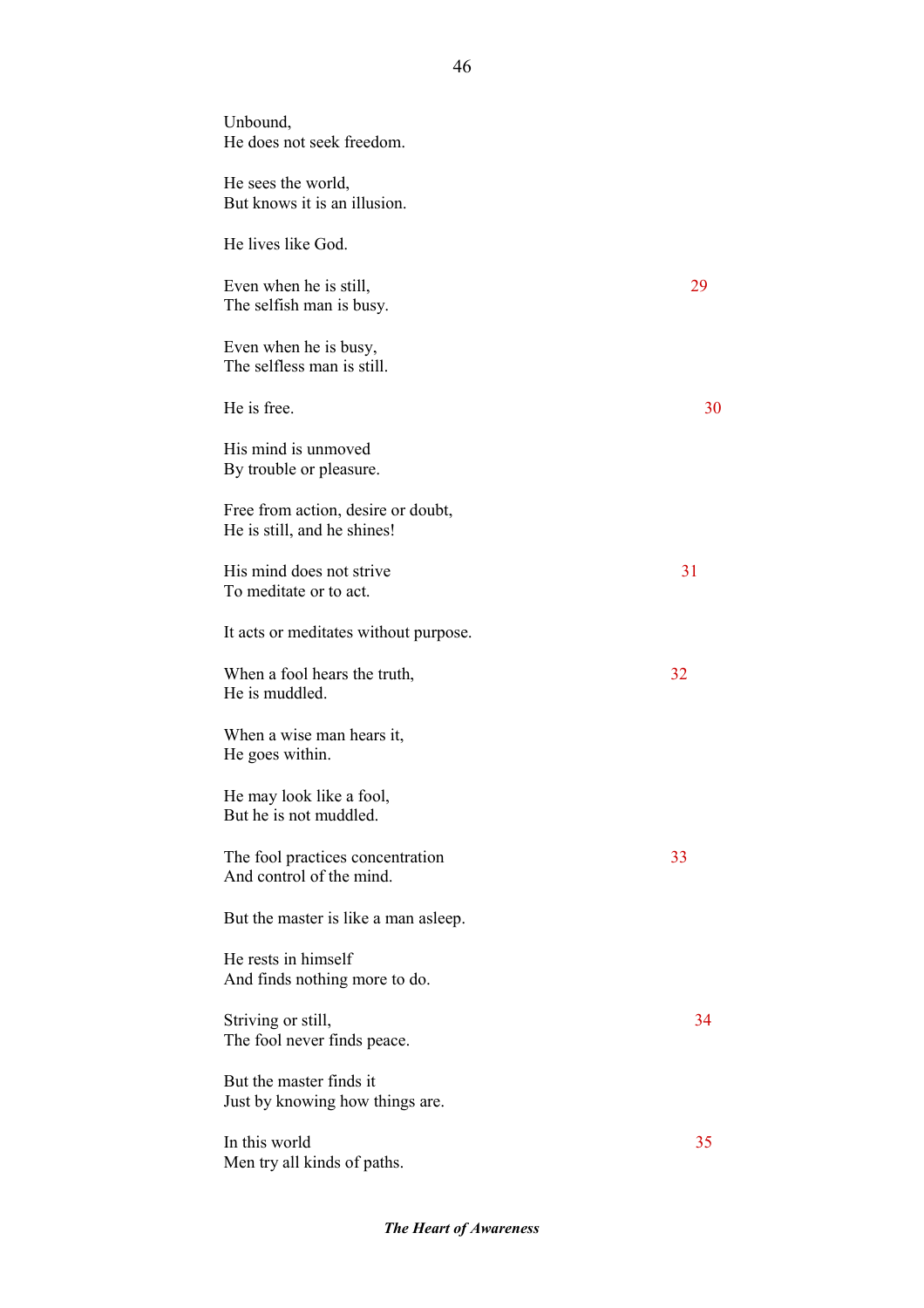| But they overlook the Self,<br>The Beloved.                                              |    |
|------------------------------------------------------------------------------------------|----|
| Awake and pure,<br>Flawless and full,<br>Beyond the world.                               |    |
| The fool will never find freedom<br>By practicing concentration.                         | 36 |
| But the master never fails.                                                              |    |
| Just by knowing how things are,<br>He is free and constant.                              |    |
| Because the fool wants to become God,<br>He never finds him.                             | 37 |
| The master is already God,<br>Without ever wishing to be.                                |    |
| The fool has no foundation.<br>Fretting to be free,<br>He only keeps the world spinning. | 38 |
| But the master cuts at its root,<br>The root of all suffering.                           |    |
| Because the fool looks for peace,<br>He never finds it.                                  | 39 |
| But the master is always at peace,<br>Because he understands how things are.             |    |
| If a man looks to the world,<br>How can he see himself?                                  | 40 |
| The master is never distracted by this or that.                                          |    |
| He sees himself,<br>The Self that never changes.                                         |    |
| The fool tries to control his mind.<br>How can he ever succeed?                          | 41 |
| Mastery always comes naturally<br>To the man who is wise<br>And who loves himself.       |    |
| One man believes in existence,<br>Another says, "There is nothing!"                      | 42 |

Rare is the man who believes in neither.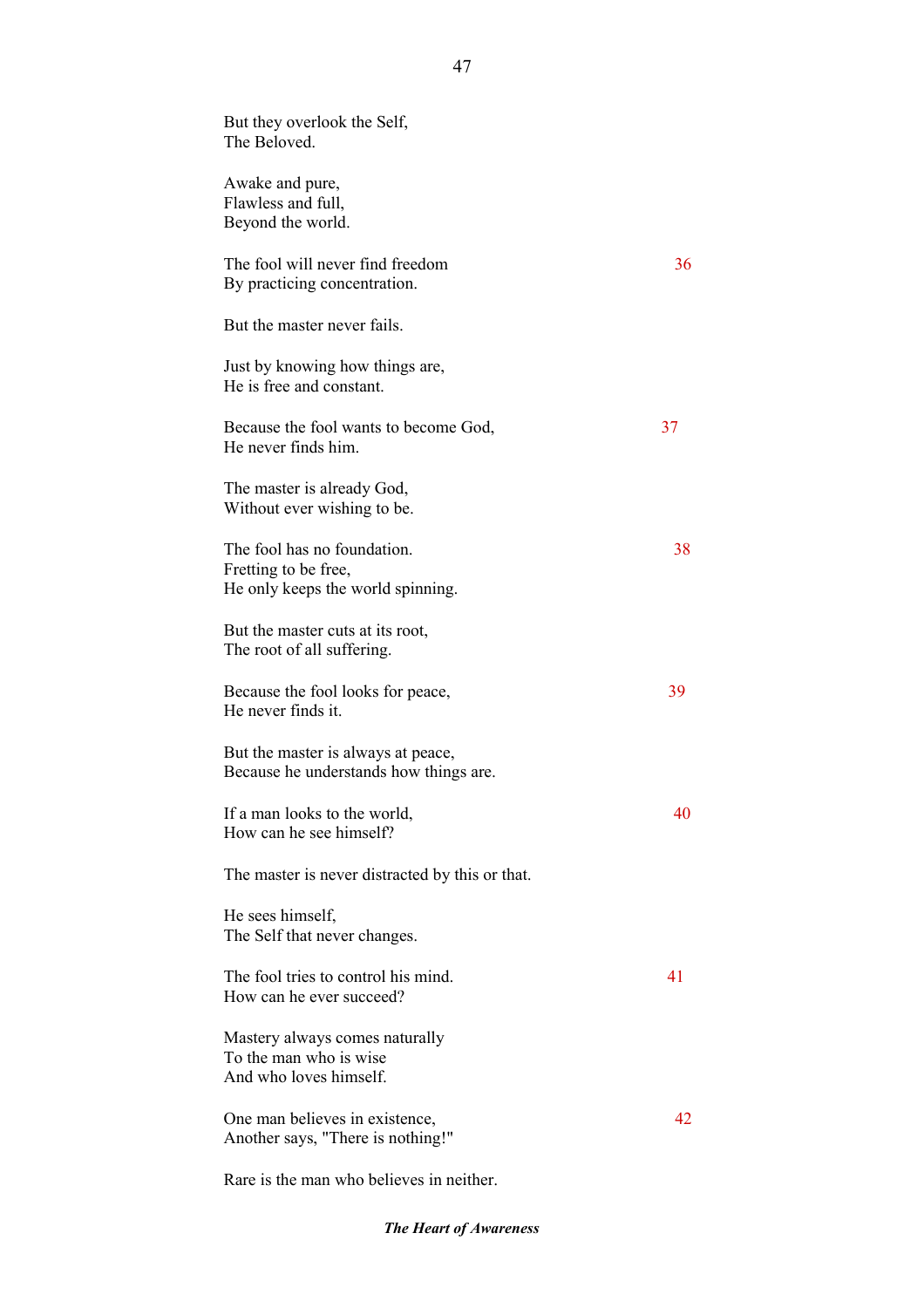| He is free from confusion.                                                                                                |    |
|---------------------------------------------------------------------------------------------------------------------------|----|
| The fool may know that the Self<br>Is pure and indivisible.                                                               | 43 |
| But because of his folly,<br>He never finds it.                                                                           |    |
| He suffers all his life.                                                                                                  |    |
| The mind of a man who longs to be free<br>Stumbles without support.                                                       | 44 |
| But the mind of a man who is already free<br>Stands on its own.                                                           |    |
| It is empty of passion.                                                                                                   |    |
| The senses are tigers.                                                                                                    | 45 |
| When a timid man catches sight of them,<br>He runs for safety to the nearest cave,<br>To practice control and meditation. |    |
| But a man without desires is a lion.                                                                                      | 46 |
| When the senses see him,<br>It is they who take flight!                                                                   |    |
| They run away like elephants,<br>As quietly as they can.                                                                  |    |
| And if they cannot escape,<br>They serve him like slaves.                                                                 |    |
| A man who has no doubts<br>And whose mind is one with the Self<br>No longer looks for ways to find freedom.               | 47 |
| He lives happily in the world,<br>Seeing and hearing,<br>Touching and smelling and tasting.                               |    |
| Just by hearing the truth<br>He becomes spacious<br>And his awareness pure.                                               | 48 |
| He is indifferent<br>To striving or stillness.                                                                            |    |
| He is indifferent<br>To his own indifference.                                                                             |    |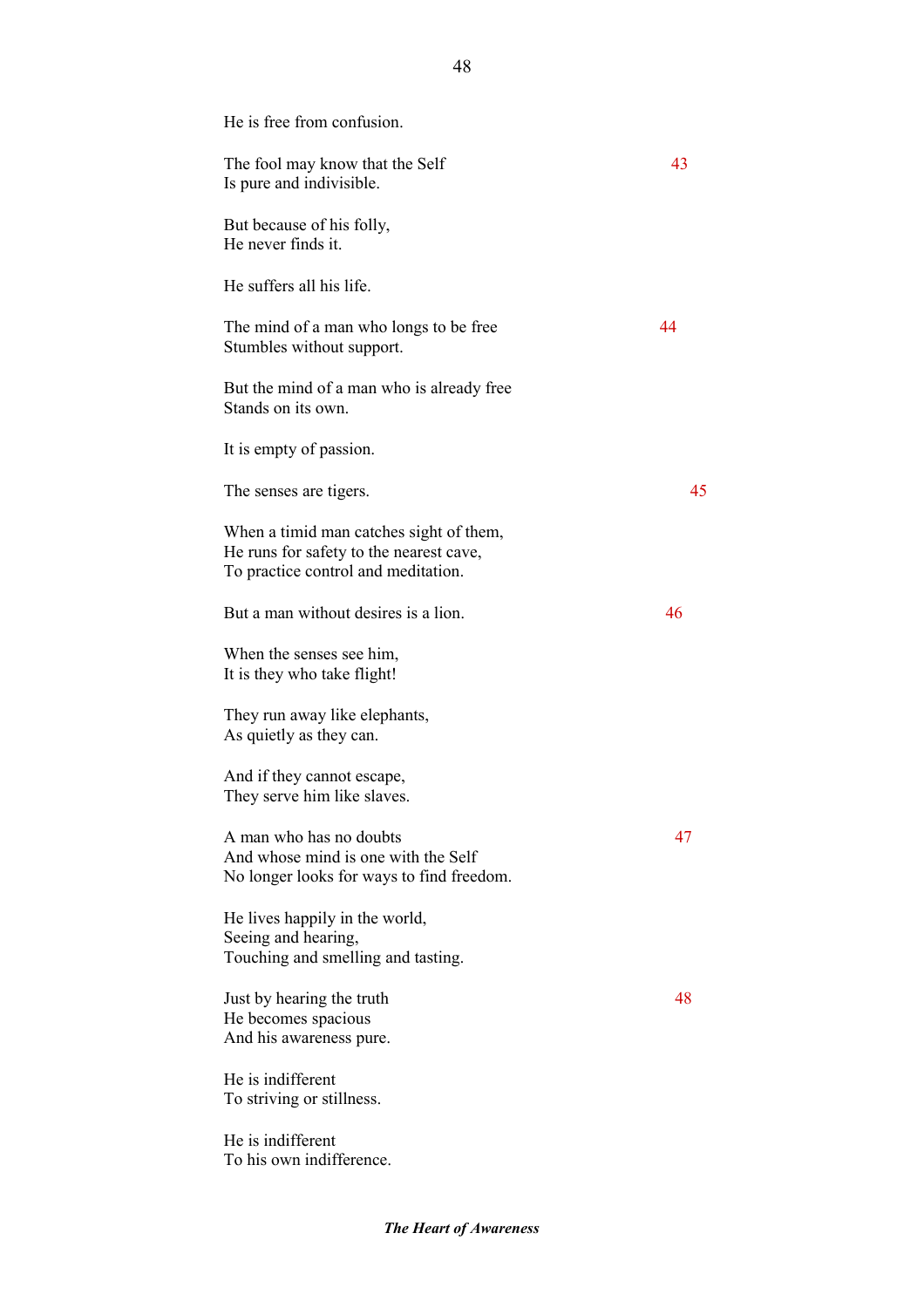| The master is like a child.<br>He does freely whatever comes his way,<br>Good or bad.                                  | 49  |
|------------------------------------------------------------------------------------------------------------------------|-----|
| By standing on his own<br>A man finds happiness.                                                                       | 50  |
| By standing on his own<br>A man finds freedom.                                                                         |     |
| By standing on his own<br>He goes beyond the world.                                                                    |     |
| By standing on his own<br>He finds the end of the way.                                                                 |     |
| When a man realizes<br>He is neither the doer nor the enjoyer,<br>The ripples of his mind are stilled.                 | 51  |
| The master's way is unfettered<br>And free of guile.<br>He shines.                                                     | 52  |
| But for the fool<br>There is no peace.<br>His thoughts are full of desire.                                             |     |
| The master is free of his mind,<br>And his mind is free.                                                               | 53  |
| In this freedom he plays.<br>He has a wonderful time!                                                                  |     |
| Or he withdraws<br>And lives in a mountain cave.                                                                       |     |
| If the master encounters<br>A king or a woman<br>Or someone he dearly loves,<br>He is without desire.                  | 54  |
| And when he honors<br>A god or a holy place<br>Or a man versed in the scriptures,<br>There is no longing in his heart. |     |
| None at all!                                                                                                           |     |
| He is unperturbed<br>Even when his servants despise him,<br>Or his wives, sons, and grandsons mock him.                | 55. |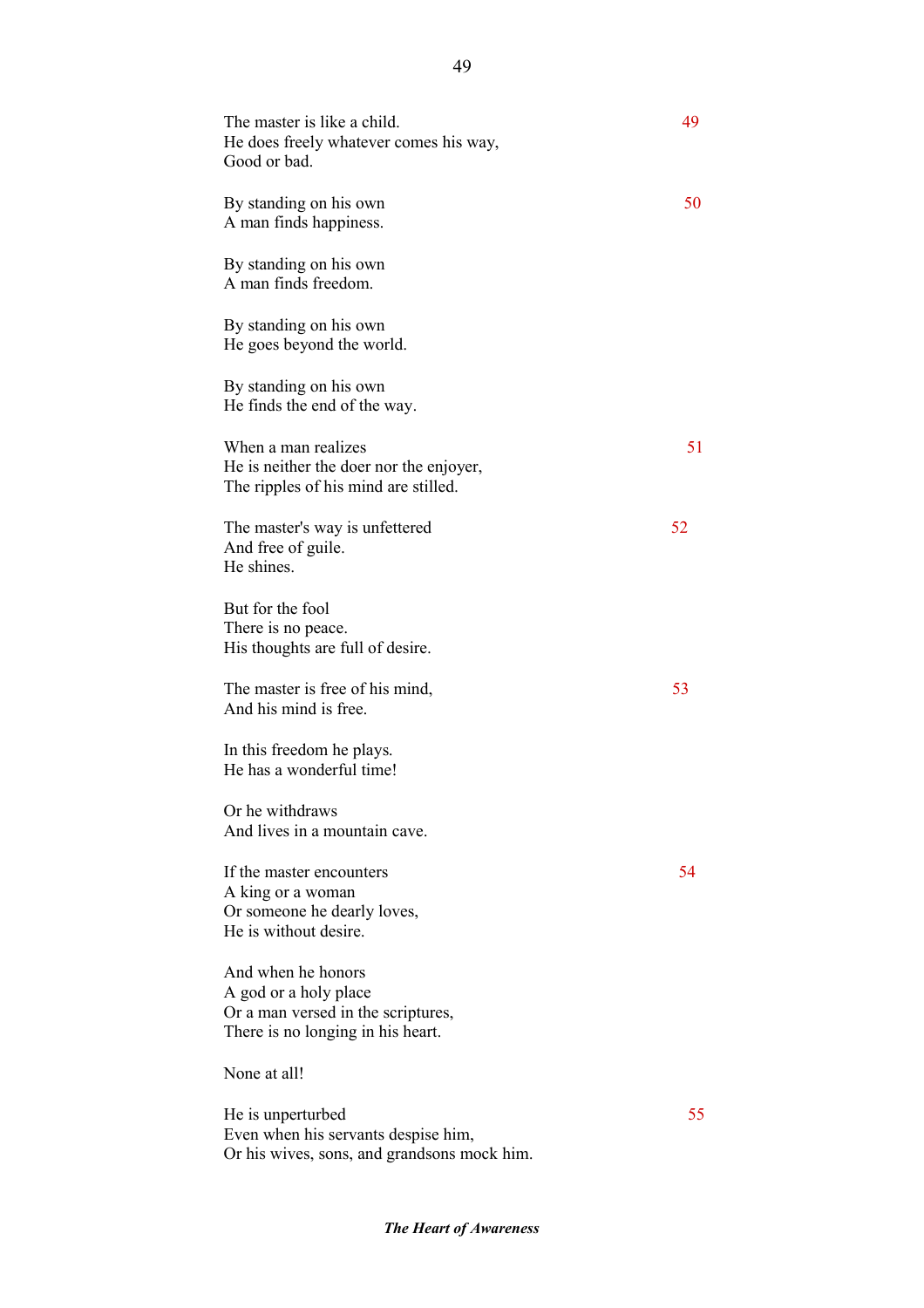| Even when his whole family makes fun of him,<br>He is undismayed.                                           |    |
|-------------------------------------------------------------------------------------------------------------|----|
| For him there is no pain in pain,<br>No pleasure in pleasure.                                               | 56 |
| Only those who are like him<br>Can know his exaltation.                                                     |    |
| He has no form.<br>His form is emptiness.                                                                   | 57 |
| He is constant and pure.                                                                                    |    |
| He has no sense of duty,<br>Which only binds men to the world.                                              |    |
| The master fulfills his duties<br>And is always untroubled.                                                 | 58 |
| The fool does nothing<br>And is always troubled and distracted.                                             |    |
| The master goes about his business<br>With perfect equanimity.                                              | 59 |
| He is happy when he sits,<br>Happy when he talks and eats,<br>Happy asleep,<br>Happy coming and going.      |    |
| Because he knows his own nature,<br>He does what he has to without feeling ruffled<br>Like ordinary people. | 60 |
| Smooth and shining,<br>Like the surface of a vast lake.                                                     |    |
| His sorrows are at an end.                                                                                  |    |
| The fool is busy<br>Even when he is still.                                                                  | 61 |
| Even when he is busy<br>The master gathers the fruits of stillness.                                         |    |
| The fool often spurns his possessions.                                                                      | 62 |
| The master is no longer attached to his body.<br>So how can he feel attraction or aversion?                 |    |
| The awareness of the fool is always limited<br>By thinking, or by trying not to think.                      | 63 |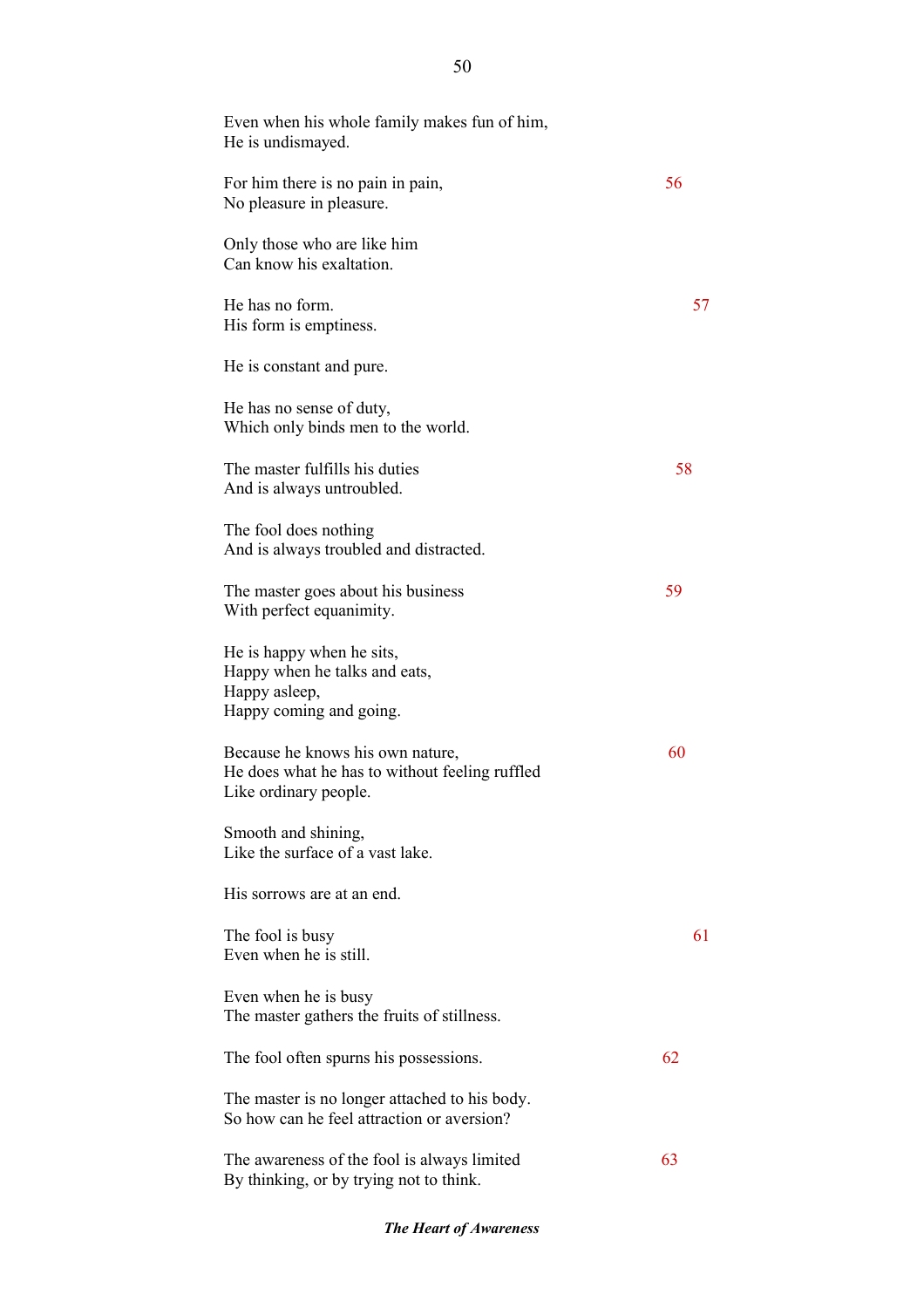| The awareness of the man who lives within,<br>Though he may be busy thinking,<br>Is beyond even awareness itself. |    |
|-------------------------------------------------------------------------------------------------------------------|----|
| The master is like a child.<br>All his actions are without motive.                                                | 64 |
| He is pure.<br>Whatever he does, he is detached.                                                                  |    |
| He is blessed.<br>He understands the nature of the Self.<br>His mind is no longer thirsty.                        | 65 |
| He is the same under all conditions,<br>Whatever he sees or hears,<br>Or smells or touches or tastes.             |    |
| The master is like the sky.<br>He never changes.                                                                  | 66 |
| What does the world matter to him,<br>Or its reflection?                                                          |    |
| What does he care about seeking,<br>Or the end of seeking?                                                        |    |
| He is ever the same.<br>The victory is his.<br>He has conquered the world.                                        | 67 |
| He is the embodiment<br>Of his own perfect essence,<br>By nature one with the infinite.                           |    |
| What more is there to say?                                                                                        | 68 |
| He knows the truth.<br>He has no desire for pleasure or liberation.                                               |    |
| At all times, in all places,<br>He is free from passion.                                                          |    |
| He has given up the duality of the world<br>Which arises with the mind<br>And is nothing more than a name.        | 69 |
| He is pure awareness.<br>What is there left for him to do?                                                        |    |
| The man who is pure knows for certain<br>That nothing really exists;<br>It is all the work of illusion.           | 70 |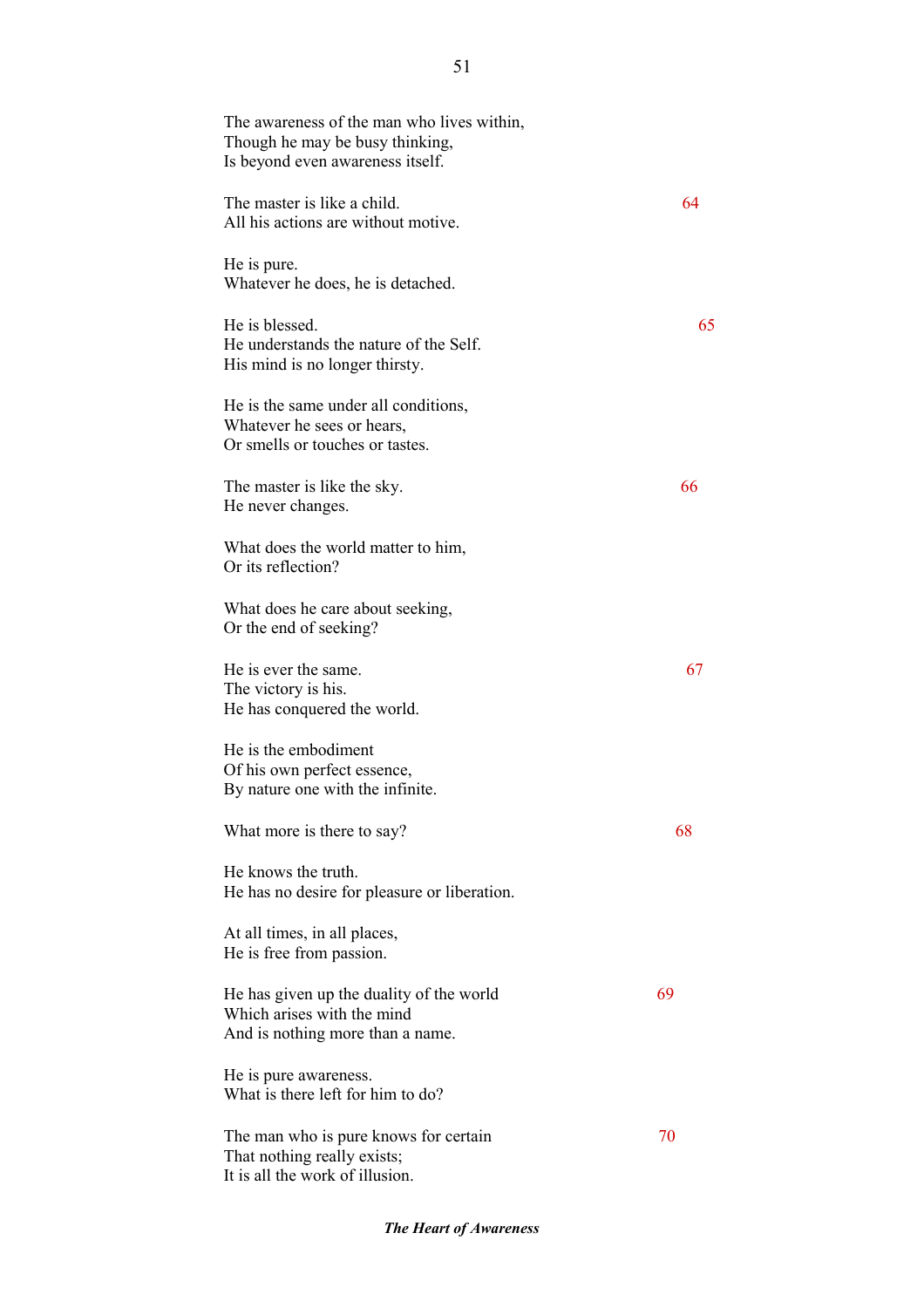| He sees what cannot be seen.<br>His nature is peace.                                                                       |    |
|----------------------------------------------------------------------------------------------------------------------------|----|
| He does not see the world of appearances.                                                                                  | 71 |
| So what do rules matter to him,<br>Or dispassion, renunciation, and self-control?                                          |    |
| His form is pure and shining light.                                                                                        |    |
| He does not see the world.                                                                                                 | 72 |
| So what does he care for joy or sorrow,<br>Bondage or liberation?                                                          |    |
| He is infinite and shining.                                                                                                |    |
| Before the awakening of understanding<br>The illusion of the world prevails.<br>But the master is free of passion.         | 73 |
| He has no "I,"<br>He has no "mine,"<br>And he shines!                                                                      |    |
| He sees that the Self never suffers or dies.                                                                               | 74 |
| So what does he care for knowledge<br>Or the world?                                                                        |    |
| Or the feeling "I am the body,"<br>"The body is mine"?                                                                     |    |
| The moment a fool gives up concentration<br>And his other spiritual practices,<br>He falls prey to fancies and desires.    | 75 |
| Even after hearing the truth,<br>The fool clings to his folly.                                                             | 76 |
| He tries hard to look calm and composed,<br>But inside he is full of cravings.                                             |    |
| When the truth is understood,<br>Work falls away.                                                                          | 77 |
| Though in the eyes of others<br>The master may seem to work,<br>In reality he has no occasion<br>To say or to do anything. |    |
| He has no fear.<br>He is always the same.                                                                                  | 78 |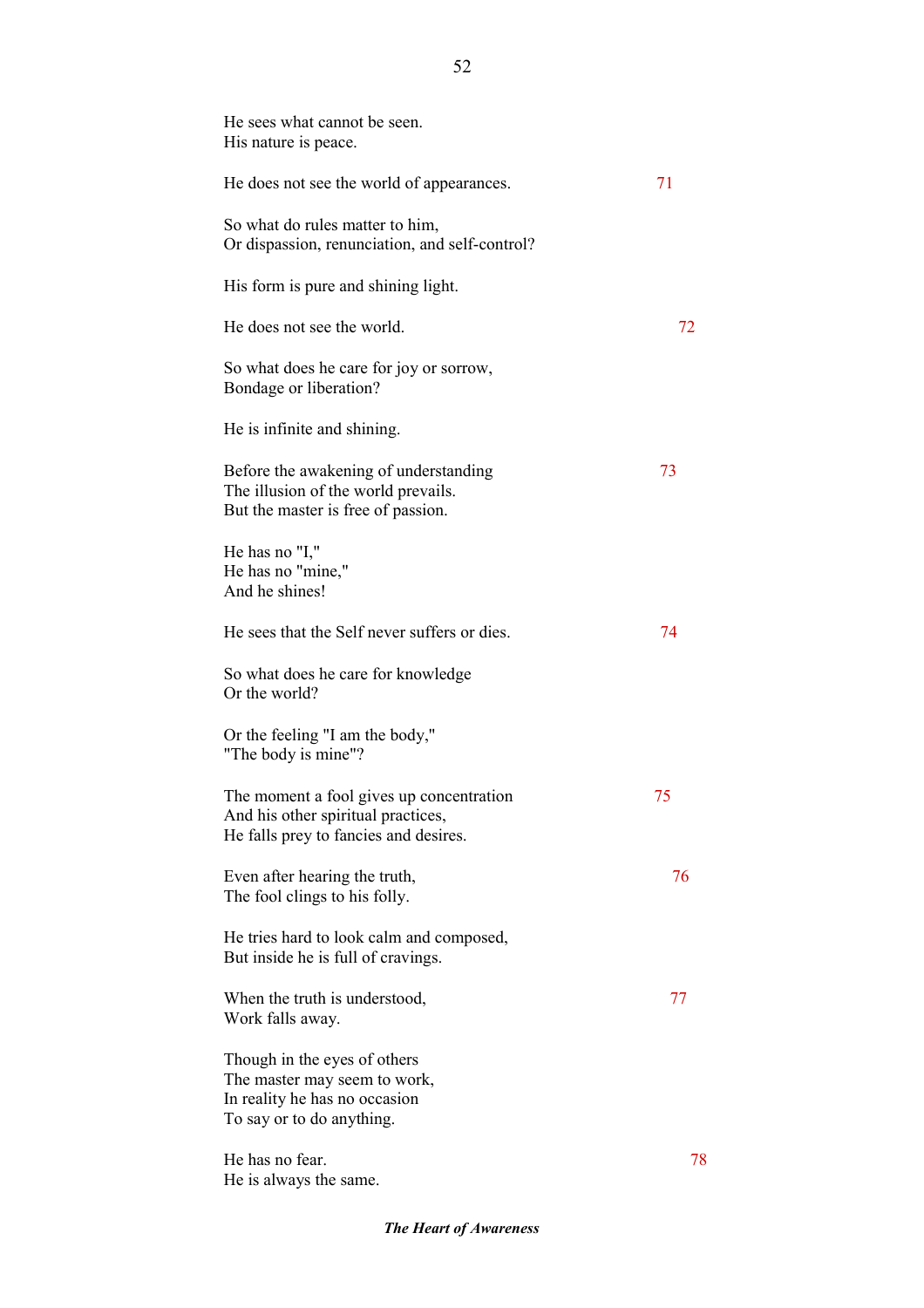| He has nothing to lose.                                                        |    |
|--------------------------------------------------------------------------------|----|
| For him there is no darkness,<br>There is no light.                            |    |
| There is nothing at all.                                                       |    |
| He has no being of his own.<br>His nature cannot be described.                 | 79 |
| What is patience to him,<br>Or discrimination or fearlessness?                 |    |
| In the eyes of the master<br>There is nothing at all.                          | 80 |
| There is no heaven.<br>There is no hell.                                       |    |
| There is no such thing as liberation in life.                                  |    |
| What more is there to say?                                                     |    |
| Nothing he hopes to win,<br>Nothing he fears to lose.                          | 81 |
| His mind is cool and drenched with nectar.                                     |    |
| Free from desire,<br>He neither praises the peaceful<br>Nor blames the wicked. | 82 |
| The same in joy and sorrow,<br>He is always happy.                             |    |
| He sees there is nothing to do.                                                |    |
| He does not hate the world.<br>He does not seek the Self.                      | 83 |
| He is free from joy and sorrow.                                                |    |
| He is not alive,<br>And he is not dead.                                        |    |
| He is not attached to his family.                                              | 84 |
| Free from the desire of the senses,<br>He does not care about his body.        |    |
| The master expects nothing,<br>And he shines.                                  |    |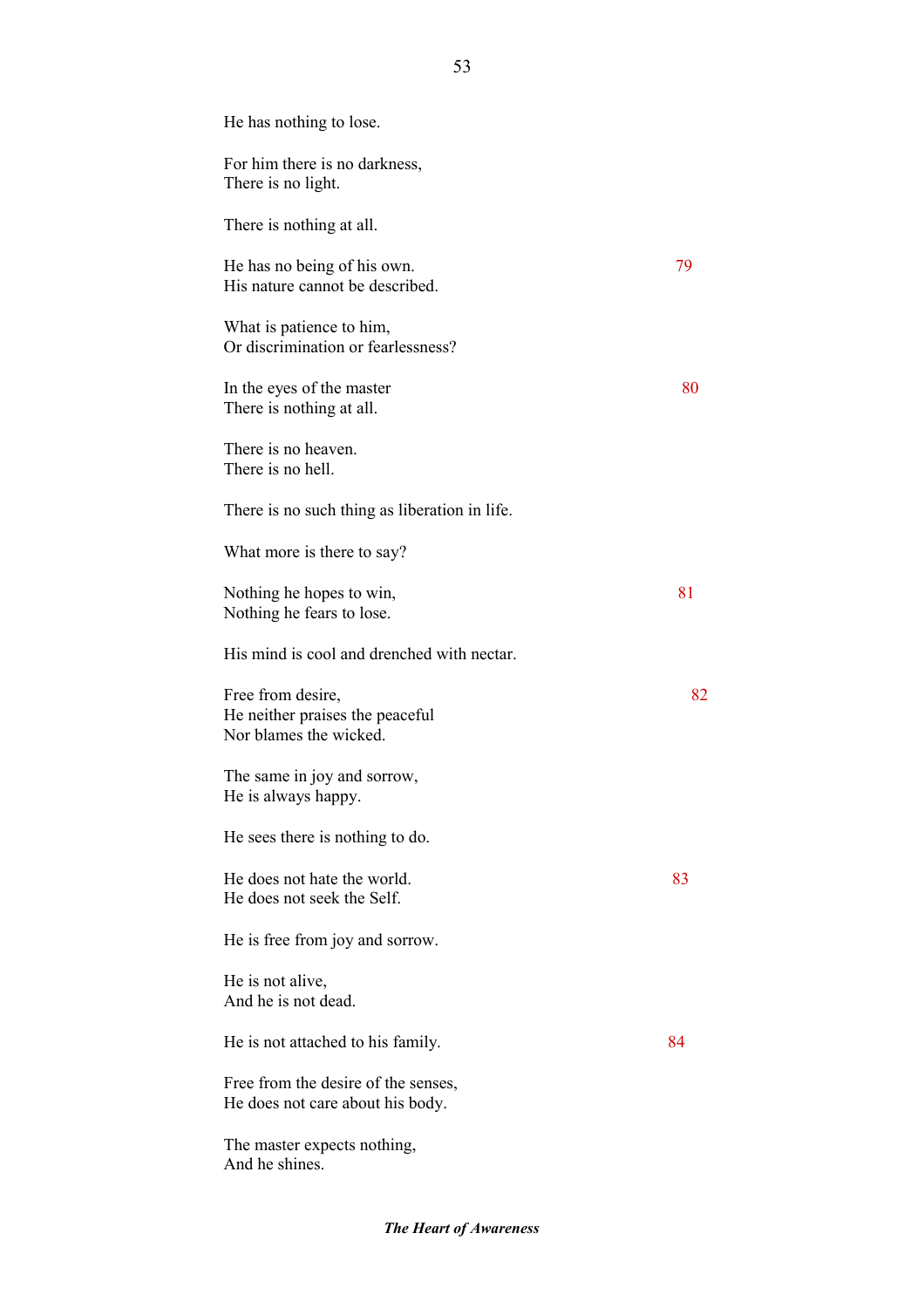| Whatever befalls him,<br>He is always happy.                                                              | 85 |
|-----------------------------------------------------------------------------------------------------------|----|
| He wanders where he will.                                                                                 |    |
| And wherever he finds himself<br>When the sun sets,<br>There he lies down to rest.                        |    |
| He does not care if the body lives or dies.                                                               | 86 |
| He is so firmly set in his own being,<br>He rises above the round of birth and death.                     |    |
| He is full of joy.                                                                                        | 87 |
| Attached to nothing,<br>Free from possessions,<br>He stands on his own.                                   |    |
| His doubts dispelled,<br>He wanders where he will,<br>Never setting one thing against another.            |    |
| The master shines.                                                                                        | 88 |
| He never says "mine."<br>Gold, stone, earth--<br>They are all the same to him.                            |    |
| He is not bound by sloth,<br>Nor consumed by his own activity.                                            |    |
| He has severed the knots which bind his heart.                                                            |    |
| Who can compare with him?                                                                                 | 89 |
| Indifferent to everything,<br>He is happy and he is free.                                                 |    |
| There is not the least desire in his heart.                                                               |    |
| Only the man without desire<br>Sees without seeing,<br>Speaks without speaking,<br>Knows without knowing. | 90 |
| In his view of things<br>Good and evil have melted away.                                                  | 91 |
| A king or a beggar,                                                                                       |    |

Whoever is free from desire shines!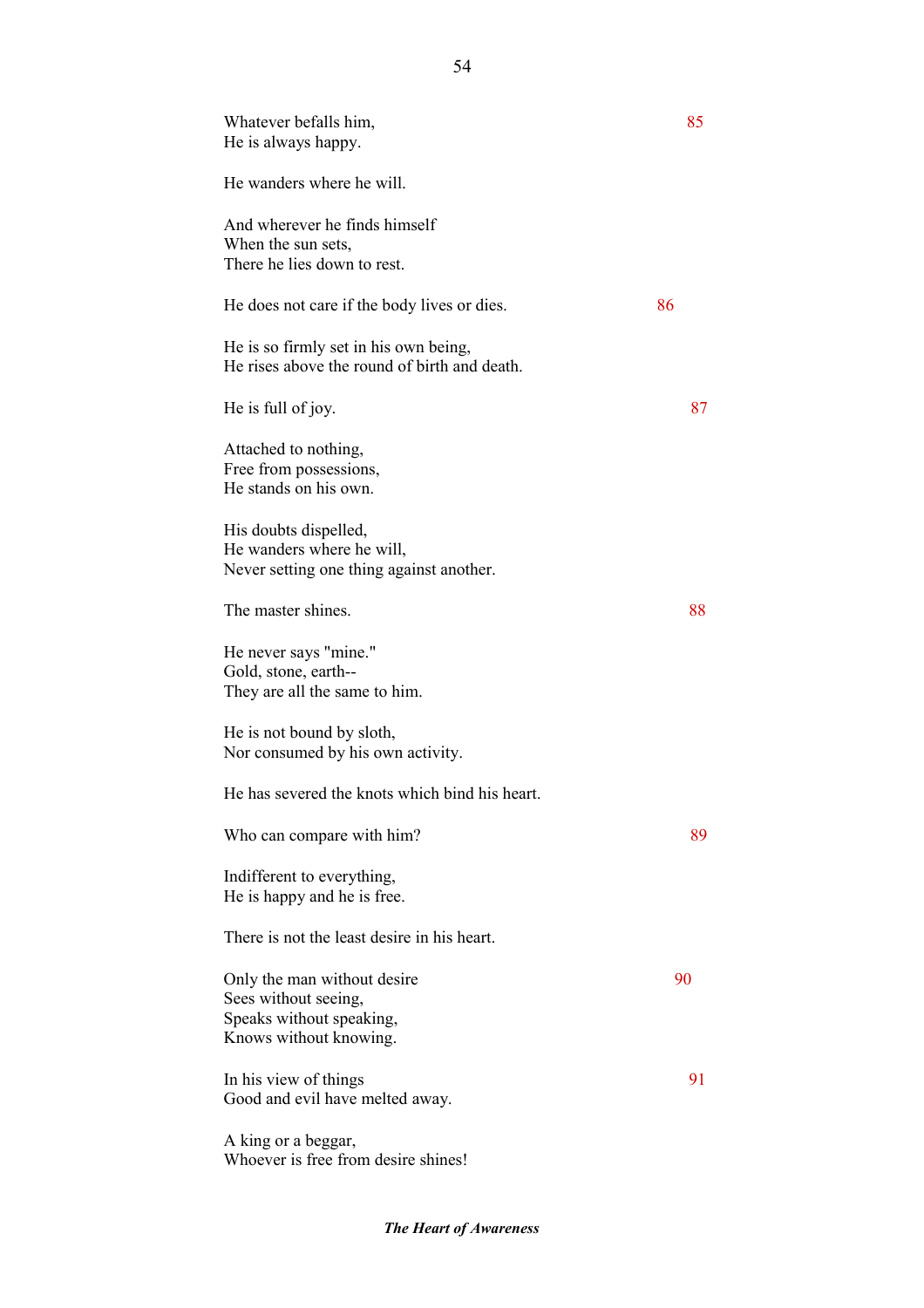| He is utterly without guile.<br>He has found his way.<br>He is simplicity itself. | 92 |
|-----------------------------------------------------------------------------------|----|
| He cares nothing for restraint,<br>Or abandon.                                    |    |
| He has no interest in finding the truth.                                          |    |
| He has no desires.<br>He rests happily in the Self.                               | 93 |
| His sorrows are over.<br>How can anyone tell what he feels inside?                |    |
| Even when he is sound as leep,<br>He is not asleep.                               | 94 |
| Even when he is dreaming,<br>He does not dream.                                   |    |
| Even when he is awake,<br>He is not awake.                                        |    |
| Step by step,<br>Whatever befalls him,<br>He is happy.                            |    |
| He thinks without thinking.<br>He feels without feeling.                          | 95 |
| He is intelligent,<br>But he has no mind.                                         |    |
| He has personality,<br>But with no thought for himself.                           |    |
| He is not happy,<br>Nor is he sad.                                                | 96 |
| He is not detached,<br>Nor is he bound.                                           |    |
| He is not free,<br>Nor does he seek freedom.                                      |    |
| He is not this.<br>He is not that.                                                |    |
| Amid distractions,<br>He is undistracted.                                         | 97 |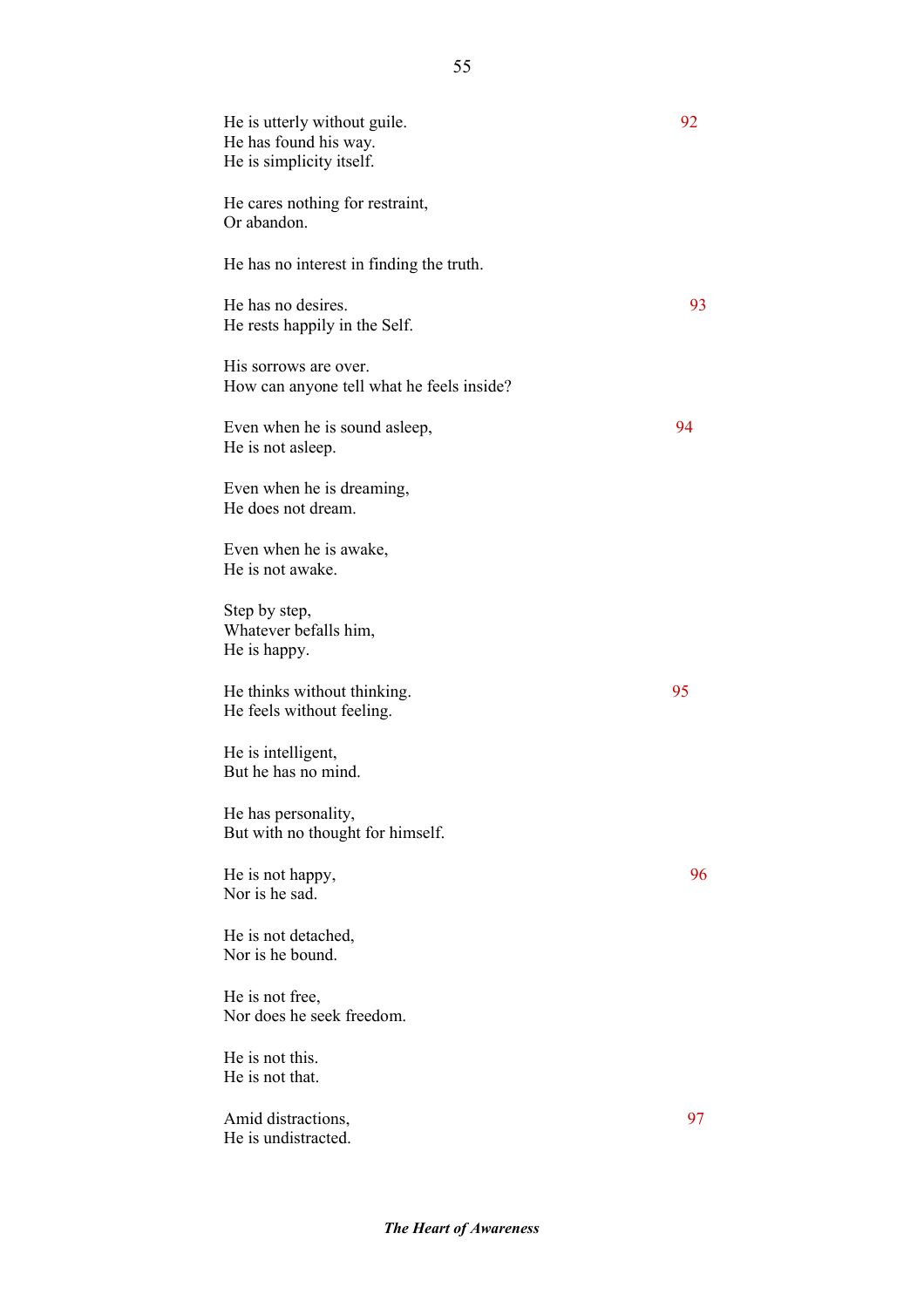| In meditation,<br>He does not meditate.                                                        |     |
|------------------------------------------------------------------------------------------------|-----|
| Foolish,<br>He is not a fool.                                                                  |     |
| Knowing everything,<br>He knows nothing.                                                       |     |
| He always lives within.<br>He is everywhere the same.                                          | 98  |
| Action or duty are nothing to him.                                                             |     |
| Because he is free from desire,<br>He never worries about what he has done<br>Or has not done. |     |
| Blame does not disturb him,<br>Nor does praise delight him.                                    | 99  |
| He neither rejoices in life,<br>Nor fears death.                                               |     |
| His mind is calm.                                                                              | 100 |
| Never seeking the solitude of the forest,<br>Nor running from the crowd.                       |     |
| Always and everywhere,<br>He is one and the same.                                              |     |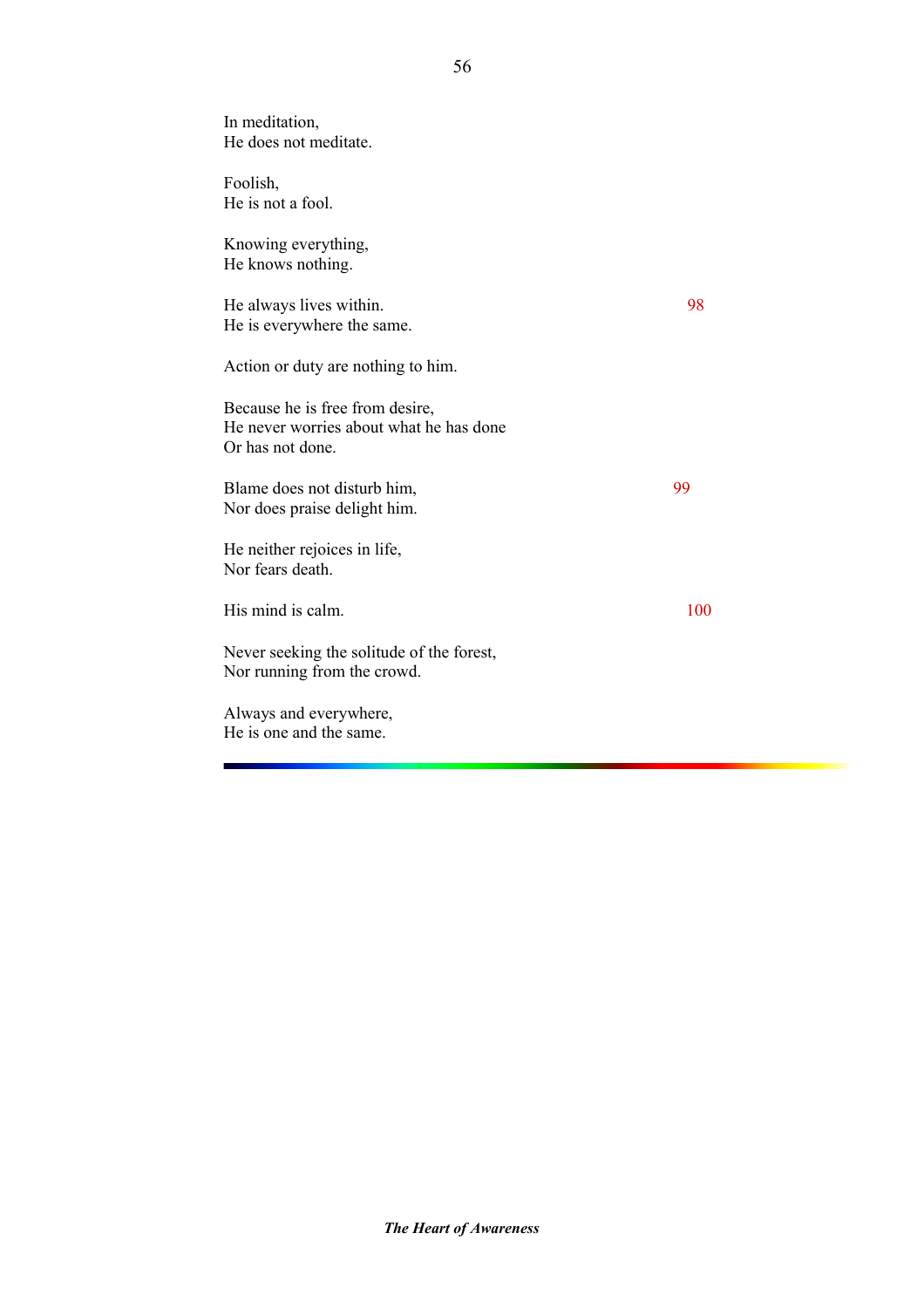# *19 My Own Splendor*

| With the pincers of truth I have plucked<br>From the dark corners of my heart<br>The thorn of many judgments.                | 1 |   |
|------------------------------------------------------------------------------------------------------------------------------|---|---|
| I sit in my own splendor.                                                                                                    |   | 2 |
| Wealth or pleasure,<br>Duty or discrimination,<br>Duality or nonduality,<br>What are they to me?                             |   |   |
| What is yesterday,<br>Tomorrow,<br>Or today?                                                                                 |   | 3 |
| What is space,<br>Or eternity?                                                                                               |   |   |
| I sit in my own radiance.                                                                                                    |   |   |
| What is the Self,<br>Or the not-Self?                                                                                        |   | 4 |
| What is thinking,<br>Or not thinking?                                                                                        |   |   |
| What is good or evil?                                                                                                        |   |   |
| I sit in my own splendor.                                                                                                    |   |   |
| I sit in my own radiance,<br>And I have no fear.                                                                             |   | 5 |
| Waking,<br>Dreaming,<br>Sleeping,<br>What are they to me?                                                                    |   |   |
| Or even ecstasy?                                                                                                             |   |   |
| What is far or near,<br>Outside or inside,<br>Gross or subtle?                                                               |   | 6 |
| I sit in my own splendor.                                                                                                    |   |   |
| Dissolving the mind,<br>Or the highest meditation,<br>The world and all its works,<br>Life or death,<br>What are they to me? |   | 7 |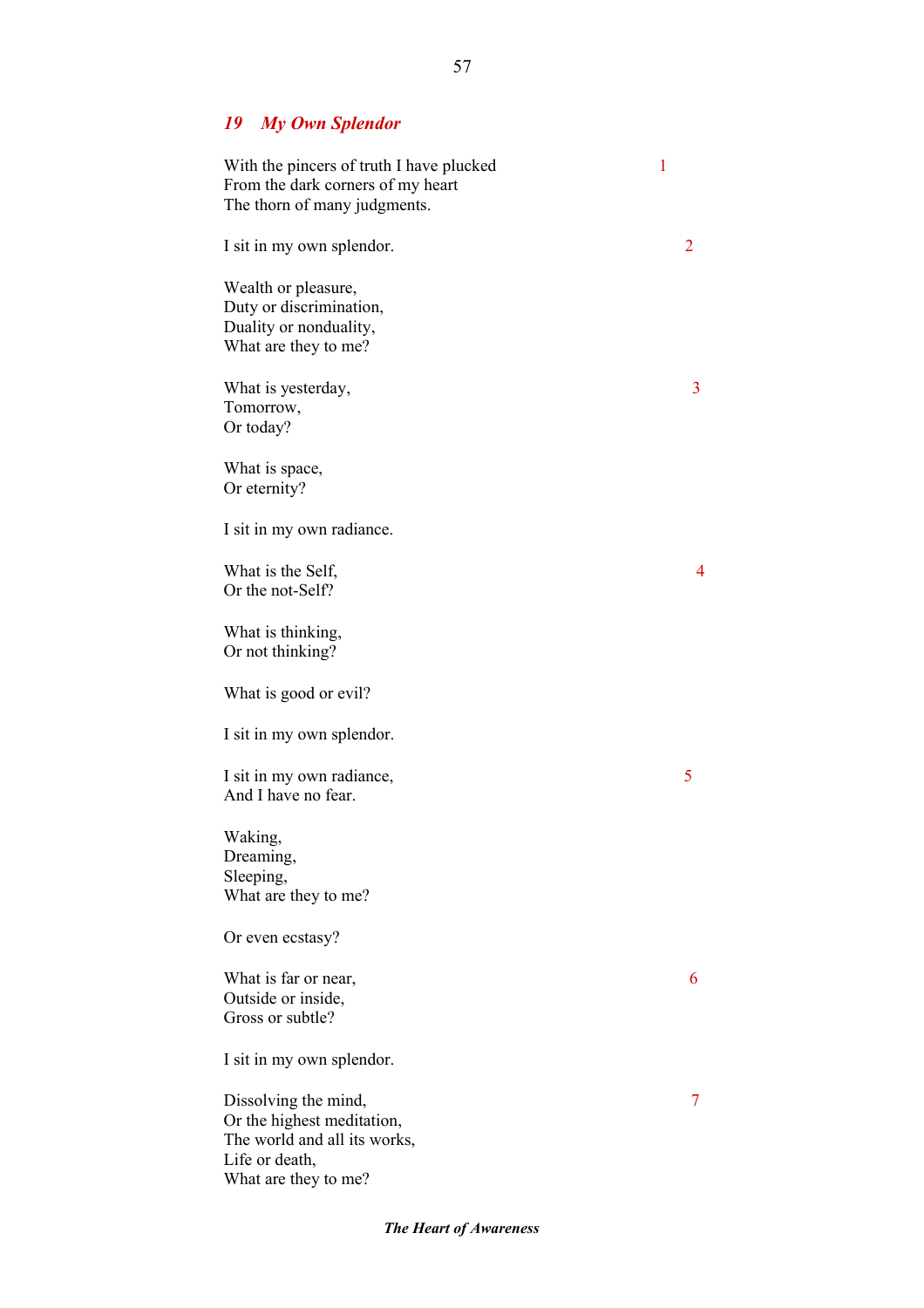I sit in my own radiance.

Why talk of wisdom, 8 The three ends of life, Or oneness?

Why talk of these!

Now I live in my heart.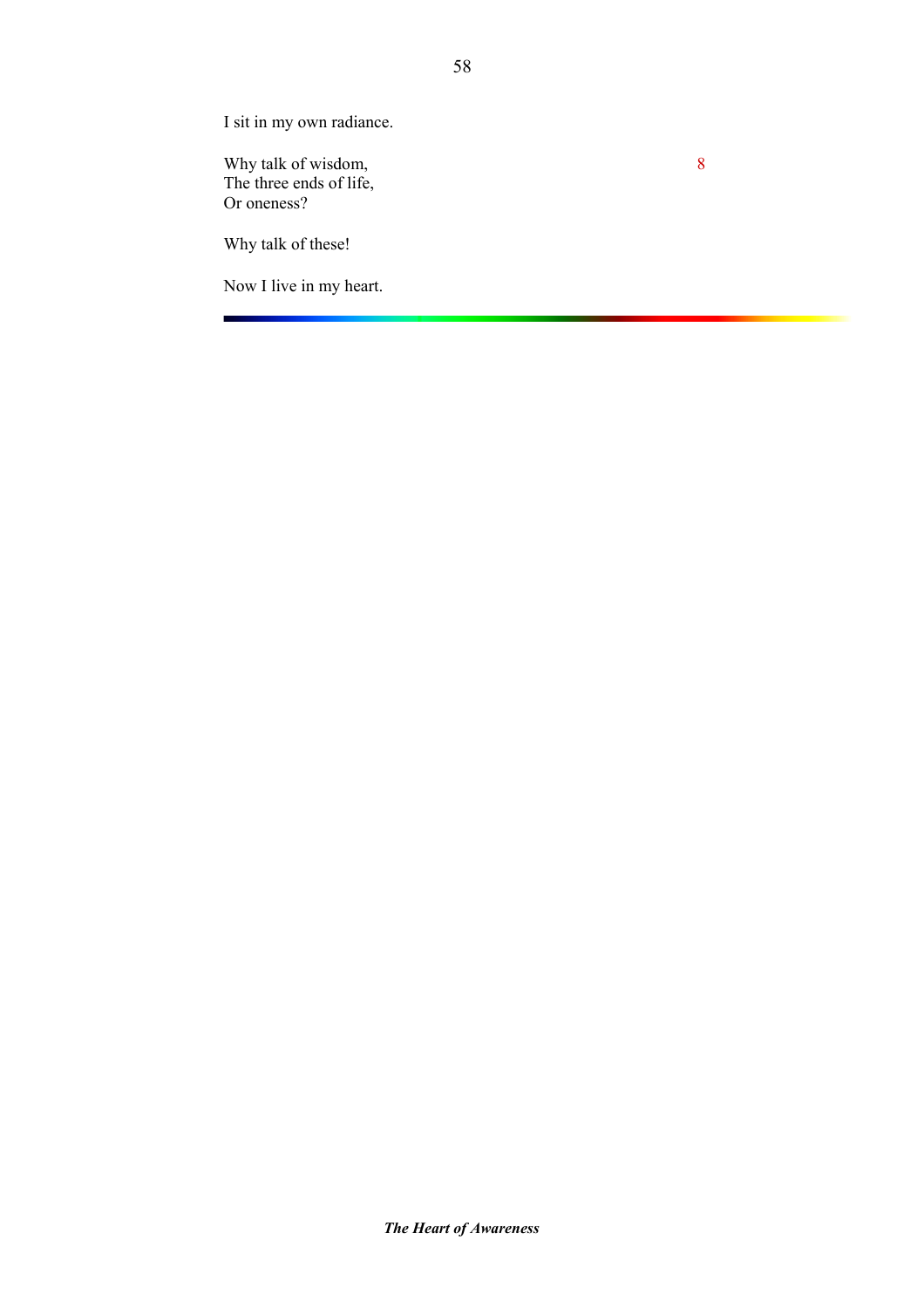59

### *20 I Am Shiva*

| I am fulfilled.                                                                                          | $\mathbf{1}$ |
|----------------------------------------------------------------------------------------------------------|--------------|
| The elements of nature,<br>The body and the senses,<br>What are they to me?                              |              |
| Or the mind?                                                                                             |              |
| What is emptiness or despair?                                                                            |              |
| What are holy books,<br>Or knowledge of the Self,<br>Or the mind,<br>Even when it is free of the senses? | 2            |
| Or happiness,<br>Or freedom from desire?                                                                 |              |
| I am always<br>One without two.                                                                          |              |
| Knowledge or ignorance,<br>Freedom or bondage,<br>What are they?                                         | 3            |
| What is "I,"<br>Or "mine,"<br>Or "this"?                                                                 |              |
| Or the form of the true Self?                                                                            |              |
| I am always one.                                                                                         | 4            |
| What do I care for freedom<br>In life or in death,<br>Or for my present karma?                           |              |
| I am always<br>Without I.                                                                                | 5            |
| So where is the one<br>Who acts or enjoys?                                                               |              |
| And what is the rising<br>Or the vanishing of thought?                                                   |              |
| What is the invisible world,<br>Or the visible?                                                          |              |
| In my heart I am one.                                                                                    | 6            |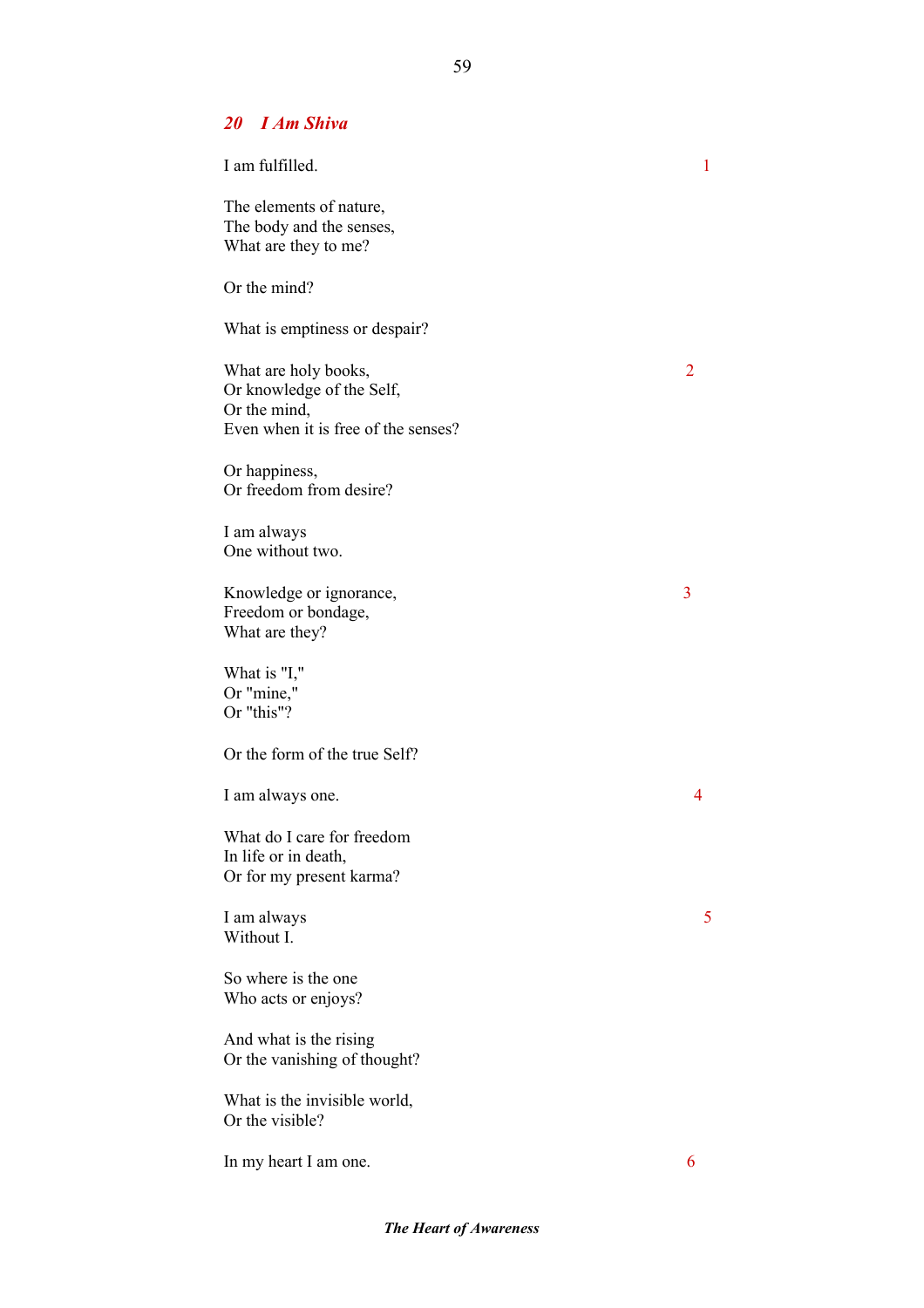What is this world? Who seeks freedom, Or wisdom or oneness? Who is bound or free? In my heart I am one. 7 What is creation, Or dissolution? What is seeking, And the end of seeking? Who is the seeker? What has he found? I am forever pure. 8 What do I care who knows, What is known, Or how it is known? What do I care for knowledge? What do I care what is, Or what is not? I am forever still. What are joy or sorrow, Distraction or concentration, Understanding or delusion? I am always without thought. 10 What is happiness or grief? What is here and now, Or beyond? I am forever pure. 11 What is illusion, Or the world? What is the little soul, Or God himself? One without two, 12

I am always the same.